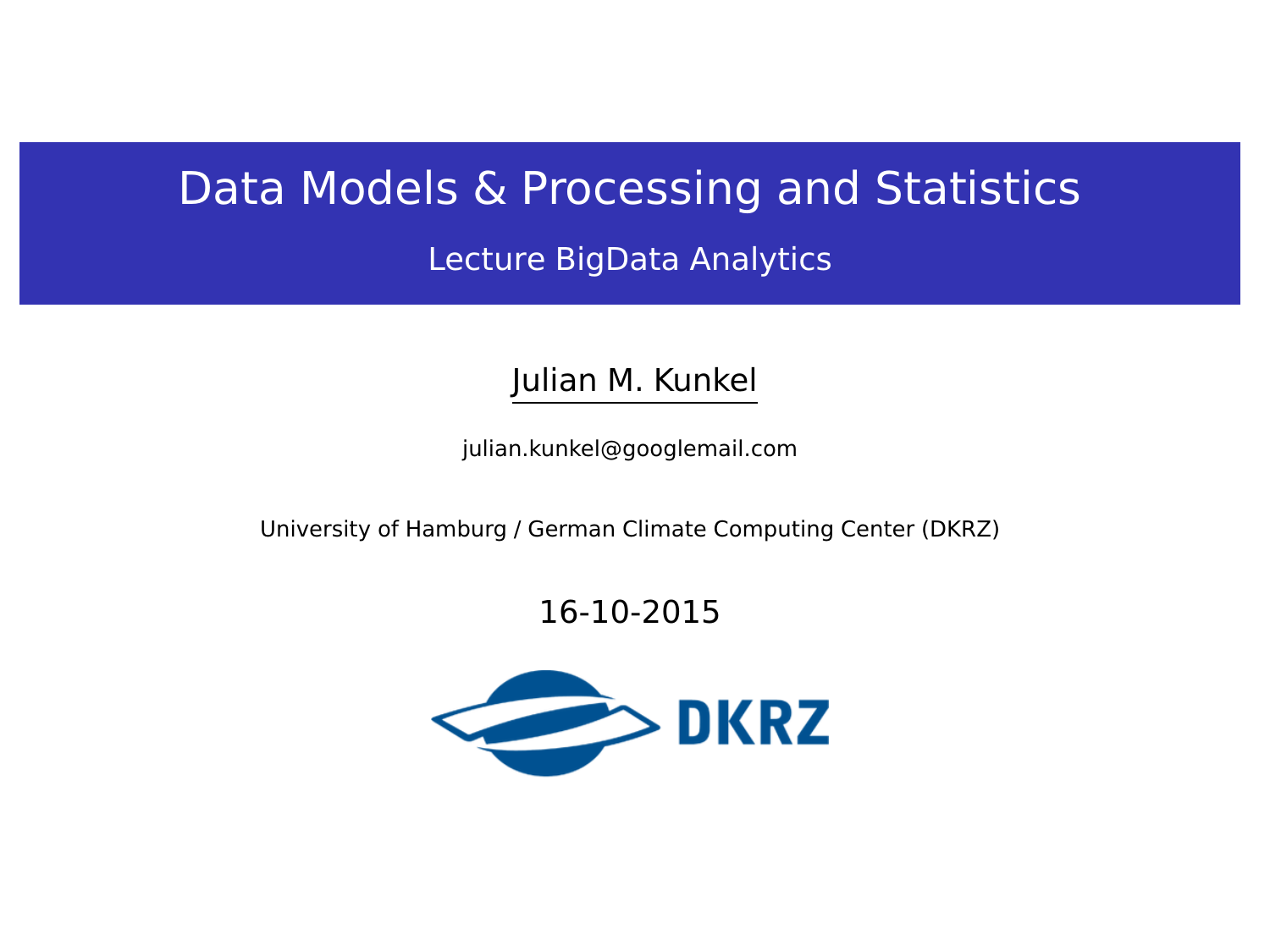| Data: Terminology | Data Models & Processing | Technology | Descriptive Statistics | <b>Inductive Statistics</b> | Summary |
|-------------------|--------------------------|------------|------------------------|-----------------------------|---------|
| 00000             | 00000000000000           | LOQQQQ     | 0000000000             | 000000000                   |         |
| Outline           |                          |            |                        |                             |         |

- [Data: Terminology](#page-2-0)
- [Data Models & Processing](#page-7-0)
- [Technology](#page-22-0)
- [Descriptive Statistics](#page-28-0)
- [Inductive Statistics](#page-39-0)
- [Summary](#page-49-0)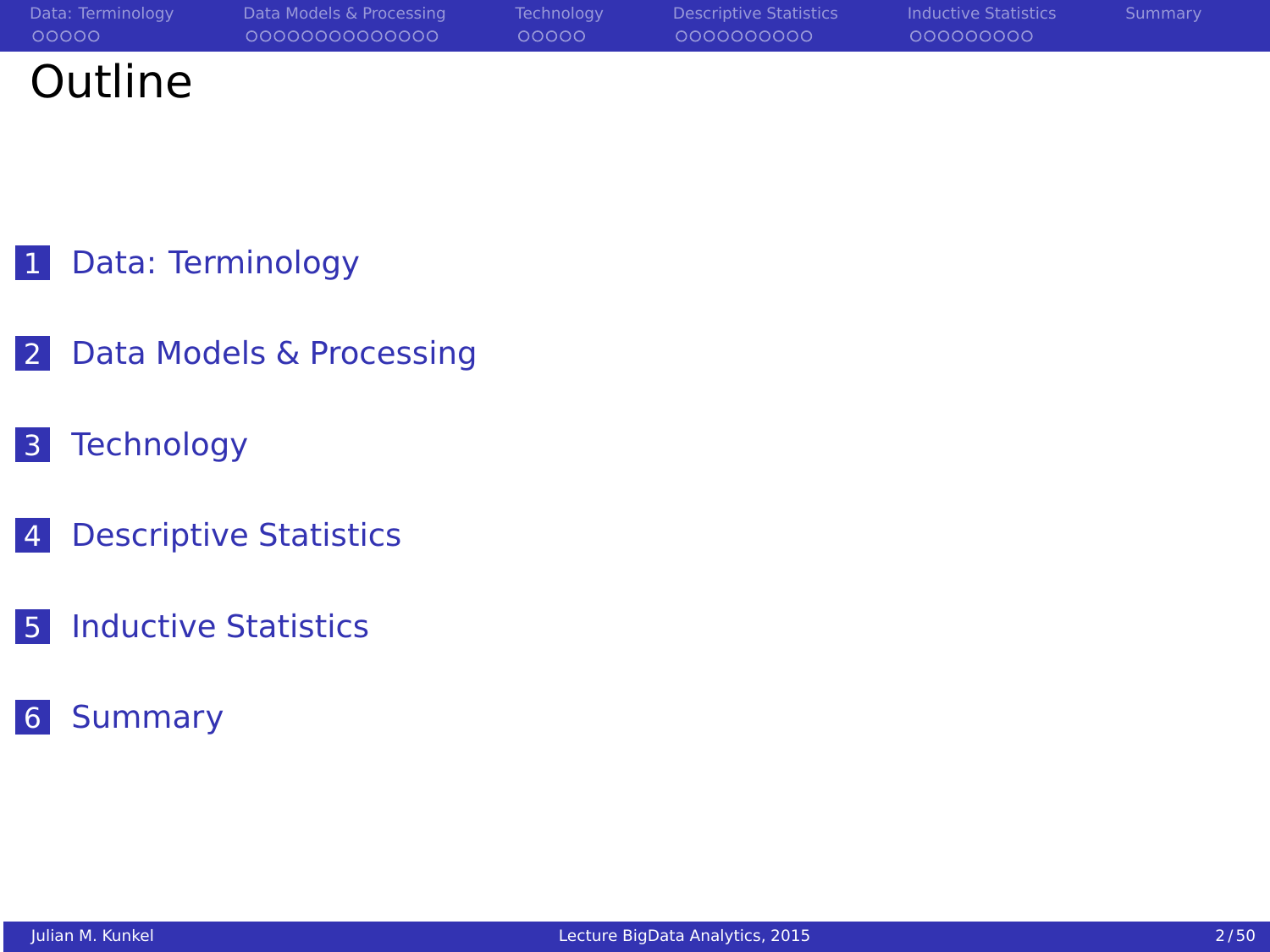<span id="page-2-0"></span>**[Data: Terminology](#page-2-0)** [Data Models & Processing](#page-7-0) [Technology](#page-22-0) [Descriptive Statistics](#page-28-0) [Inductive Statistics](#page-39-0) [Summary](#page-49-0)  $00000$  $00000$ 000000000 Basic Considerations About Storing Big Data

 $\blacksquare$  New data is constantly coming (Velocity of Big Data)

- $\blacksquare$  How can we update our derived data (and conclusions)?
	- $\blacksquare$  Incremental updates vs. (partly) re-computation algorithms
- $\blacksquare$  How can we ingest the data?
- Storage and data management techniques are needed
	- How can we diagnose causes for problems with data (e.g. inaccuracies)?
- Efficient processing of data is key for analysis

#### Management of data

- $\blacksquare$  Idea: Store facts (truth) and never change/delete them
	- Data value may degrade over time, garbage clean old data
- Raw data is usually considered to be **immutable** 
	- Implies that an update of (raw) data is not necessary
- Create a model for representing the data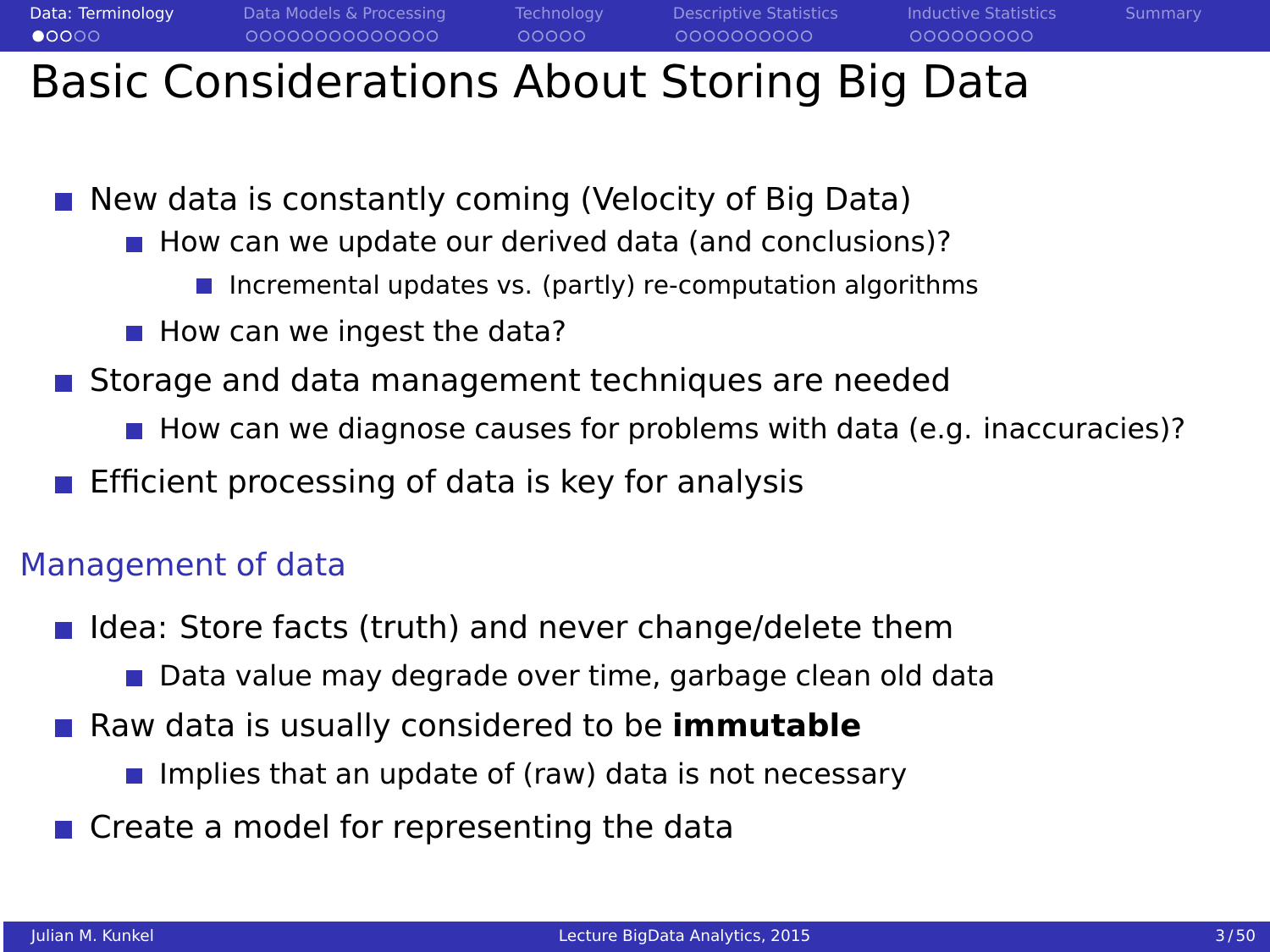| Data: Terminology | Data Models & Processing | Technology | Descriptive Statistics | <b>Inductive Statistics</b> | Summary |
|-------------------|--------------------------|------------|------------------------|-----------------------------|---------|
| 00000             | 00000000000000           | COOOO      | 0000000000             | 000000000                   |         |
| Terminology       |                          |            |                        |                             |         |

### Data [1, 10]

- **Raw data**: collected information that is not derived from other data
- **Derived data**: data produced with some computation/functions
- **View**: presents derived data to answer specific questions
	- $\blacksquare$  Convenient for users (only see what you need) + faster than re-computation
	- Convenient for administration (e.g. manage permissions)
	- Data access can be optimized

#### Dealing with unstructured data

- We need to extract information from raw unstructured data
	- $\blacksquare$  e.g. perform text-processing using techniques from computer linguistics
- **Semantic normalization** is the process of reshaping free-form information into a structured form of data [11]
- **Store raw data when your processing algorithm improves over time**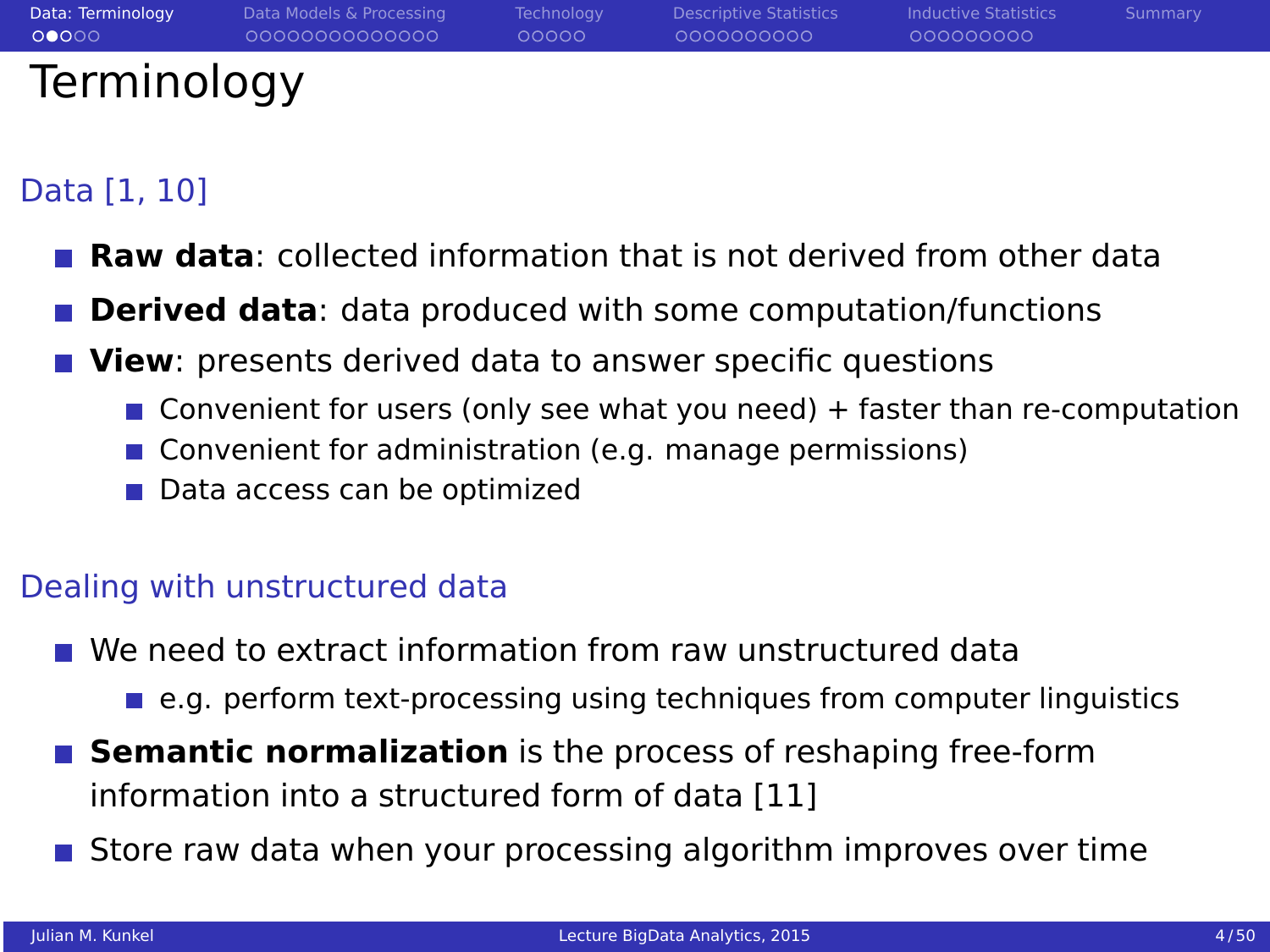$00000$ 

# Terminology for Managing Data [1, 10]

- **Data life cycle**: creation, distribution, use, maintenance & disposition
- **Information lifecycle management** (ILM): business term; practices, tools and policies to manage the data life cycle in a cost-effective way
- **Data governance**: "control that ensures that the data entry ... meets precise standards such as business rule, a data definition and data integrity constraints in the data model" [10]
- **Data provenance**: the documentation of input, transformations of data and involved systems to support analysis, tracing and reproducibility
- **Data-lineage** (Datenherkunft): forensics; allows to identify the source data used to generate data products (part of data provenance)
- **Service level agreements** (SLAs): contract defining quality, e.g. performance/reliability & responsibilities between service user/provider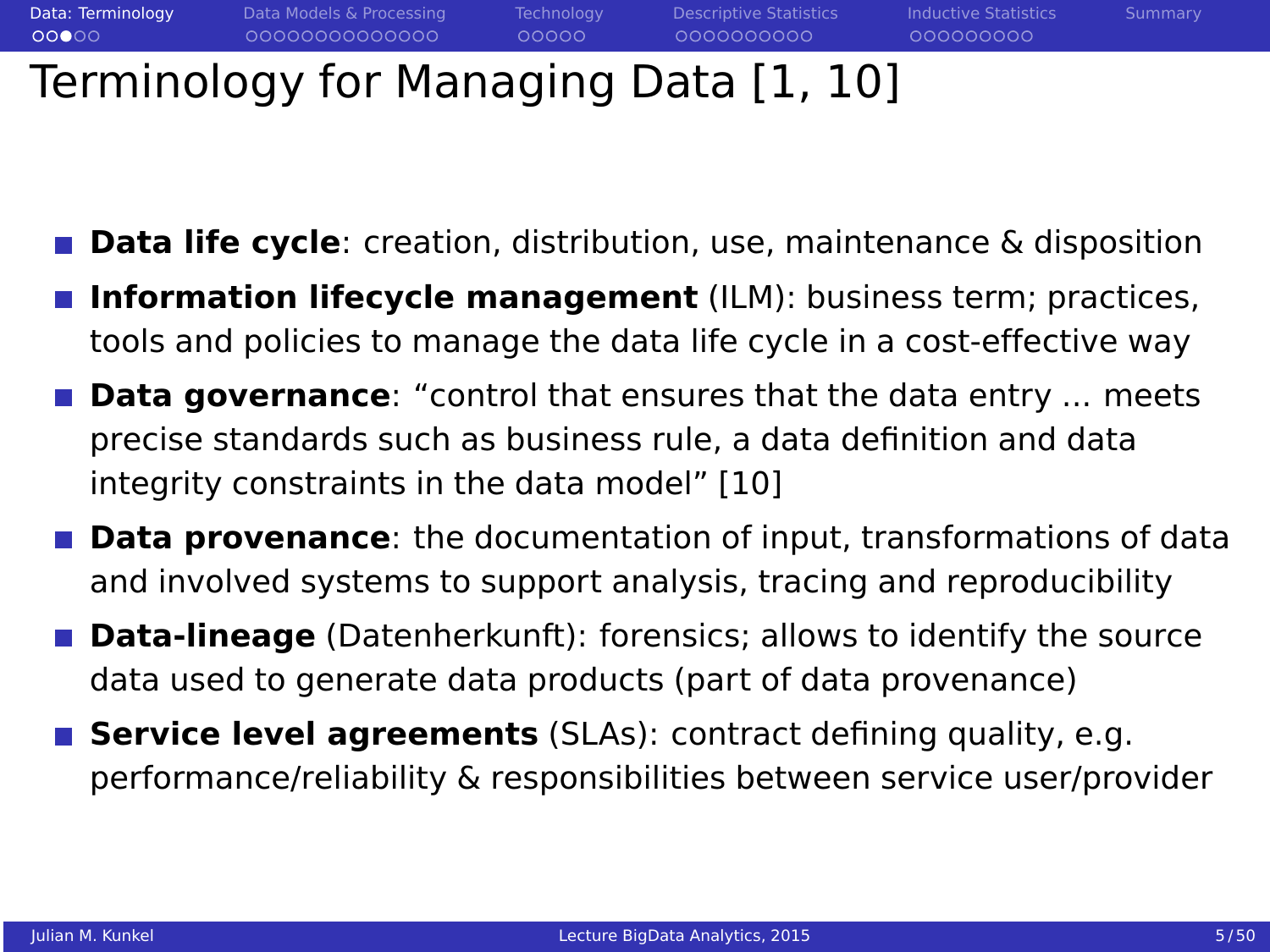$00000$ 

0000000000

000000000

# Data-Cleaning and Ingestion

- **Importing of raw data into a big data system is an important process** 
	- Wrong data results in wrong conclusions: Garbage in Garbage out
- **Data wrangling**: process and procedures to clean and convert data from one format to another [1]
	- **Data extraction**: identify relevant data sets and extract raw data
	- **Data munging**: cleaning raw data, converting it to a format for consumption
- Extract, Transform, Load (**ETL process**): data warehouse term for importing data (from databases) into a data warehouse

### Necessary steps

- **Define and document data governance policies to ensure data quality** 
	- **I** Identifying and dealing with duplicates, time(stamp) synchronization
	- **Hendling of missing values (NULL or replace them with default values)**
- **D** Document the conducted transformations (for data provenance)
	- **Data sources**
	- Conversions of data types, complex transformations
	- Extraction of information from unstructured data (semantic normalization)

Implementation of the procedures for bulk loading and cleaning of data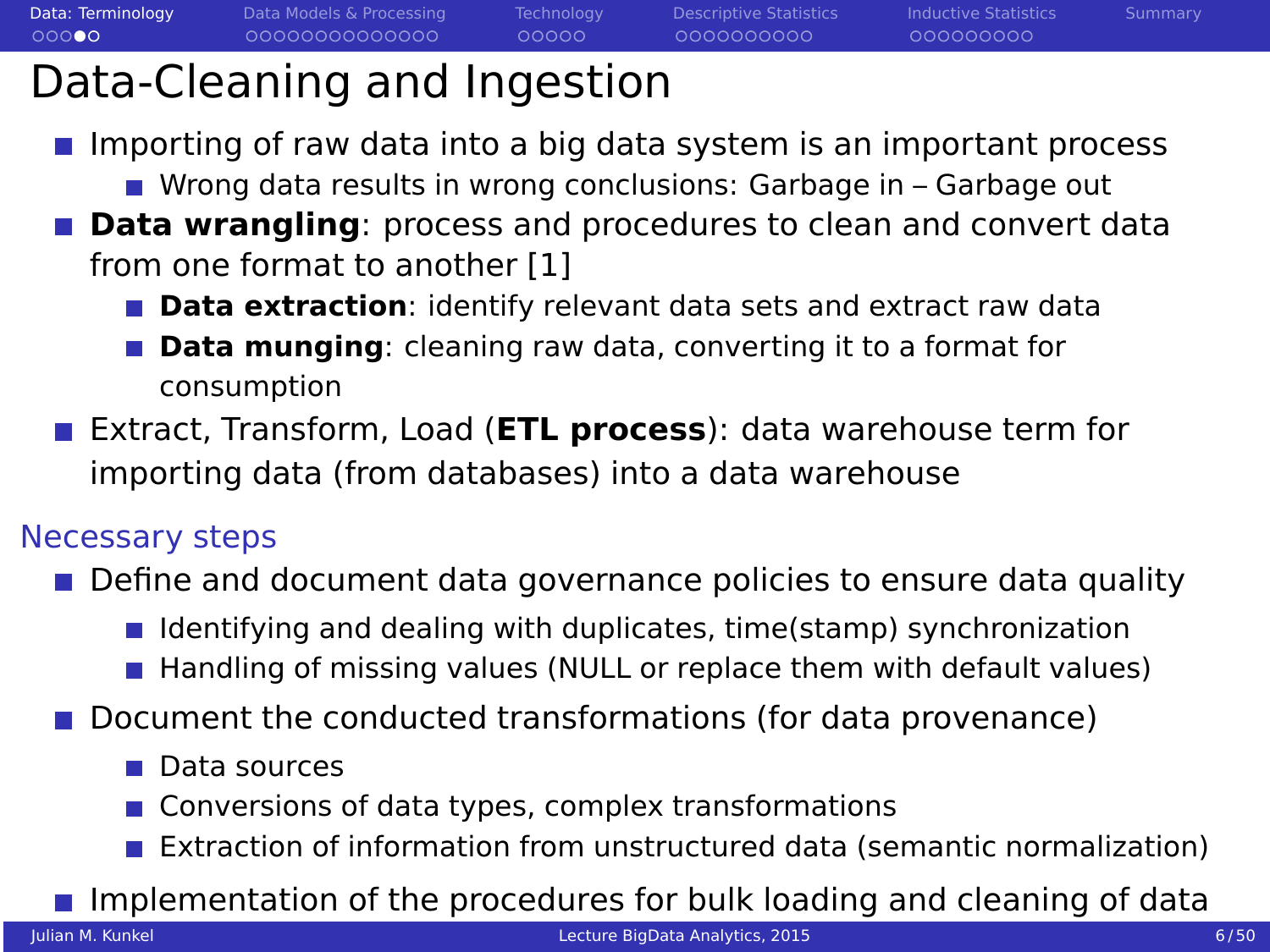0000000000

000000000

# Datawarehousing ETL Process

Extract: read data from source databases

**■ Transform** 

- **Perform quality control**
- Improve quality: treat errors and uncertainty
- Change the layout to fit the data warehouse
- **Load: integrate the data into the data warehouse** 
	- $\blacksquare$  Restructure data to fit needs of business users
	- Rely on batch integration of large quantities of data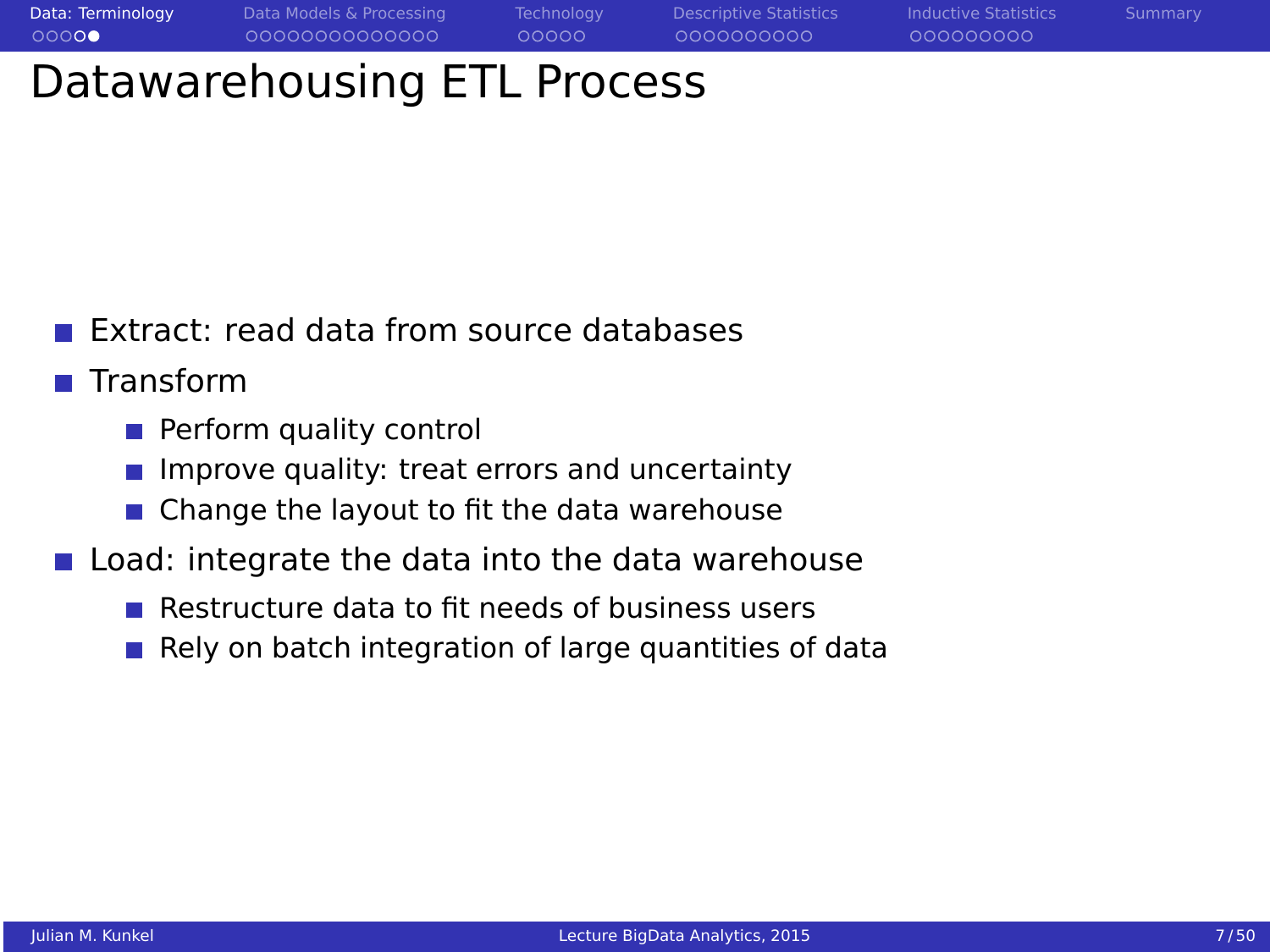<span id="page-7-0"></span>

| Data: Terminology | Data Models & Processing | Technology | <b>Descriptive Statistics</b> | <b>Inductive Statistics</b> | Summary |
|-------------------|--------------------------|------------|-------------------------------|-----------------------------|---------|
| 00000             | 00000000000000           | ററററ       | 0000000000                    | 000000000                   |         |

#### [Data: Terminology](#page-2-0)

#### 2 [Data Models & Processing](#page-7-0)

- [Data Model](#page-8-0)
- **[Process Model](#page-9-0)**
- [Domain-specific Language](#page-11-0)
- [Overview of Data Models](#page-12-0)
- **■** [Semantics](#page-13-0)
- [Columnar Model](#page-15-0)
- [Key-Value Store](#page-16-0)
- [Document Model](#page-17-0)

### **[Technology](#page-22-0)**

**[Descriptive Statistics](#page-28-0)** 

### **[Inductive Statistics](#page-39-0)**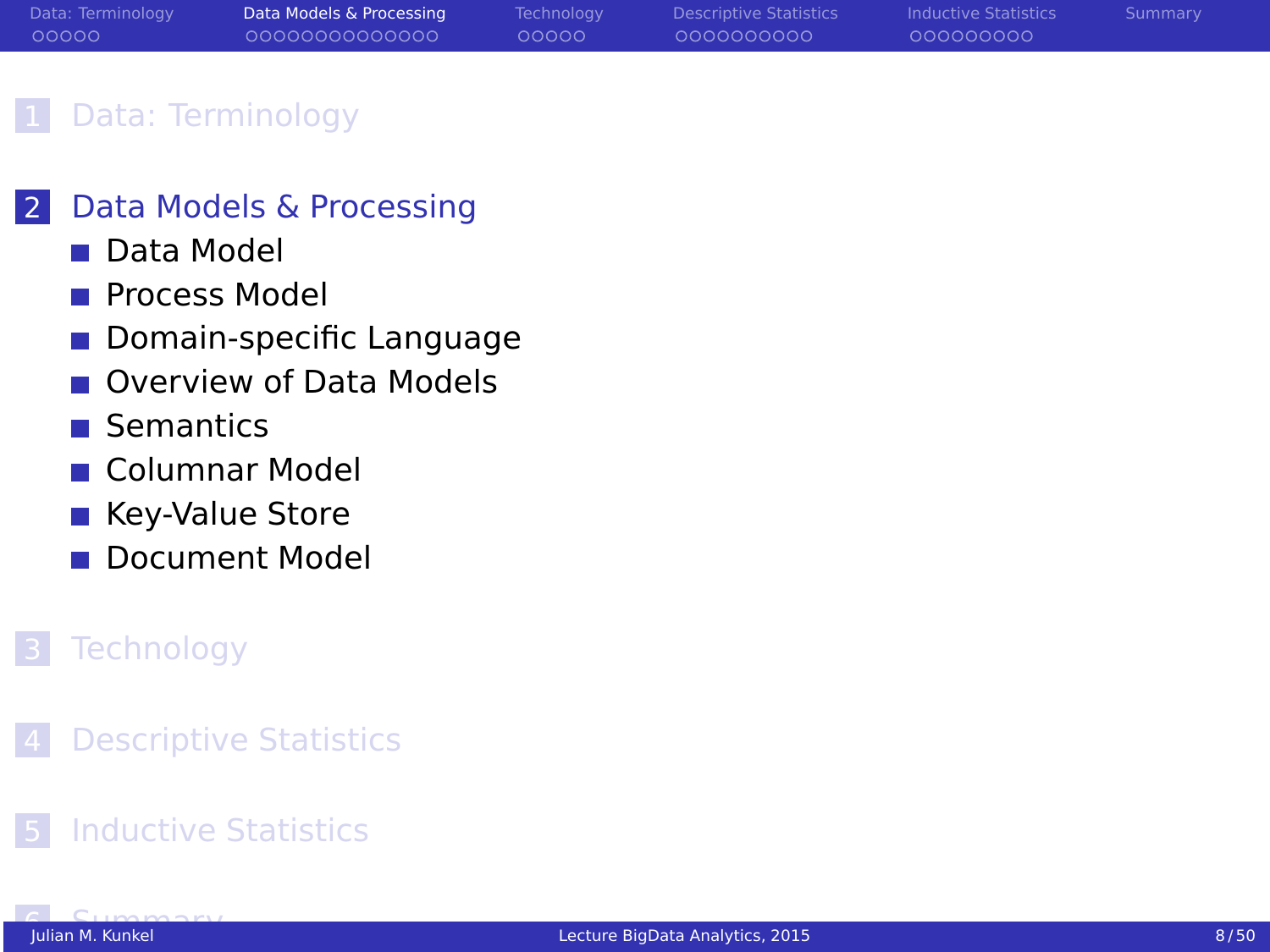<span id="page-8-0"></span>

# Data Models<sup>1</sup> and their Instances [12]

- A data model describes how information is organized in a system
	- $\blacksquare$  It is a tool to specify, access and process information
	- A model provide operations for accessing and manipulating data that follow certain semantics
	- Typical information is some kind of entity (virtual object) e.g. car, article
- Logical model: abstraction expressing objects and operations
- **Physical model: maps logical** structures onto hardware resources (e.g. Files, bytes)



**Business Model Integration** 

Figure: Source: [12]

- DM theory: Formal methods for describing data models with tool support
- Applying theory creates a **data model instance** for a specific application

 $^1$ The term is often used ambivalently for a data (meta) model concept/theory or an instance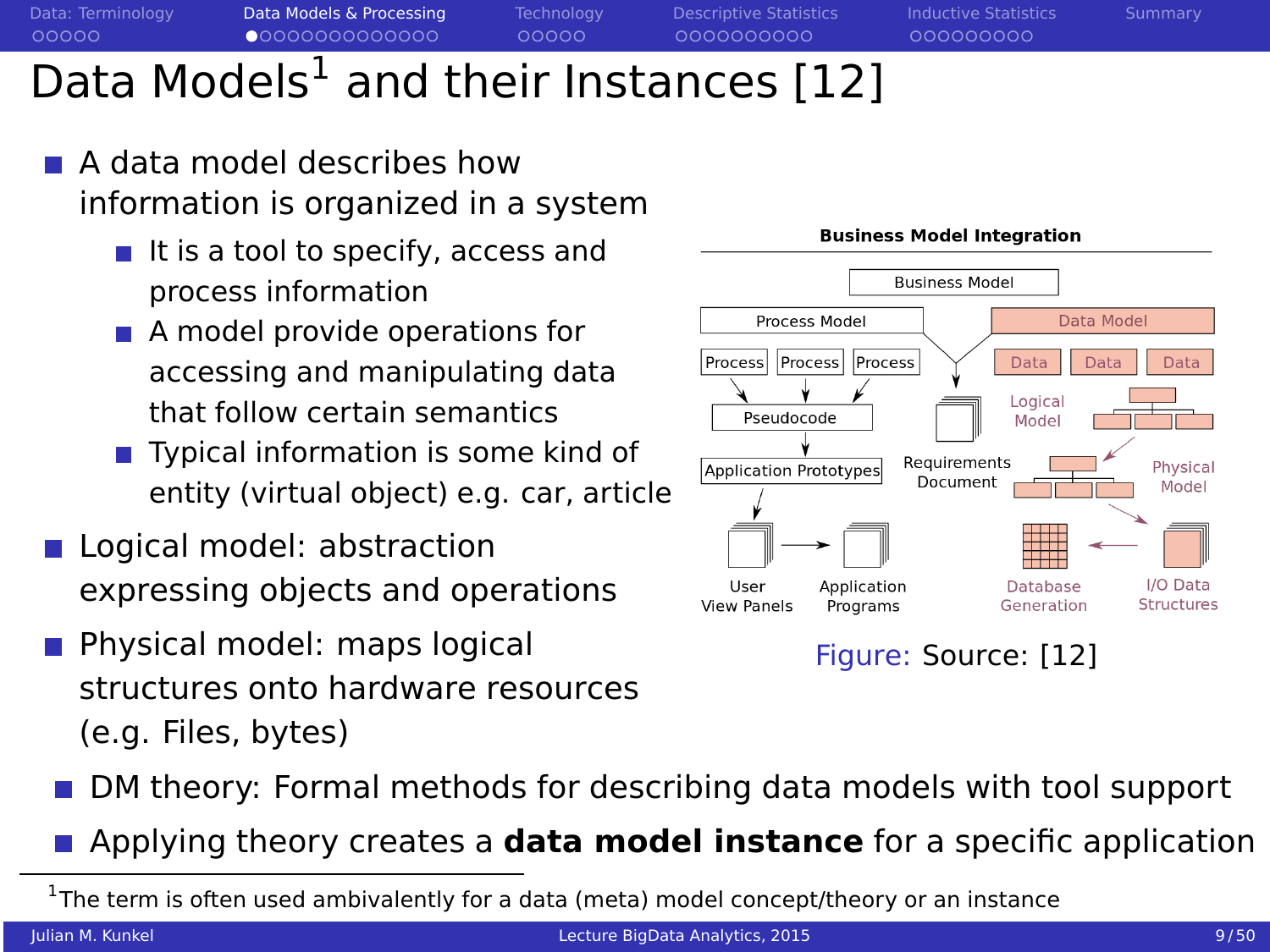## <span id="page-9-0"></span>Process Models [13]

- **Models describing processes** 
	- **Process: "A series of events to produce a result, especially as contrasted to** product." [15]
- Qualities of descriptions
	- Descriptive: Describe the events that occur during the process
	- **Prescriptive** 
		- $\blacksquare$  Define the intended process and how it is executed
		- Rules and quideliness steering the process
	- **Explanatory** 
		- $\blacksquare$  Provide rationales for the process
		- Describe requirements
		- **E** Establish links between processes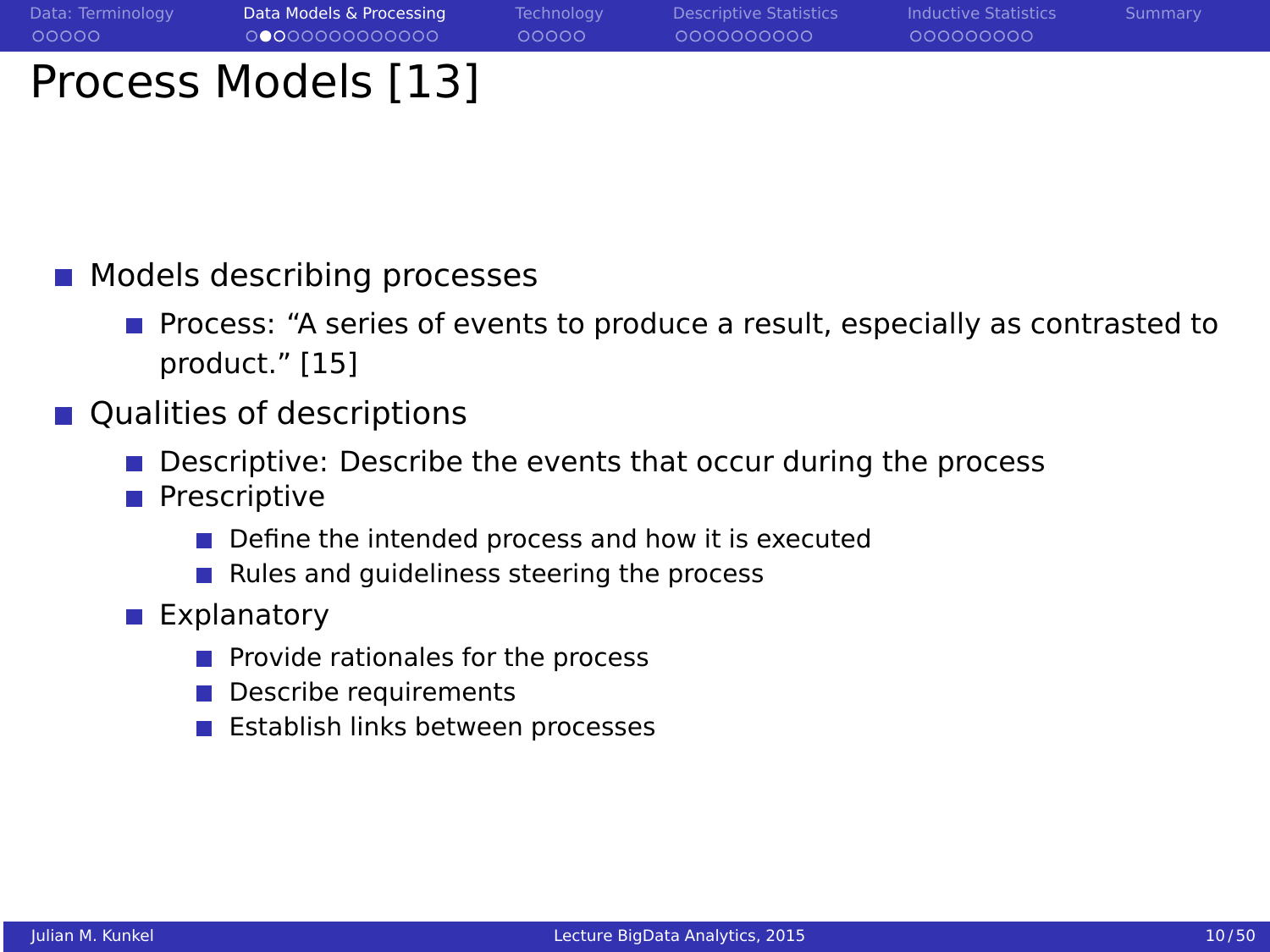0000000000

000000000

# Programming Paradigms [14]

### Programming paradigms are process models for computation

- **Fundamental style and abstraction level for computer programming** 
	- **Imperative** (e.g. Procedural)
	- **Declarative** (e.g. Functional, **Dataflow**, Logic)
	- **Data-driven** programming (describe patterns and transformations)
	- **Multi-paradigm** supporting several (e.g. **SQL**, Scala)
- There are many paradigms with tools support available
- Parallelism is an important aspect for processing of large data
	- **In HPC, there are language extensions, libraries to specify parallelism** 
		- **PGAS, Message Passing, OpenMP, data flow e.g. OmpSs...**
	- **In BigData Analytics, libraries and domain-specific languages** 
		- MapReduce, SOL, data-flow, streaming and data-driven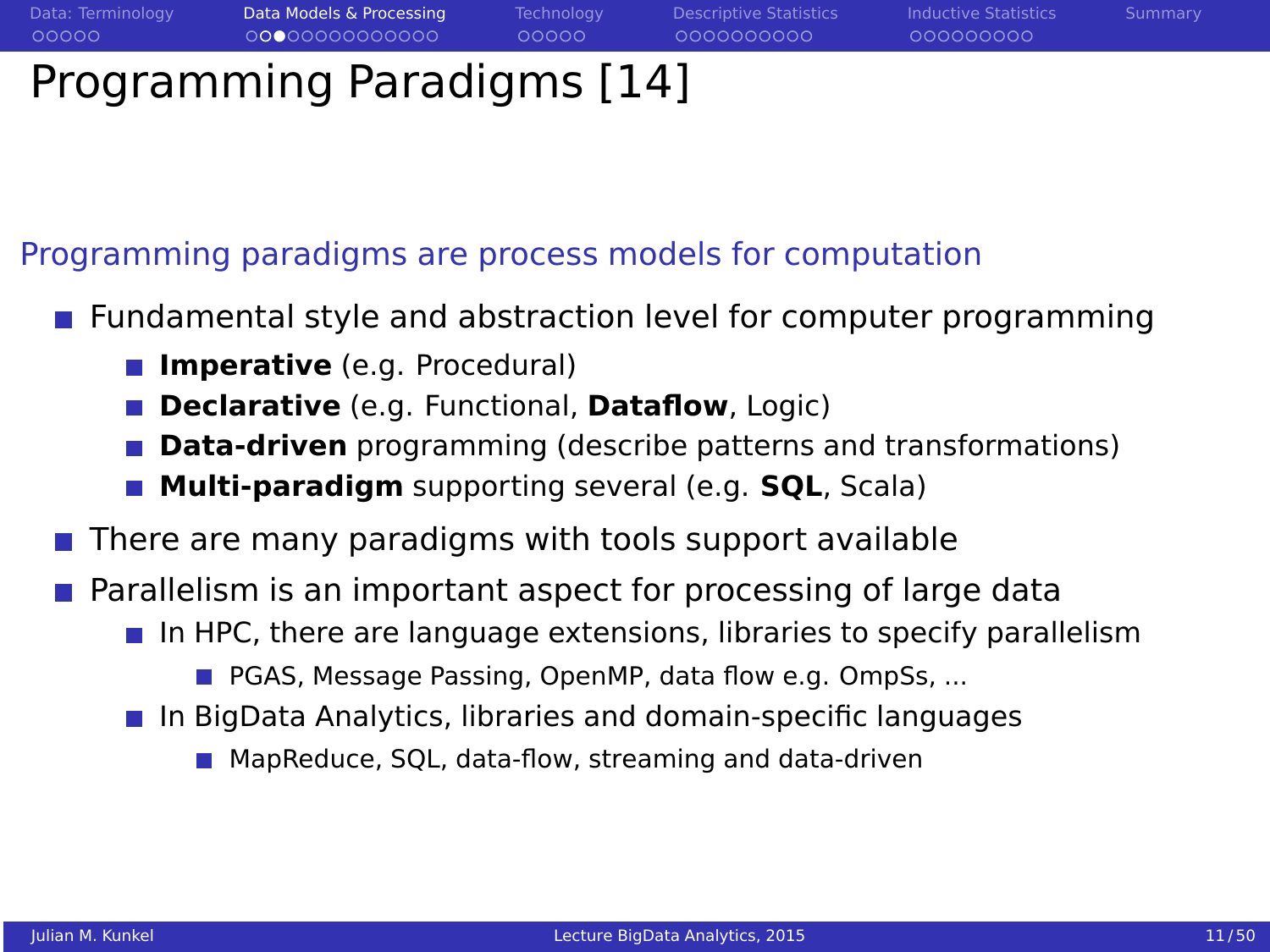$00000$ 

000000000

# <span id="page-11-0"></span>Domain-specific Language (DSL)

**Specialized programming language to an application domain** 

- **Mathematics e.g. statistics, modelling**
- Description of graphs e.g. graphviz (dot)
- $\blacksquare$  Processing of big data
- A contrast to general-purpose languages (GPL)
- Standalone vs. embedded
	- **Embedding into a GPL (e.g. regex, SQL) with library support**
	- Standalone requires to provide its own toolchain (e.g. compiler) п
	- Source-to-source compilation (DSL to GPL) an alternative
- High-level of abstraction or low-level
	- Low-level: includes technical details (e.g. about hardware)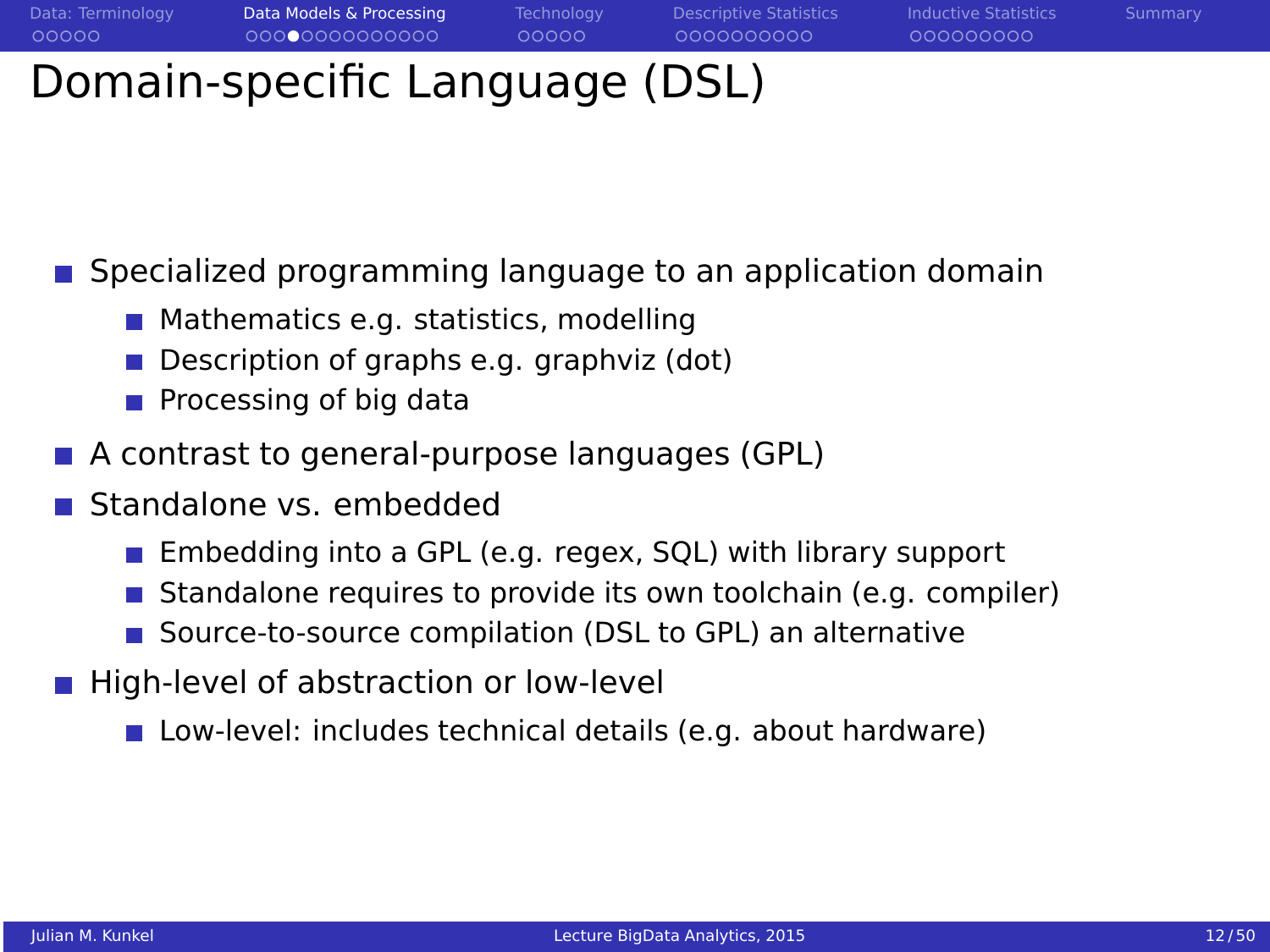## <span id="page-12-0"></span>Selection of Theory (concepts) for Data Models

- **III** I/O Middelware: NetCDF, HDF5, ADIOS
- Relational model (tuples and tables)
	- e.g. can be physically stored in a CSV file or database
- Relational model + raster data
	- **Depations for N-dimensional data (e.g. pictures, scientific data)**
- NoSQL data models: Not only SQL<sup>2</sup>, lacks features of databases
	- Column
	- Document
	- Key-value
	- **Named graph**
- Fact-based: built on top of atomic facts, well-suited for BI [11]

### Data modeling [10]

The process in software-engineering of creating a data model instance for an information system

<sup>&</sup>lt;sup>2</sup> Sometimes people also call it No SQL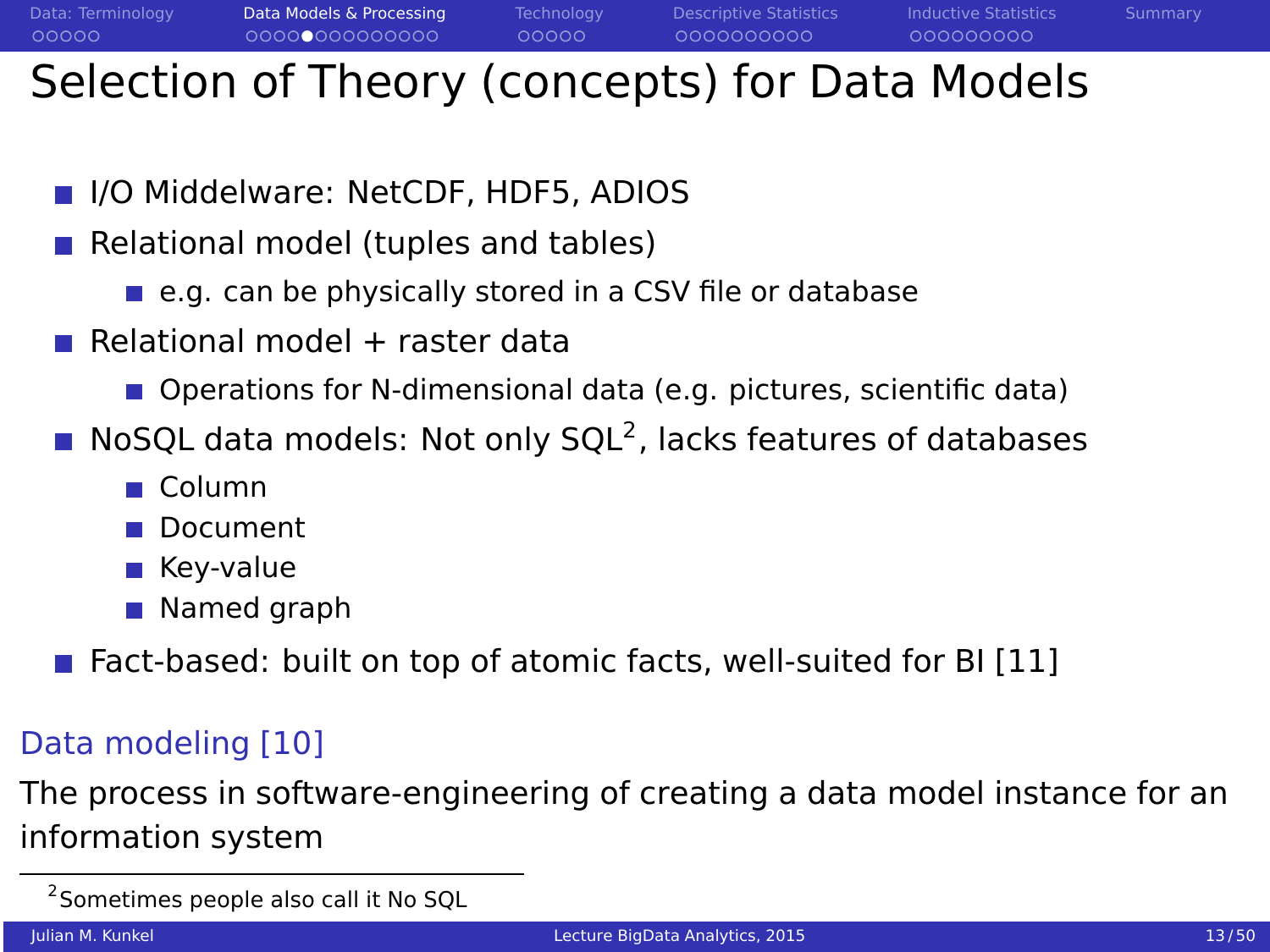<span id="page-13-0"></span>

| Data: Terminology | Data Models & Processing | Technology | Descriptive Statistics | <b>Inductive Statistics</b> | Summary |
|-------------------|--------------------------|------------|------------------------|-----------------------------|---------|
| - 00000           | 00000000000000           | looppo     | LOQQQQQQQQQ            | LOOOOOOOOO                  |         |
| Semantics         |                          |            |                        |                             |         |

Describes operations and their behavior

- **Application programming interface (API)**
- Concurrency: Behavior of simultaneously executed operations
	- Atomicity: Are partial modifications visible to other clients
	- Visibility: When are changes visible to other clients
	- $\blacksquare$  Isolation: Are operations influencing other ongoing operations
- Availability: Readiness to serve operations
	- Robustness of the system for typical (hardware and software) errors
	- (Scalability: availability and performance behavior with number of requests)
	- **Partition tolerance: Continue to operate even if network breaks partially**
- Durability: Modifications should be stored on persistent storage
	- Consistency: Any operation leaves a consistent system

#### CAP-Theorem

It is not possible to fulfill all three attributes in a distributed system:

- **Consistency (here: immediate visibility of changes among all clients)**
- **Availability (we'll receive a response for every request)**
- **Partition tolerance (system operates despite network failures)**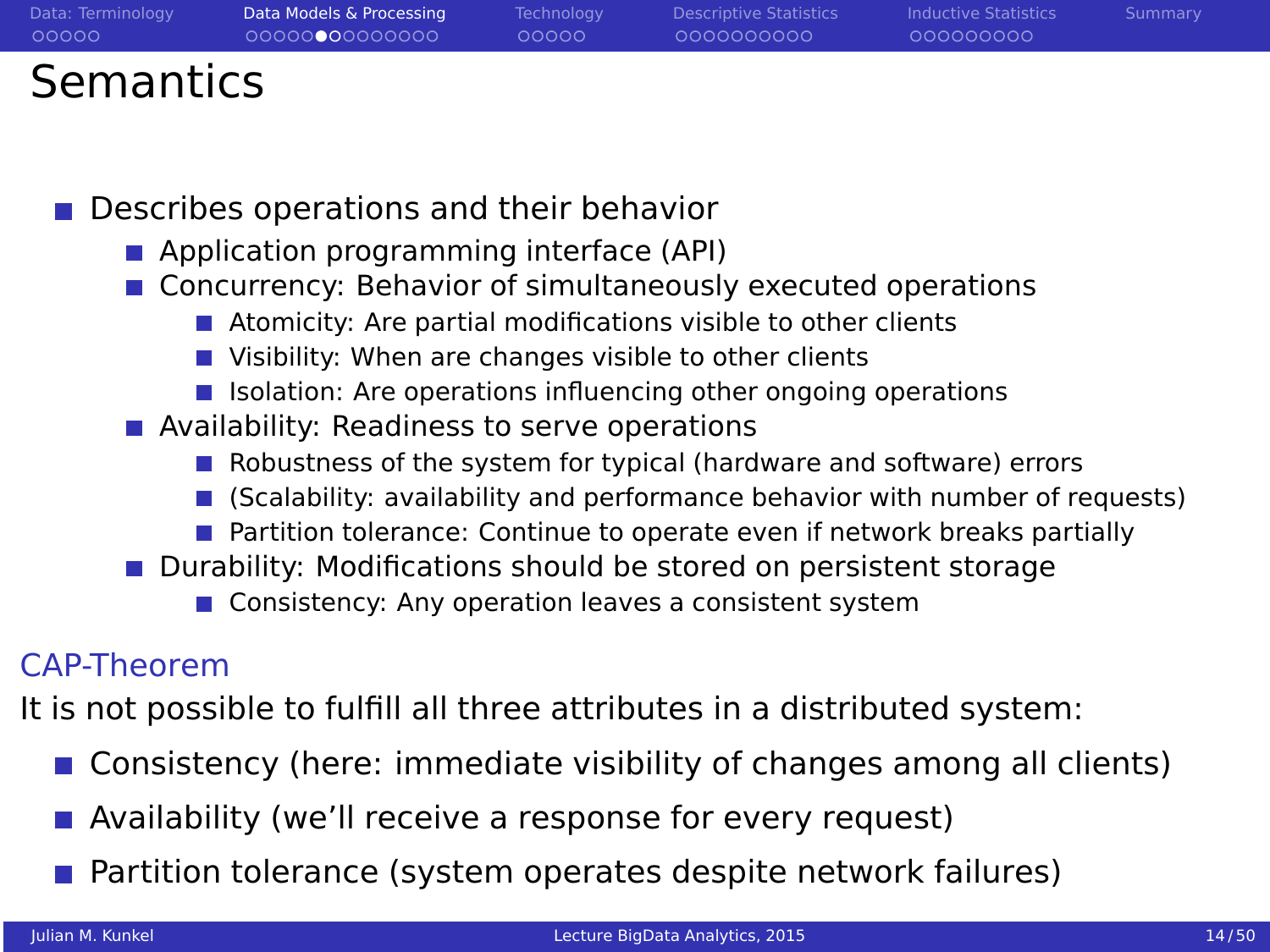| Data: Terminology | Data Models & Processing | <b>Technology</b> | Descriptive Statistics | <b>Inductive Statistics</b> | Summary |
|-------------------|--------------------------|-------------------|------------------------|-----------------------------|---------|
| 00000             | 00000000000000           | looppo            | 0000000000             | 000000000                   |         |
|                   | <b>Example Semantics</b> |                   |                        |                             |         |

### POSIX I/O

**Atomicity and isolation for individual operations, locking possible** 

ACID

- Atomicity, consistency, isolation and durability for transactions
- **Strict semantics for database systems to prevent data loss**

#### **BASE**

- BASE is a typical semantics for Big Data due to the CAP theorem
- Basically Available replicated Soft state with Eventual consistency [26]
	- **Availability: Always serve but may return a failure, retry may be needed**
	- Soft state: State of the system may change over time without requests due to eventual consistency
	- Consistency: If no updates are made any more, the last state usually becomes visible to all clients
- Big data solutions often exploit the immutability of data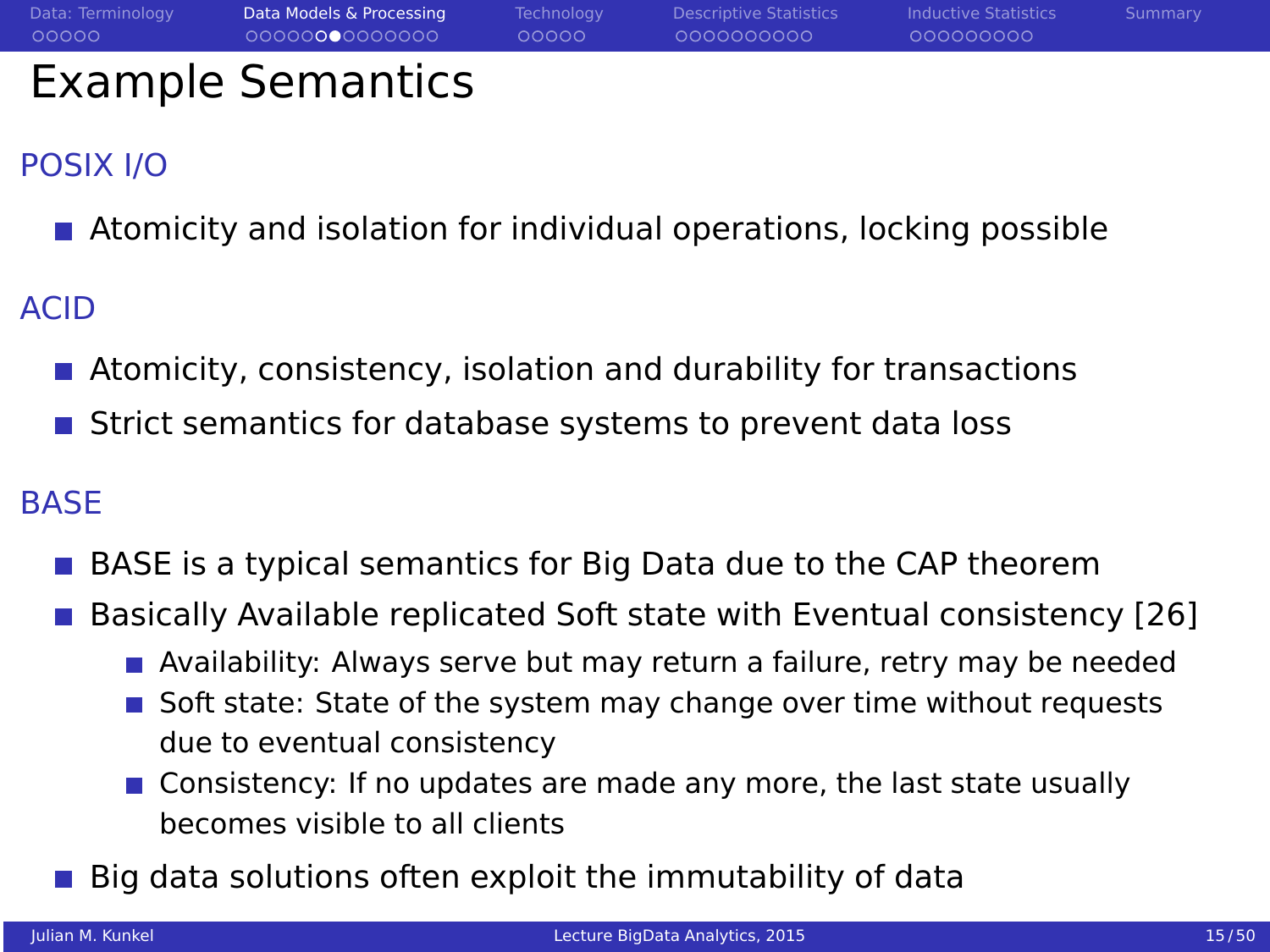<span id="page-15-0"></span>

| Data: Terminology<br>00000 | Data Models & Processing<br>00000000000000 | Technology<br>00000 | <b>Descriptive Statistics</b><br>0000000000 | <b>Inductive Statistics</b><br>000000000 | Summary |
|----------------------------|--------------------------------------------|---------------------|---------------------------------------------|------------------------------------------|---------|
|                            |                                            |                     |                                             |                                          |         |

### Columnar Model

- Data is stored in rows and "columns" (evtl. tables)
- $\blacksquare$  A column is a tuple (name, value and timestamp)
- Each row can contain other columns
	- Columns can store complex objects e.g. collections
- **Examples: HBase, Cassandra, Accumulo**

| Row/Column: | student name      | matrikel | lectures | lecture name           |
|-------------|-------------------|----------|----------|------------------------|
|             | "Max Mustermann"  | 4711     | [3]      |                        |
|             | "Nina Musterfrau" | 4712     | [3.4]    |                        |
|             |                   |          |          | "Big Data Analytics"   |
|             |                   |          |          | "Hochleistungsrechnen" |

Table: Example columnar model for the students, each value has its own timestamp (not shown). Note that lectures and students should be modeled with two tables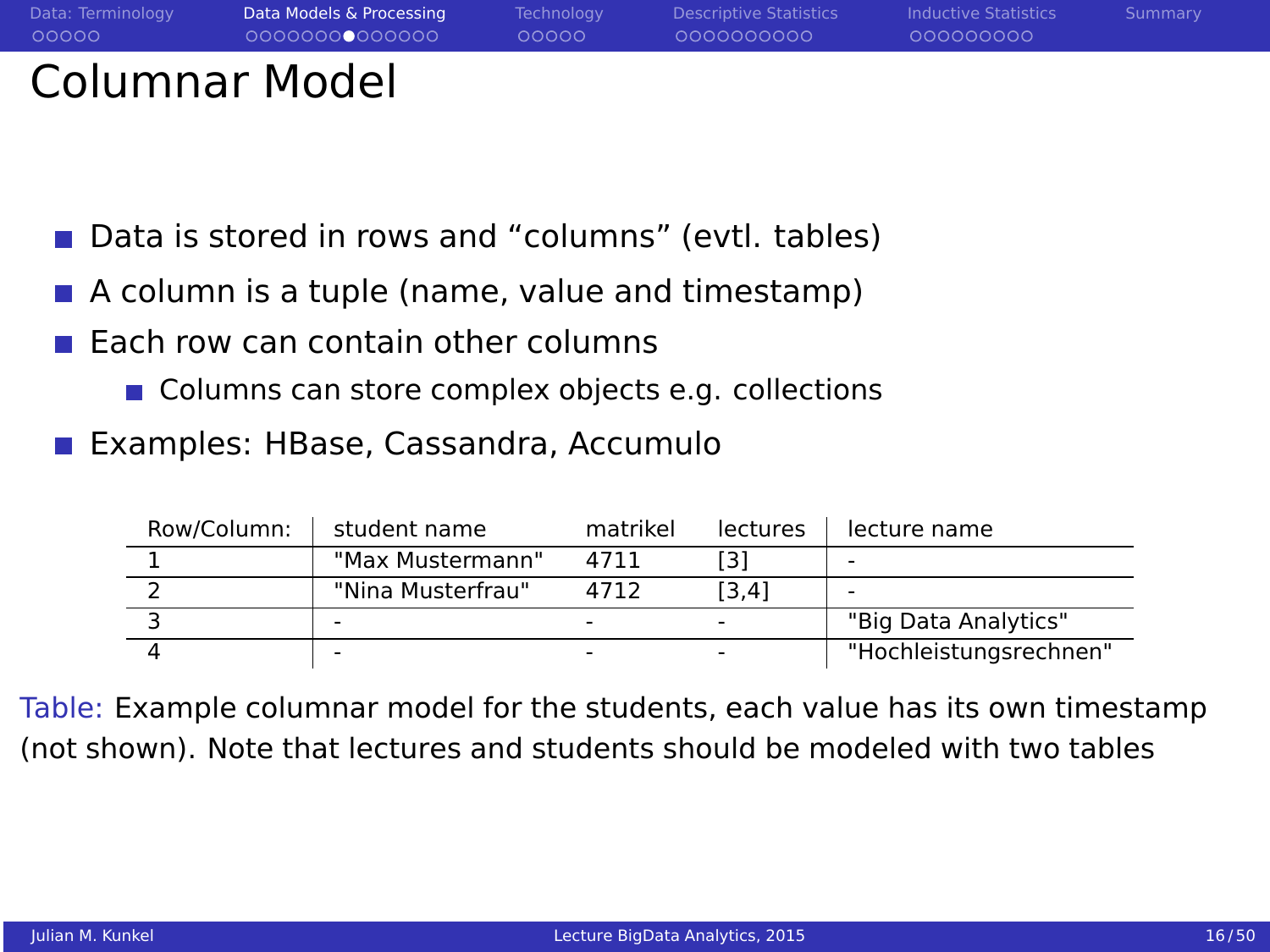<span id="page-16-0"></span>

| Data: Terminology | Data Models & Processing | Technology | Descriptive Statistics | <b>Inductive Statistics</b> | Summary |
|-------------------|--------------------------|------------|------------------------|-----------------------------|---------|
| - 00000           | 00000000000000           | LOQQQ.     | 0000000000             | 000000000                   |         |
| Key-Value Store   |                          |            |                        |                             |         |

- Data is stored as value and addressed by a key
- The value can be complex objects e.g. JSON or collections П
- Keys can be forged to simplify lookup evtl. tables with names
- Examples: CouchDB, BerkeleyDB, Memcached, BigTable

| Key       | Value                                                                  |
|-----------|------------------------------------------------------------------------|
| stud/4711 | <name>Max Mustermann</name> <attended><id>1</id></attended>            |
| stud/4712 | <name>Nina Musterfrau</name> <attended><id>1</id><id>2</id></attended> |
| lec/1     | <name>Big Data Analytics</name>                                        |
| lec/2     | <name>Hochleistungsrechnen</name>                                      |

Table: Example key-value model for the students with embedded XML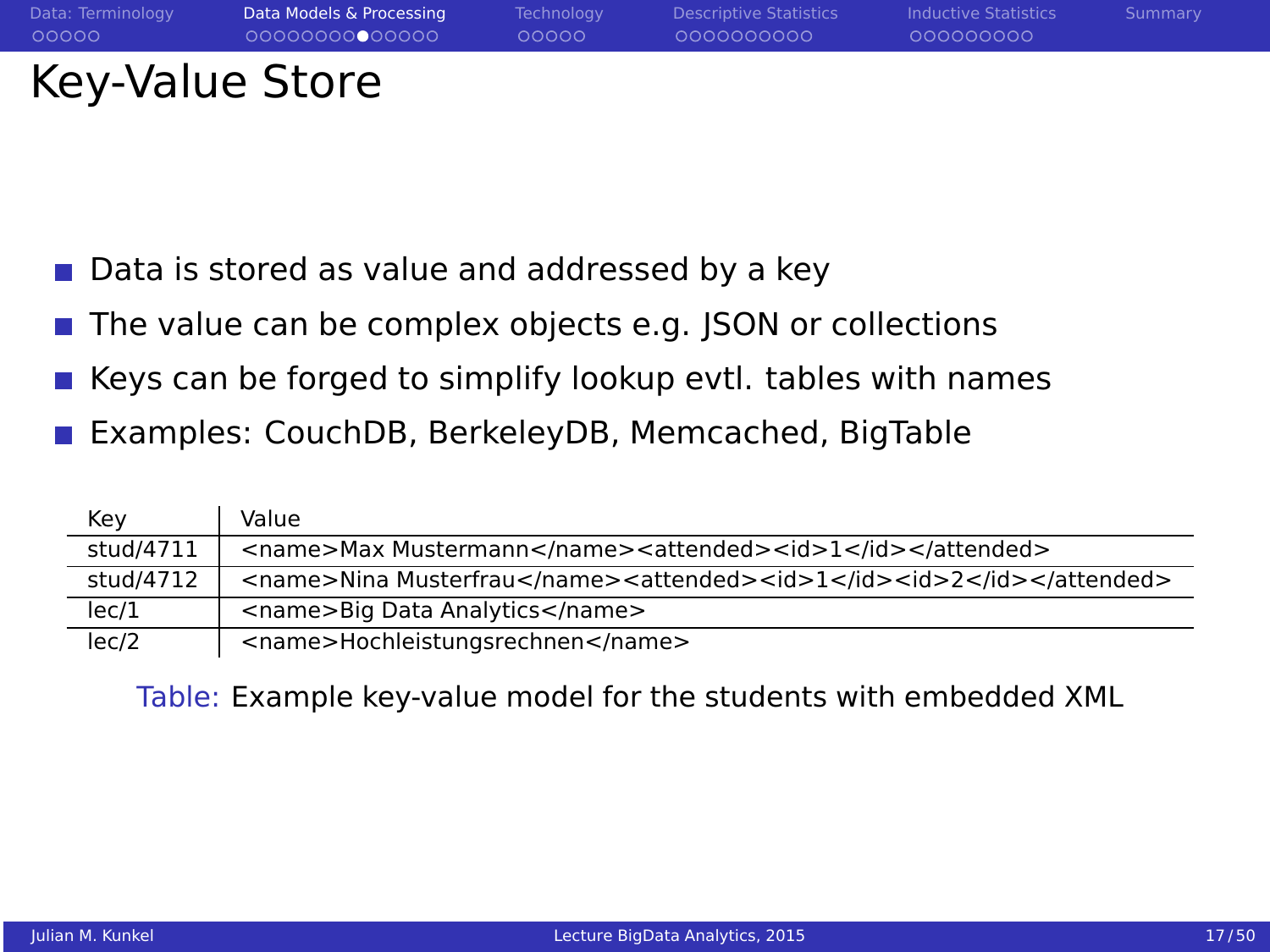00000

0000000000

000000000

## <span id="page-17-0"></span>Document Model

- Documents contain semi-structured data (JSON, XML)
- $\blacksquare$  Each document can contain data with other structures
- Addressing to lookup documents are implementation specific
	- e.g. bucket/document key, (sub) collections, hierarchical namespace
- $\blacksquare$  References between documents are possible
- Examples: MongoDB, Couchbase, DocumentDB

```
<students>
  2 <student><name>Max Mustermann</name><matrikel>4711</matrikel>
    3 <lecturesAttended><id>1</id></lecturesAttended>
  4 </student>
  5 <student><name>Nina Musterfrau</name><matrikel>4712</matrikel>
    6 <lecturesAttended><id>1</id><id>2</id></lecturesAttended>
  </student>
8 </students>
```
Table: Example XML document storing students. Using a bucket/key namespace, the document could be addressed with key: "uni/stud" in the bucket "app1"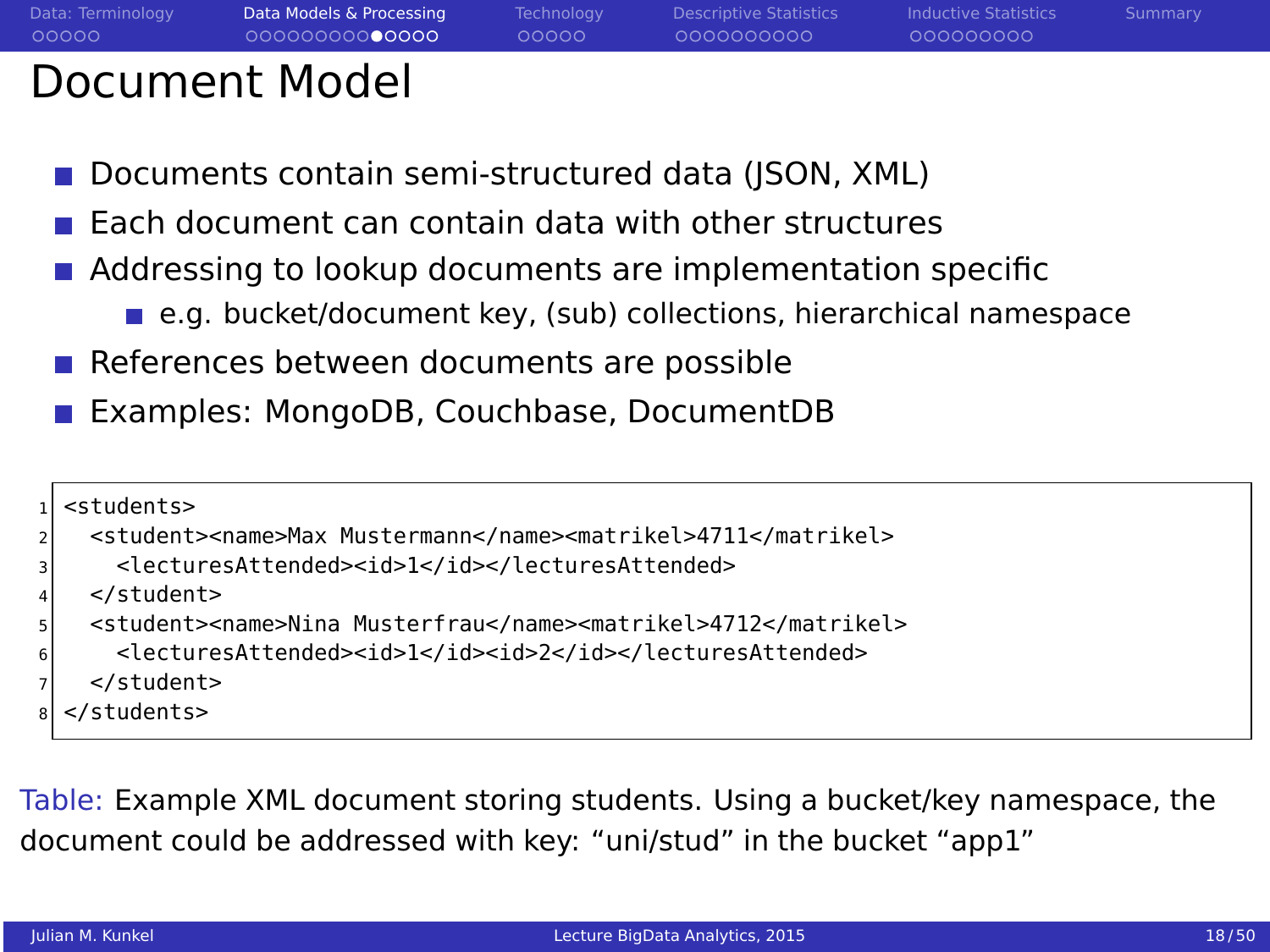|       | Data: Terminology |  |
|-------|-------------------|--|
| 00000 |                   |  |

## Graph

- Entities are stored as nodes and relations as edges in the graph
- Properties/Attributes provide additional information as key/value
- Examples: Neo4J, InfiniteGraph

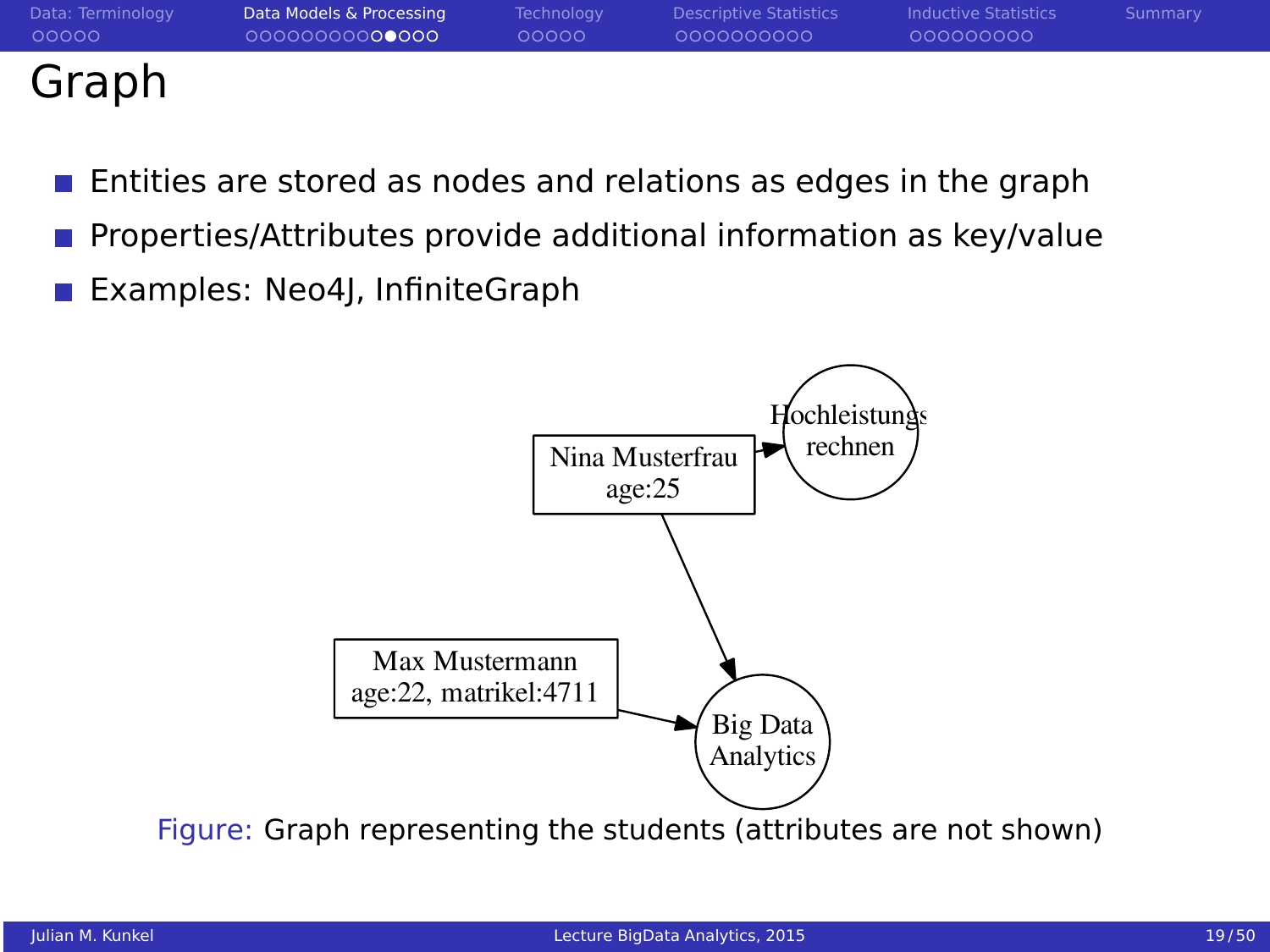00000

0000000000

000000000

## Relational Model [10]

- Database model based on first-order predicate logic
	- Theoretic foundations: relational algebra and relational calculus
- Data is represented as tuples
- Relation/Table: groups tuples with similar semantics
	- Table consists of rows and named columns (attributes)
	- No duplicates of complete rows allowed
- In its raw style no support for collections in tuples
- Schema: specify structure of tables
	- Datatypes (domain of attributes)
	- Consistency via constraints
	- Organization and optimizations

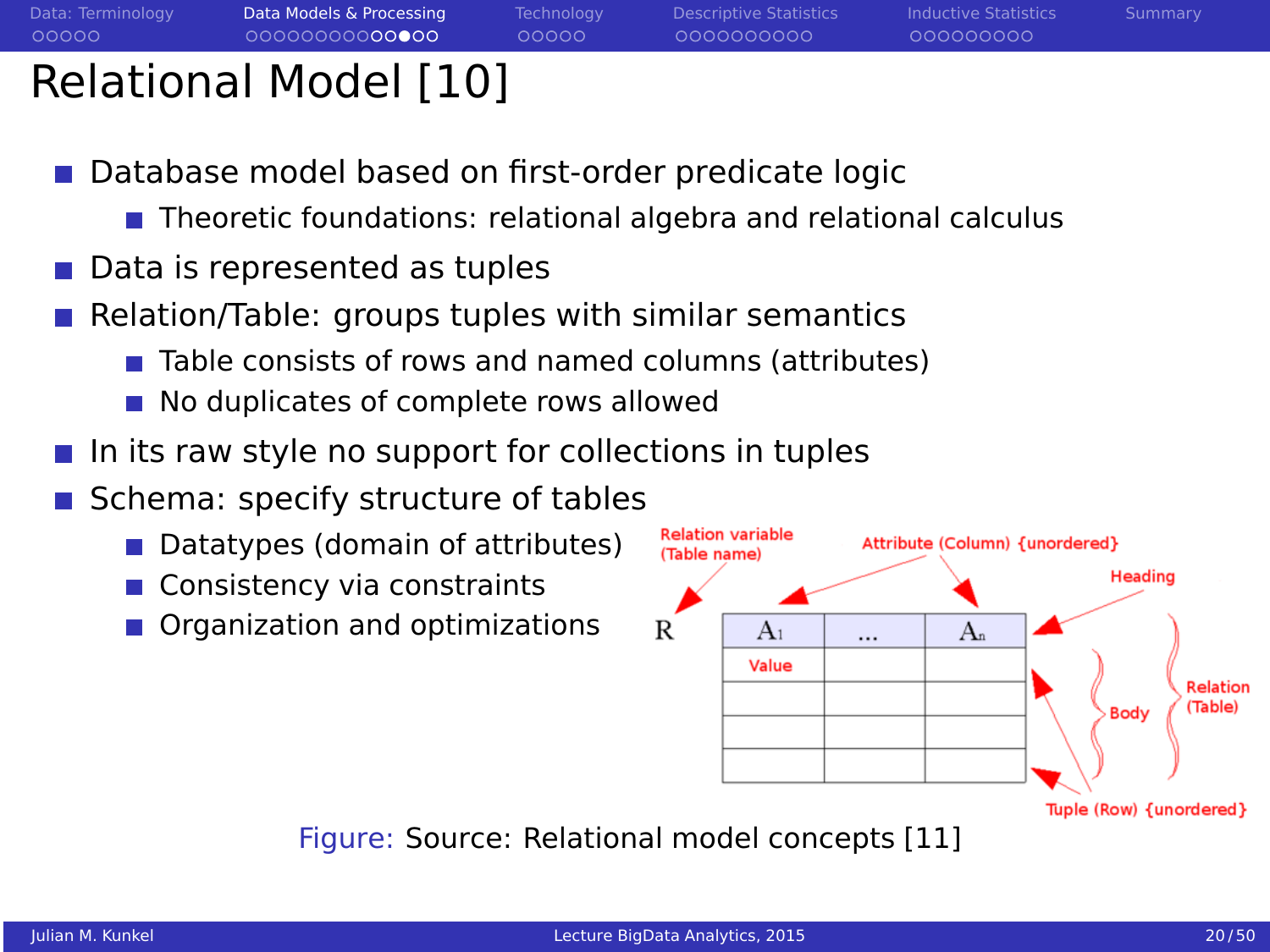## Example Relational Model for Students Data

| Matrikel | Name  | Birthday   |
|----------|-------|------------|
| 242      | Hans  | 22.04.1955 |
| 245      | Fritz | 24.05.1995 |

Table: Student table

| ID | Name                      |
|----|---------------------------|
|    | <b>Big Data Analytics</b> |
| 2  | Hochleistungsrechnen      |

Table: Lecture table

| Matrikel | LectureID |
|----------|-----------|
| 242      |           |
| 242      | 2         |
| 245      | 7         |

Table: Attends table representing a relation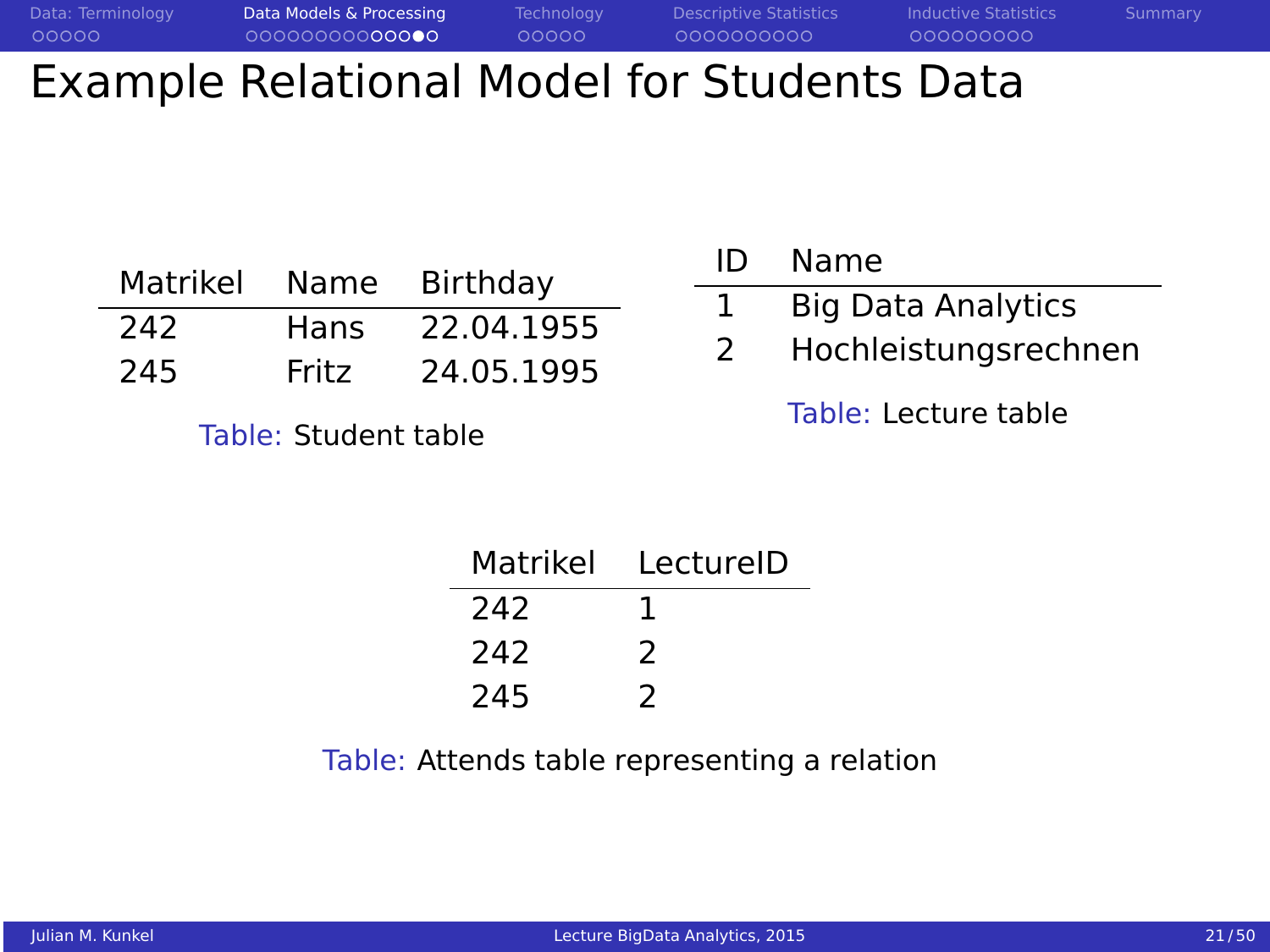0000000000

000000000

# Fact-Based Model [111<sup>4</sup>

- Store raw data as timestamped atomic facts
- Never delete true facts: Immutable data
- **Make individual facts unique to prevent duplicates**

### Example: social web page

- $\blacksquare$  Record all changes to user profiles as facts
- Benefits
	- $\blacksquare$  Allows reconstruction of the profile state at any time
	- $\blacksquare$  Can be queried at any time<sup>3</sup>

### Example: purchases

Record each item purchase as facts together with location, time,  $\dots$ 

<sup>&</sup>lt;sup>3</sup>If the profile is changed recently, the query may return an old state.

 $4$ Note that the definitions in the data warehousing (OLAP) and big data [11] domains are slightly different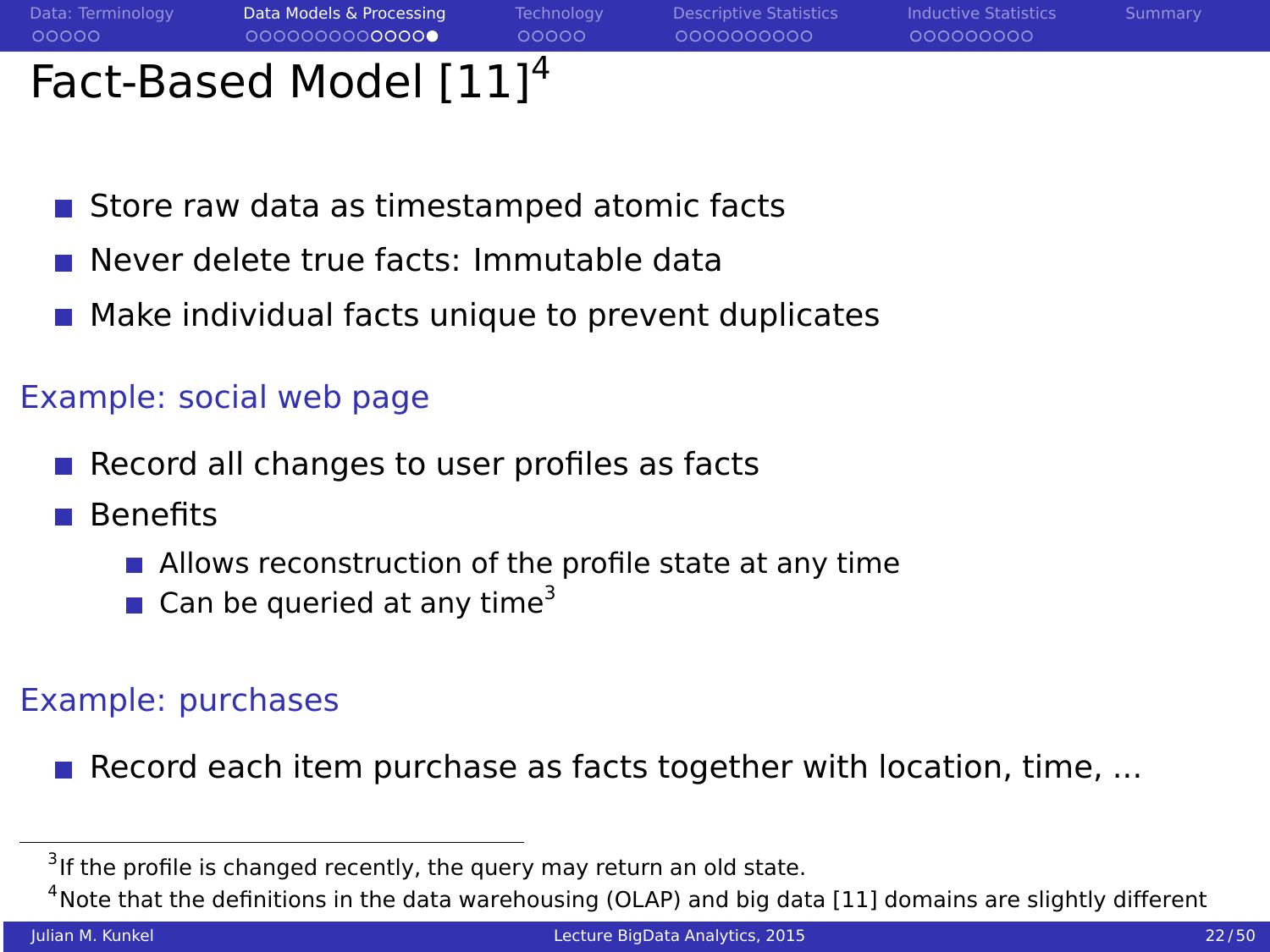<span id="page-22-0"></span>

| Data: Terminology | Data Models & Processing | <b>Technology</b> | Descriptive Statistics | Inductive Statistics | Summary |
|-------------------|--------------------------|-------------------|------------------------|----------------------|---------|
| 00000             | 00000000000000           | ററററ              | 0000000000             | 000000000            |         |
|                   |                          |                   |                        |                      |         |

#### 1 [Data: Terminology](#page-2-0)

2 [Data Models & Processing](#page-7-0)

#### 3 [Technology](#page-22-0)

- **[Requirements](#page-23-0)**
- [Technology](#page-24-0)

#### **4** [Descriptive Statistics](#page-28-0)

5 [Inductive Statistics](#page-39-0)

#### 6 [Summary](#page-49-0)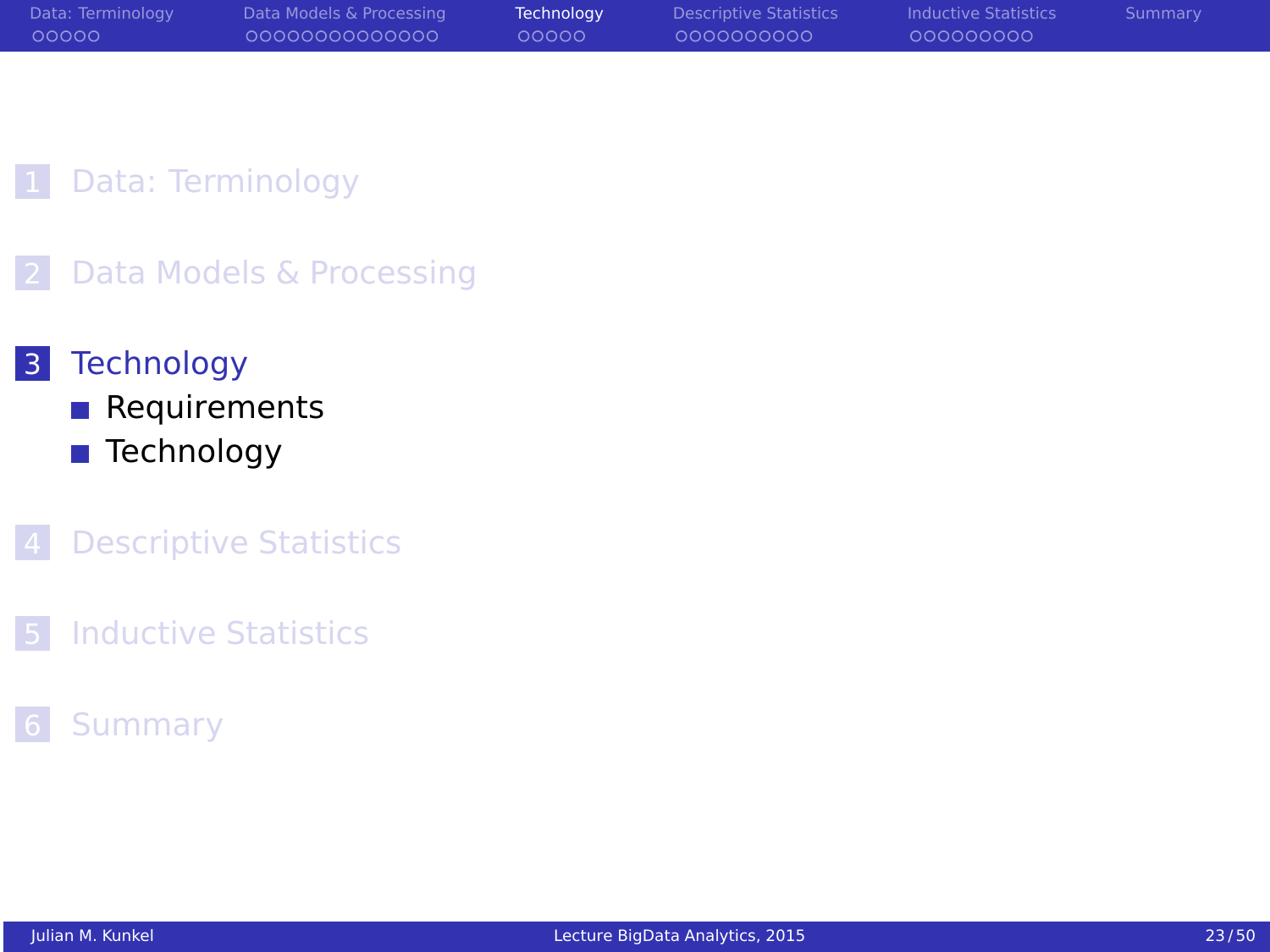# <span id="page-23-0"></span>Wishlist for Big Data Technology [11]

- High-availability, fault-tolerance
- (Linear) Scalability
	- $\blacksquare$  i.e. 2n servers handle 2n the data volume  $+$  same processing time
- $\blacksquare$  Real-time data processing capabilities (interactive)
	- Up-to-date data
- Extensible, i.e. easy to introduce new features and data
- Simple programming models
- Debuggability
- (Cheap & ready for the cloud)
	- $\Rightarrow$  Technology works with TCP/IP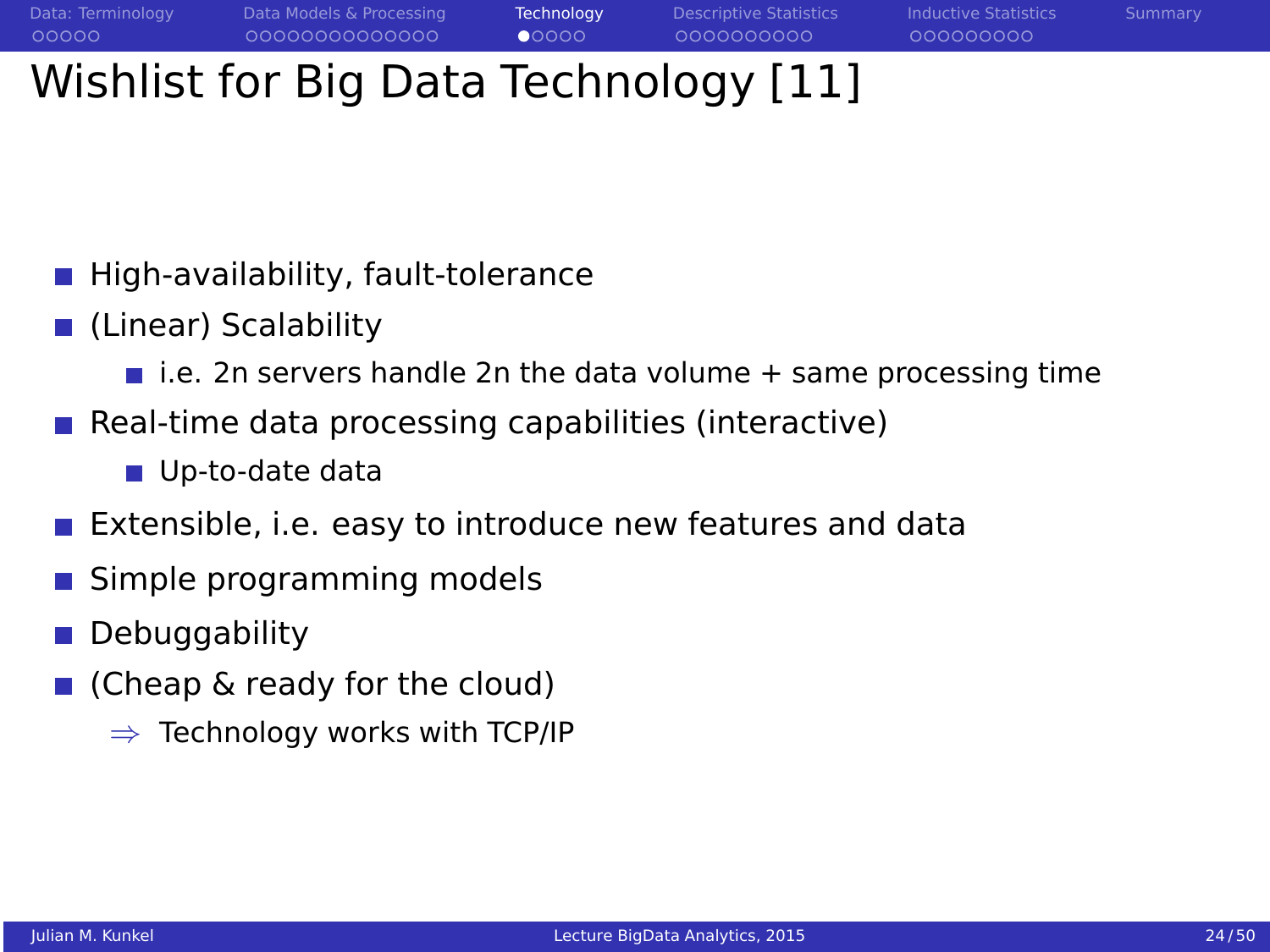$00000$ 

000000000

## <span id="page-24-0"></span>Components for Big Data Analytics

### Required components for a big data system

- Servers, storage, processing capabilities
- User interfaces

### **Storage**

**NoSOL databases are non-relational, distributed and scale-out** 

- Hadoop Distributed File System (HDFS)
- Cassandra, CouchDB, BigTable, MongoDB<sup>5</sup>
- Data Warehouses are useful for well known and repeated analysis

### Processing capabilities

- $\blacksquare$  Interactive processing is difficult
- **Available technology offers** 
	- $\blacksquare$  Batch processing
	- "Real-time" processing (seconds to minutes turnaround)

<sup>&</sup>lt;sup>5</sup>See<http://nosql-database.org/> for a big list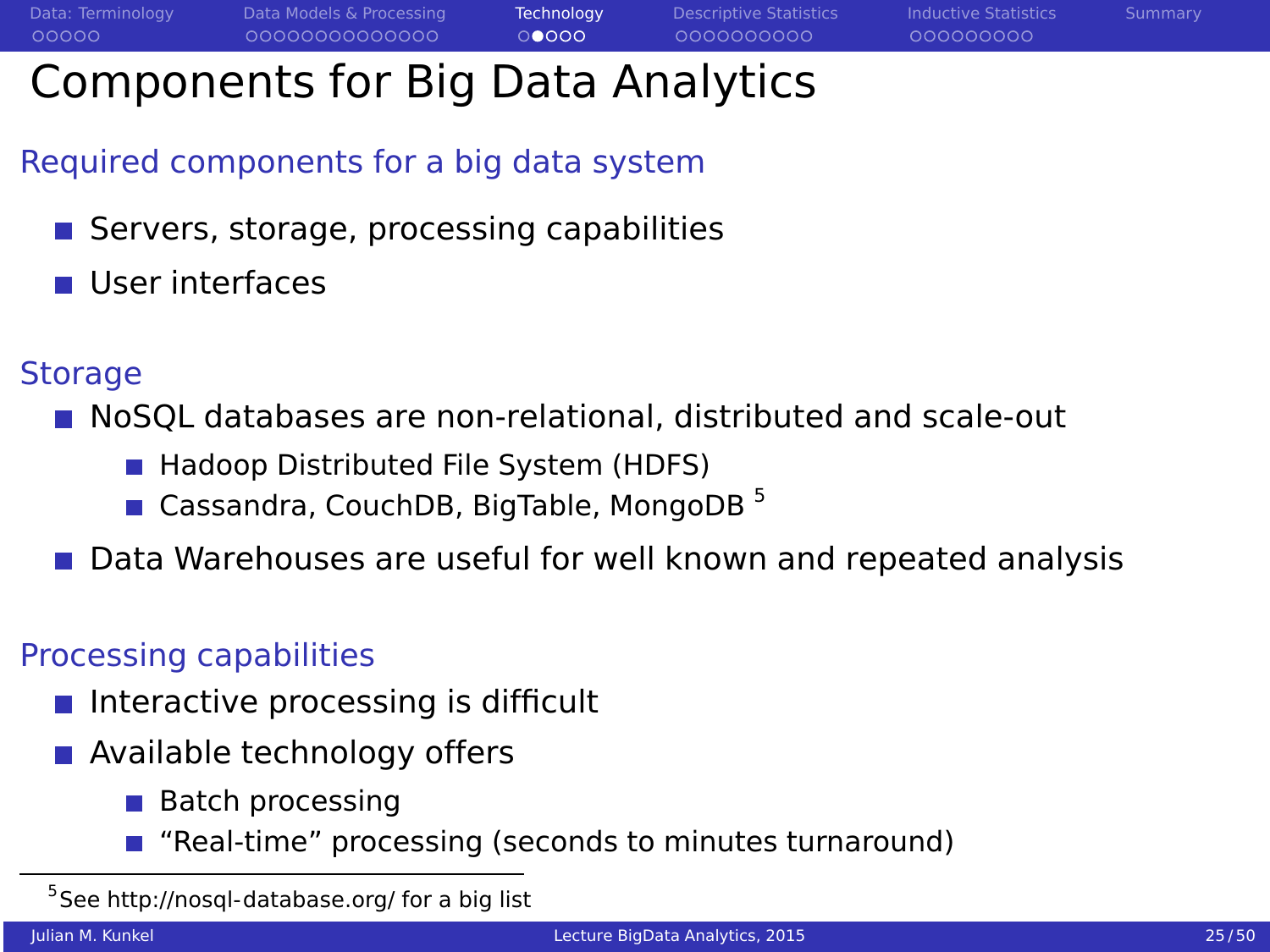## Alternative Processing Technology



Figure: Source: Forrester Webinar. Big Data: Gold Rush Or Illusion? [4]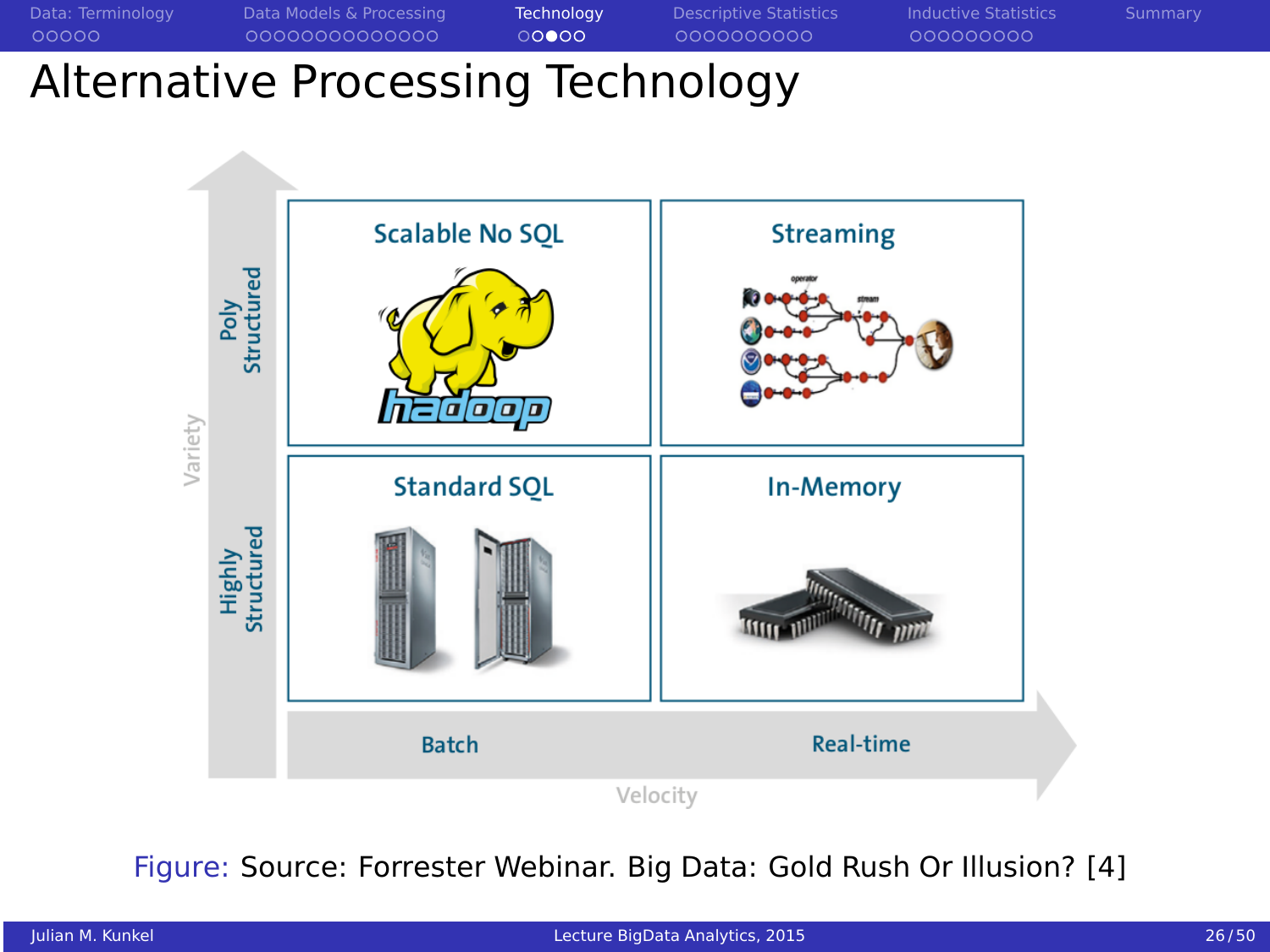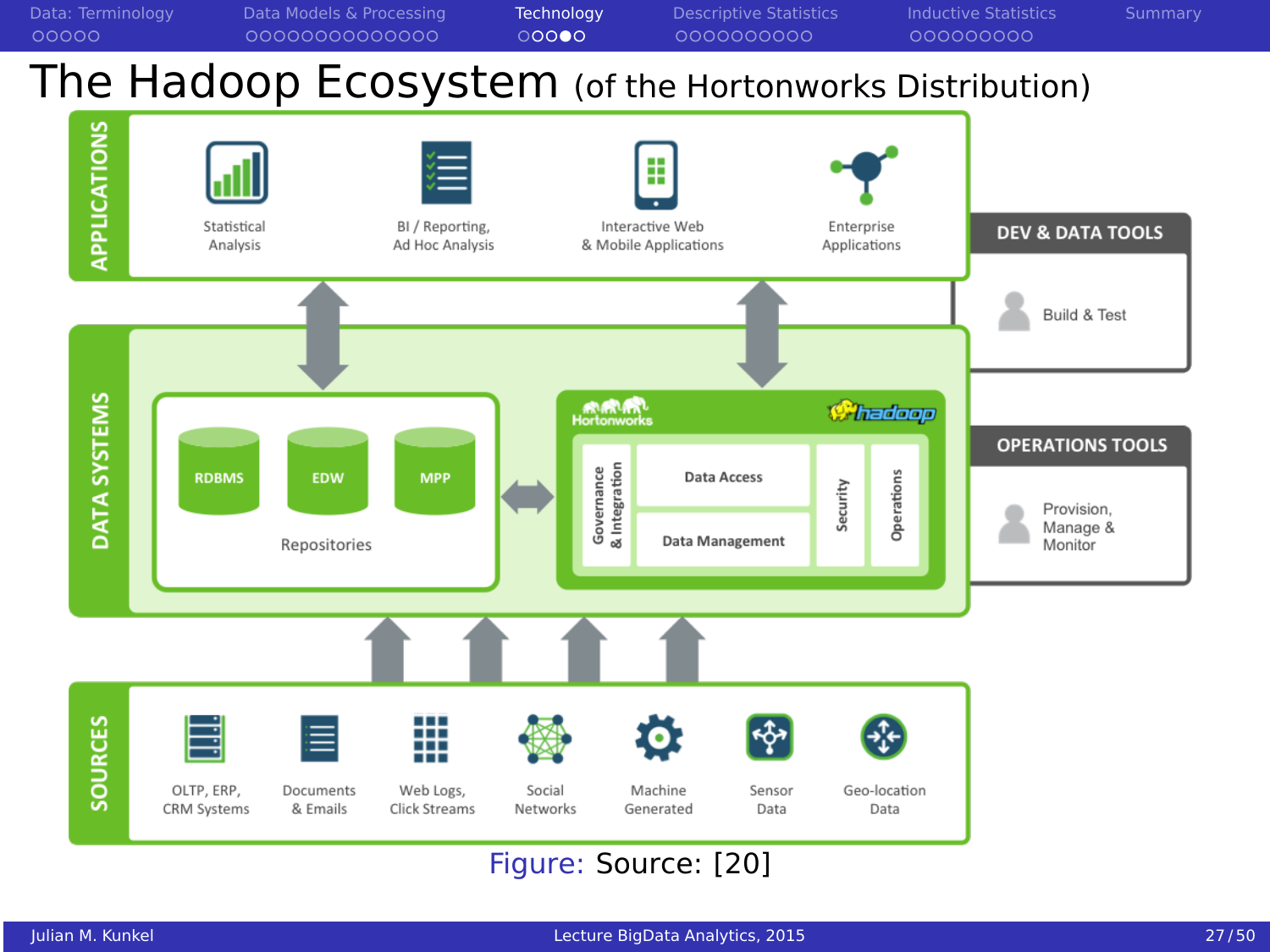

- Speed layer serves deltas between batch and recent activities
- **Robust: Errors/inaccuracies of** realtime views are corrected in batch view

Figure: Redrawn figure. Source: [11], Fig. 2.1

Query: "How many..."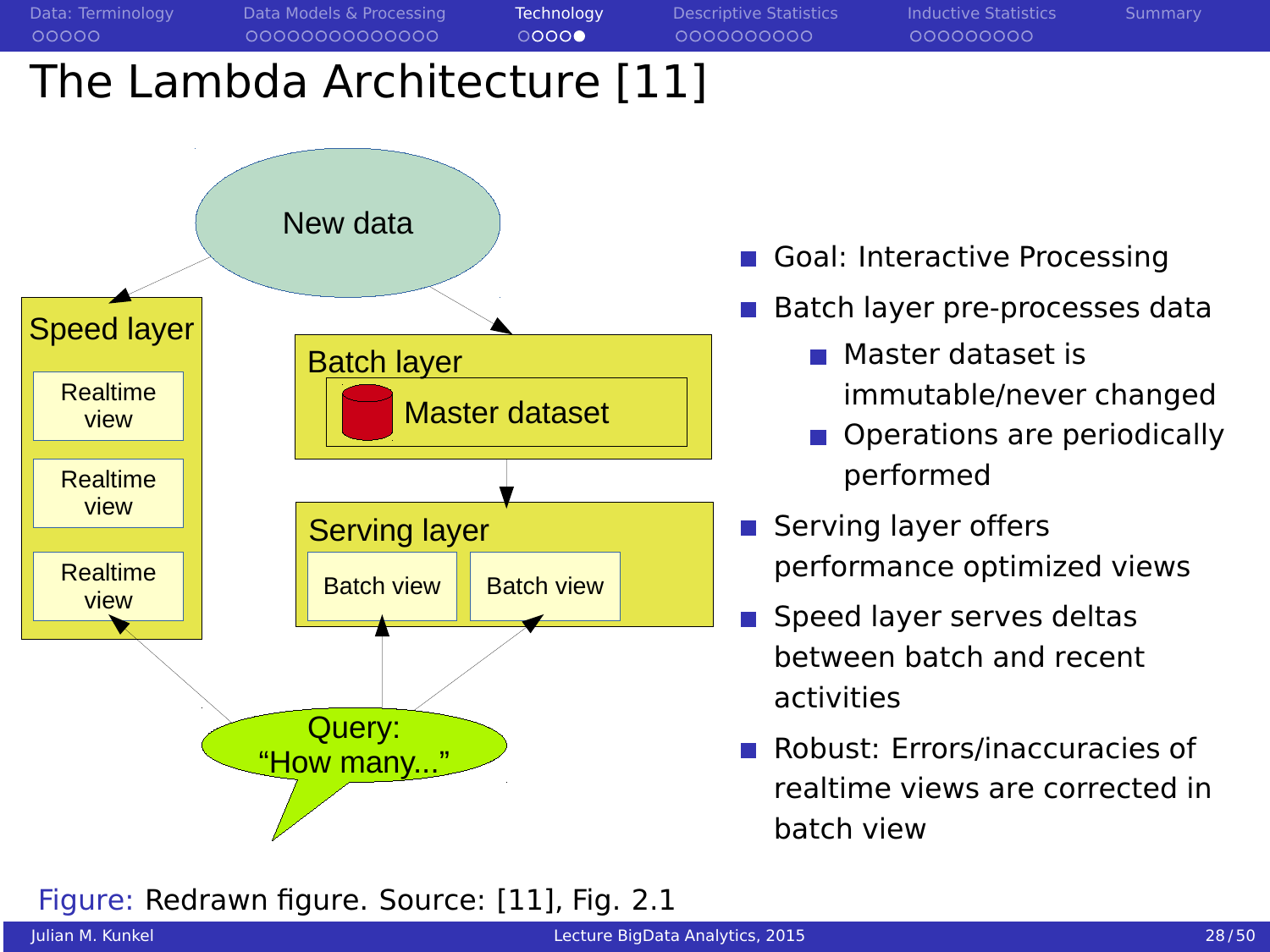<span id="page-28-0"></span>

| 00000<br>000000000<br>00000000000000<br>0000000000<br>00000 | Data: Terminology | Data Models & Processing | <b>Technology</b> | <b>Descriptive Statistics</b> | Inductive Statistics | Summary |
|-------------------------------------------------------------|-------------------|--------------------------|-------------------|-------------------------------|----------------------|---------|
|                                                             |                   |                          |                   |                               |                      |         |

#### 1 [Data: Terminology](#page-2-0)

2 [Data Models & Processing](#page-7-0)

#### **[Technology](#page-22-0)**

#### 4 [Descriptive Statistics](#page-28-0)

- **[Overview](#page-29-0)**
- [Example Dataset](#page-32-0)
- [Distribution of Values](#page-33-0)
- [Correlation](#page-37-0)

#### **[Inductive Statistics](#page-39-0)**

#### **[Summary](#page-49-0)**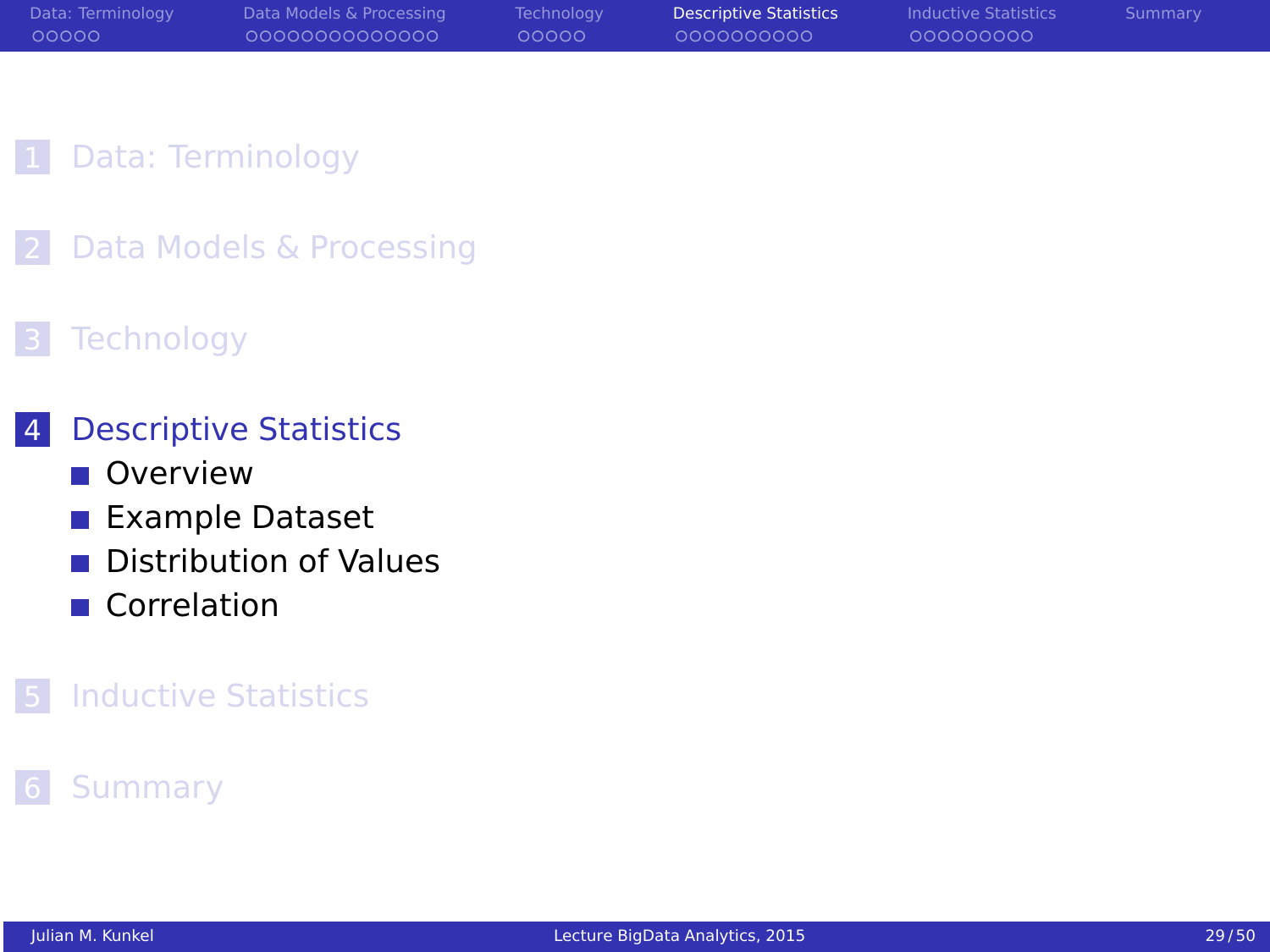<span id="page-29-0"></span>

00000

 $0000000000$ 

000000000

## Statistics: Overview

Statistics is the study of the collection, analysis, interpretation, presentation, and organization of data [21]

Either **describe** properties of a sample or **infer** properties of a population

Important terms [10]

- **Unit of observation**: the entity described by the data
- **Unit of analysis**: the major entity that is being analyzed
	- **EXample: observe income of each person, analyse differences of countries**
- **Statistical population**: complete set of items that share at least one property that is subject of analysis
	- Subpopulation share additional properties
- **Sample**: (sub)set of data collected and/or selected from a population
	- If chosen properly, they can represent the population
	- $\blacksquare$  There are many sampling methods, we can never capture ALL items
- **Independence**: one observation does not effect another
	- **Example: Select two people living in Germany randomly**
	- Dependent: select one household and pick married couple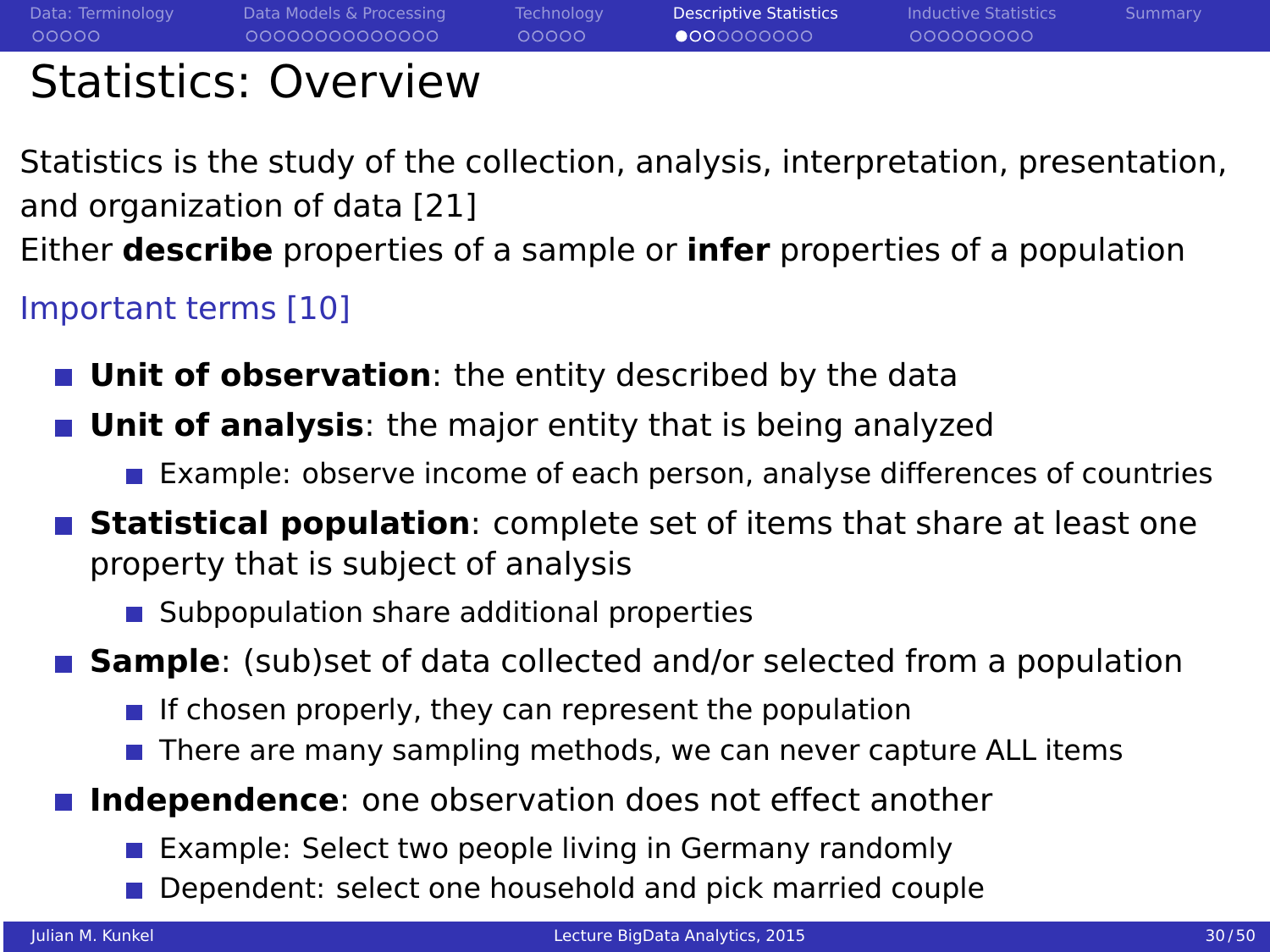| Data: Terminology | Data Models & Processing     | Technology | <b>Descriptive Statistics</b> | <b>Inductive Statistics</b> | Summary |
|-------------------|------------------------------|------------|-------------------------------|-----------------------------|---------|
| 00000             | 00000000000000               | LOQQQQ     | 0000000000                    | 000000000                   |         |
|                   | <b>Statistics: Variables</b> |            |                               |                             |         |

- **Dependent variable**: represents the output/effect
	- Example: Word count of a Wikipedia article; income of people
- **I** Independent variable: assumed input/cause/explanation
	- **Example: Number of sentences; age, educational level**
- **Univariate analysis** looks at a single variable
- **Bivariate analysis** describes/analyze relationships between two variables
- **Multivariate statistics**: analyze/observe multiple dependent variables
	- Example: chemicals in the blood stream of people, chance for cancers Independent variables are personal information / habits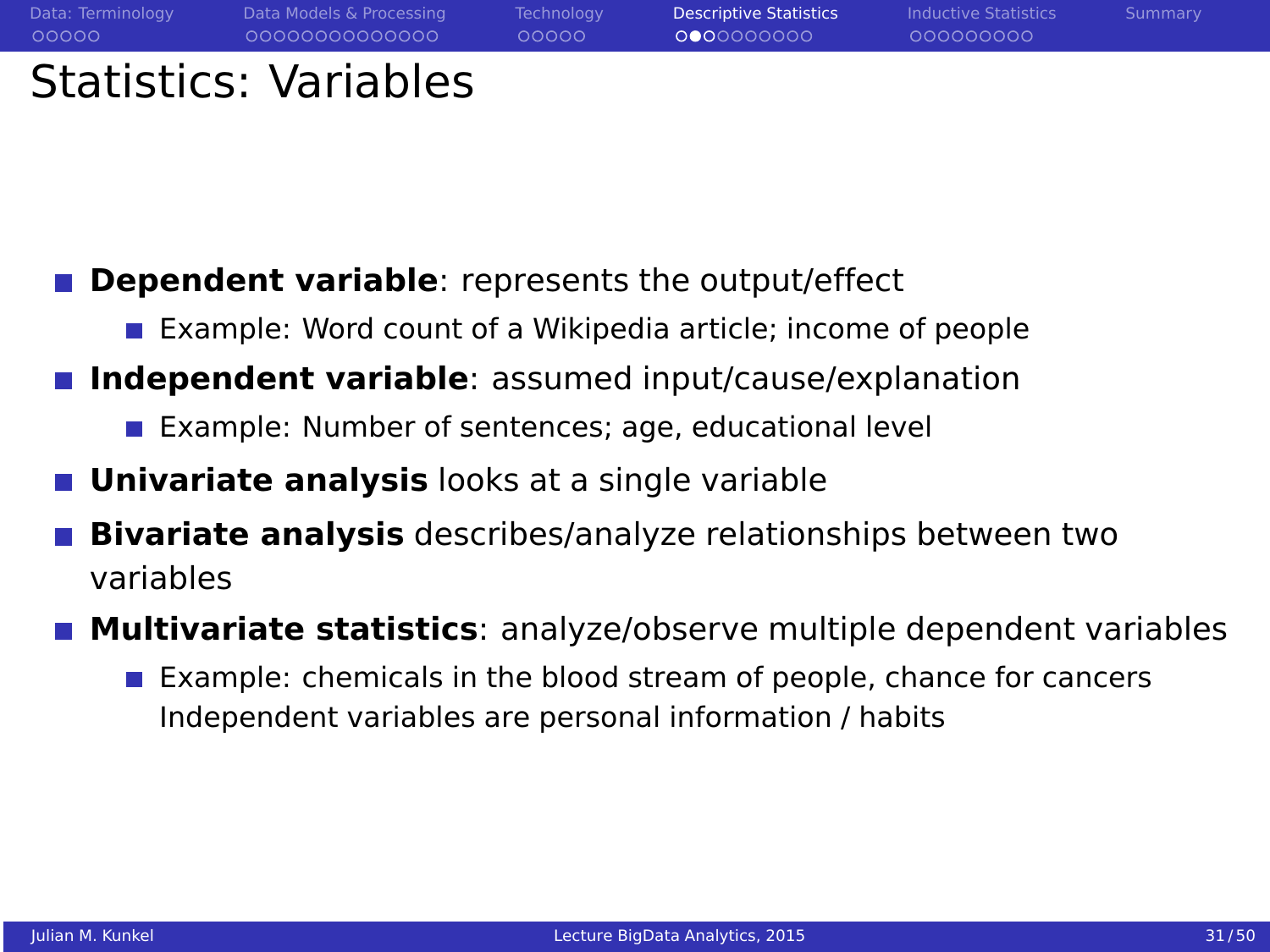0000000000

000000000

## Descriptive Statistics [10]

The discipline of quantitatively describing main features of sampled data

■ Summarize observations/selected samples

**Exploratory data analysis** (EDA): approach for inspecting data

Using different chart types, e.g. Box plots, histograms, scatter plot

### **Methods for Univariate analysis**

- Distribution of values, e.g. mean, variance, quantiles
- **Probability distribution and density**
- $\blacksquare$  t-test (e.g. check if data is t-distributed)
- Methods for Bivariate analysis
	- Correlation coefficient<sup>6</sup> describes linear relationship
	- Rank correlation<sup>7</sup>: extent by which one variable increases with another var
- **Methods for Multivariate analysis** 
	- **Principal component analysis (PCA) converts correlated variables into** linearly uncorrelated variables called principal components

<sup>6</sup> Pearson's product-moment coefficient

<sup>&</sup>lt;sup>7</sup>By Spearman or Kendall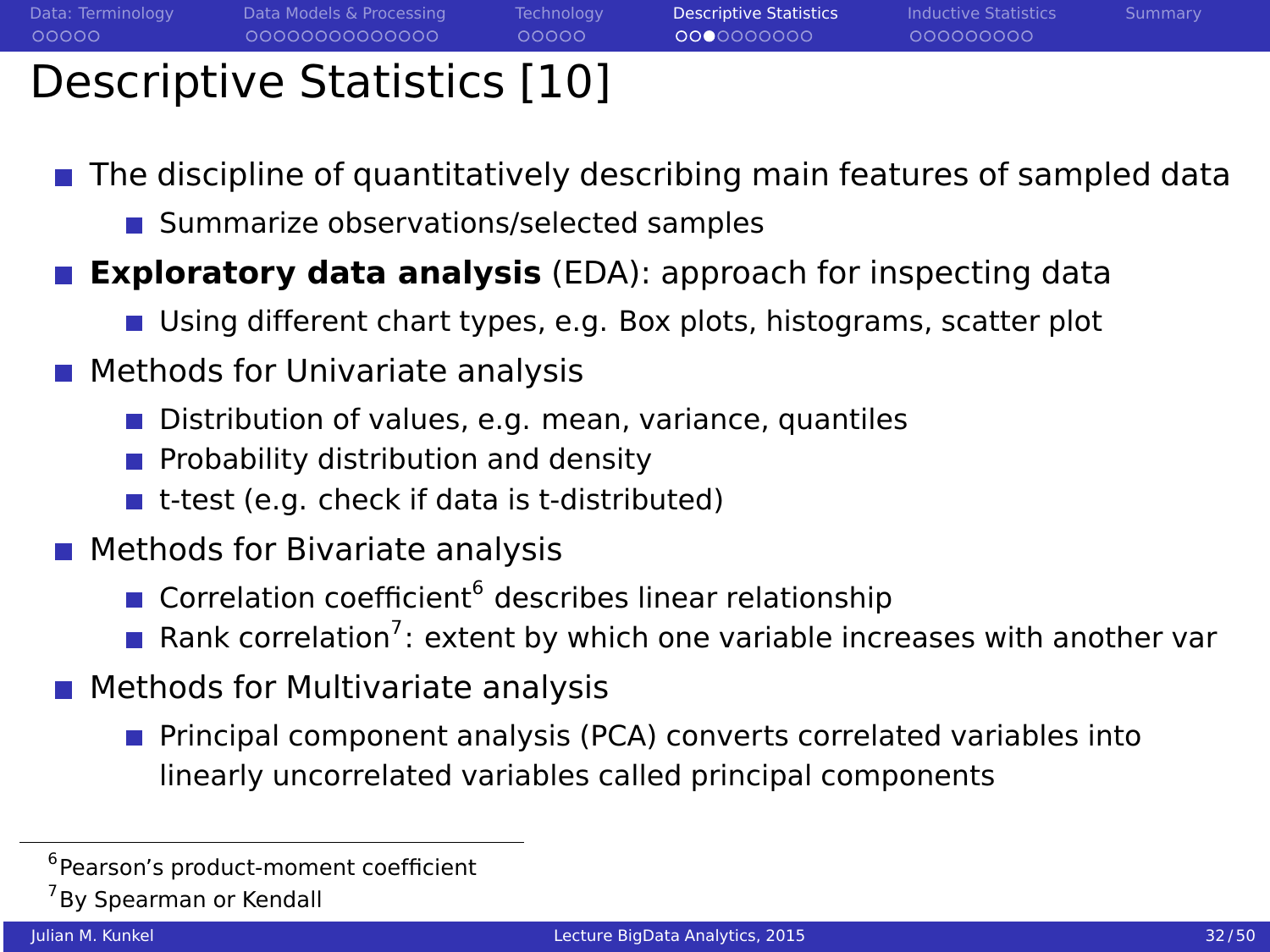<span id="page-32-0"></span>

# Example Dataset: Iris Flower Data Set

- Contains information about iris flower
- Three species: Iris Setosa, Iris Virginica, Iris Versicolor
- Data: Sepal.length, Sepal.width, Petal.length, Petal.width



```
> data(iris) # load iris data
   2 > summary(iris)
   Sepal.Length Sepal.Width Petal.Length
   4 Min. :4.300 Min. :2.000 Min. :1.000
   5 1st Qu.:5.100 1st Qu.:2.800 1st Qu.:1.600
   Median :5.800 Median :3.000
   7 Mean :5.843 Mean :3.057 Mean :3.758
 8 3rd Qu.:6.400 3rd Qu.:3.300 3rd Qu.:5.100
 9 Max. :7.900 Max. :4.400 Max. :6.900
10
11 Petal.Width Species
12 Min. :0.100 setosa :50
13 1st Qu.:0.300 versicolor:50
14 Median :1.300 virginica :50
15 Mean :1.199
16 3rd Qu.:1.800
17 Max. :2.500
18
19 # Draw a matrix of all variables
20 > plot(iris[.1:4], col=irissSpecies)
```
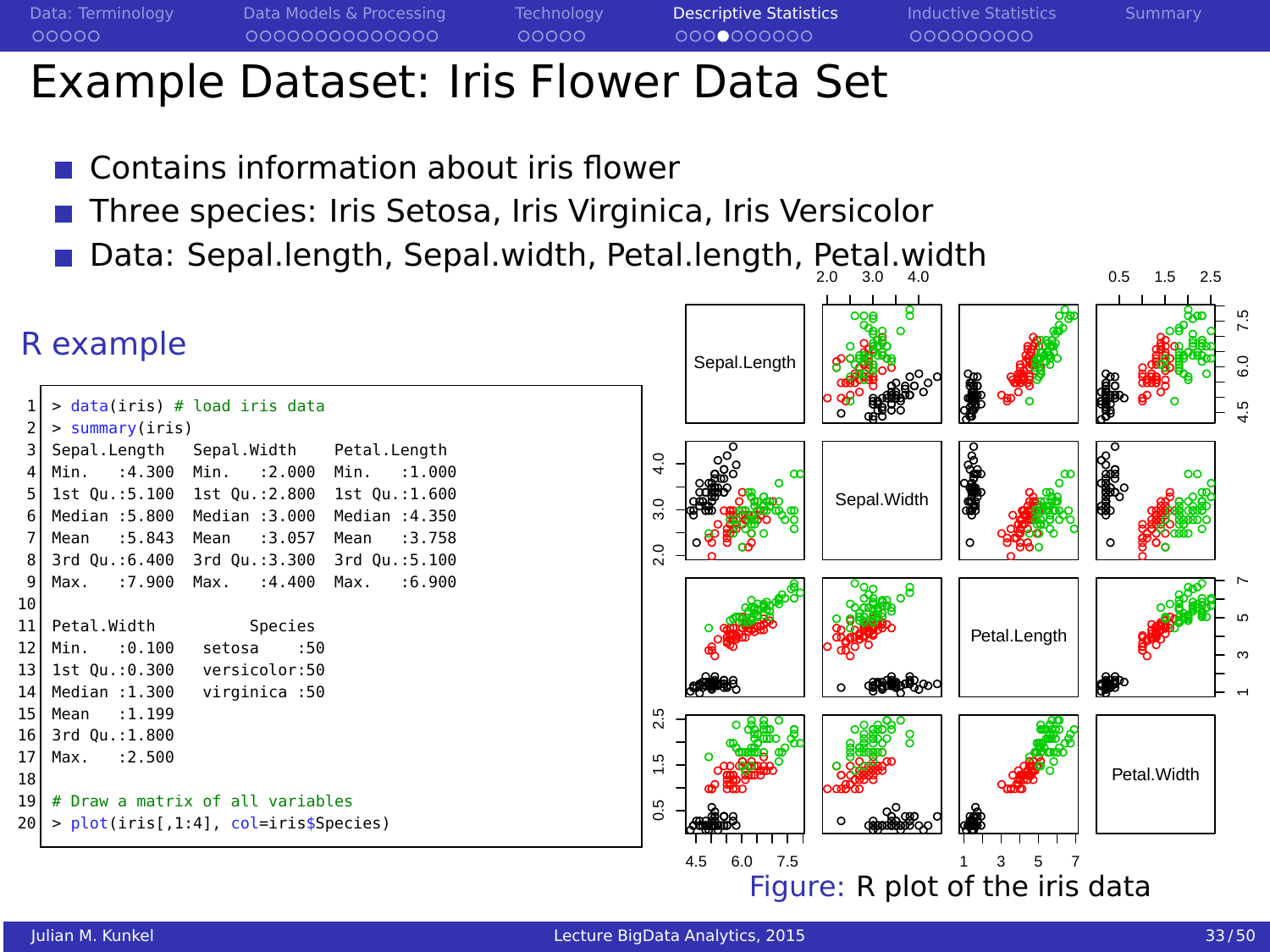<span id="page-33-0"></span>

0000000000

# Distribution of Values: Histograms [10]

- Distribution: frequency of outcomes (values) in a sample
	- Example: Species in the Iris data set
		- setosa: 50
		- versicolor: 50
		- virginica: 50
- Histogram: graphical representation of the distribution
	- **Partition observed values into bins**
	- Count number of occurrences in each bin
	- $\blacksquare$  It is an estimate for the probability distribution



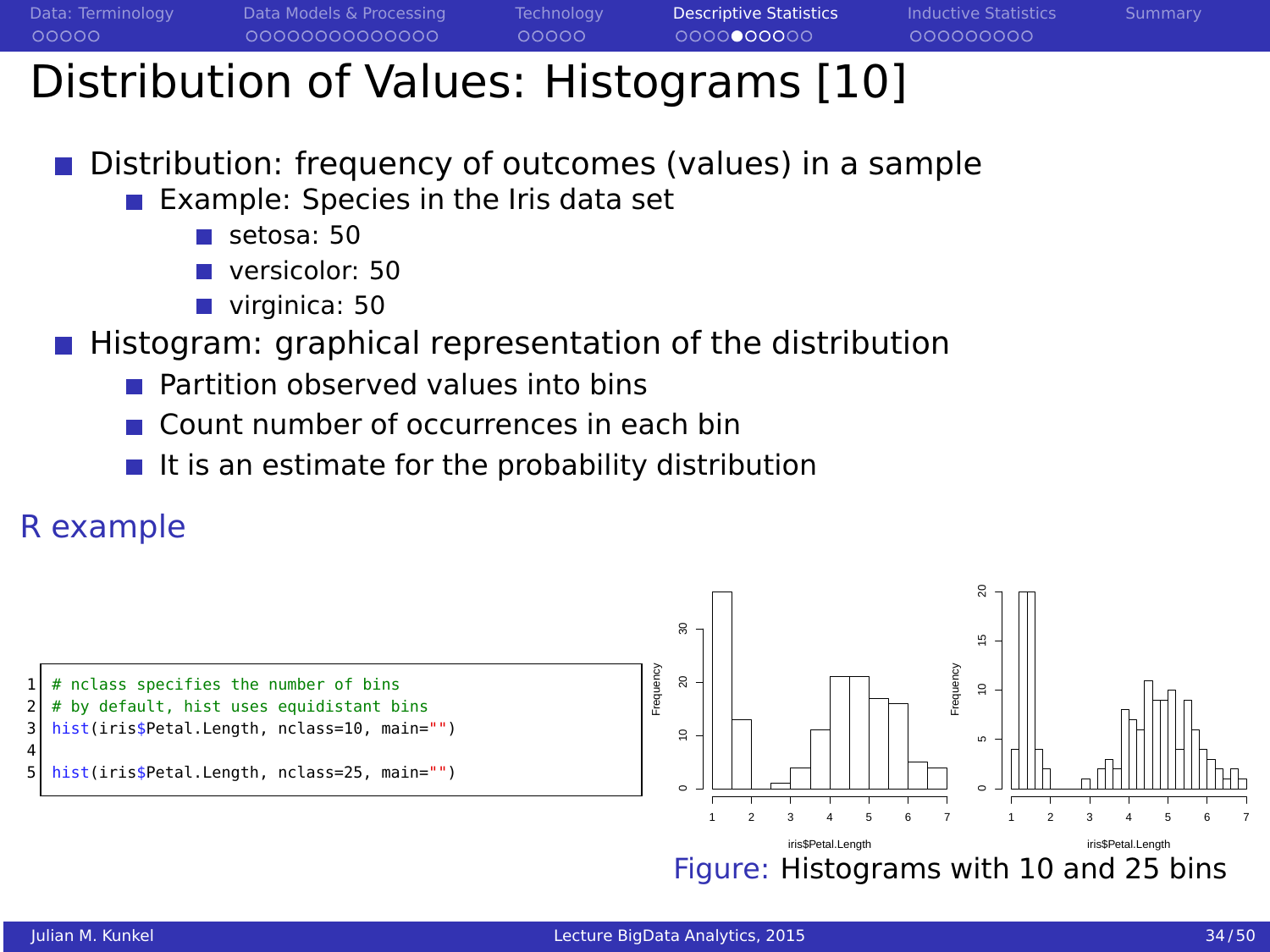000000000

## Distribution of Values: Density [10]

- **Probability density function (density):** 
	- **E** Likelihood for a **continuous** variable to take on a given value
	- Kernel density estimation (KDE) approximates the density

### R example

```
The kernel density estimator moves a function (kernel) in a window across samples
```

```
With bw="SJ" or nrd it automatically determines the bandwidth i.e. window size
```

```
3 d = density(iris$Petal.Length, bw="SJ", kernel="gaussian")
```

```
plot(d, main="")
```
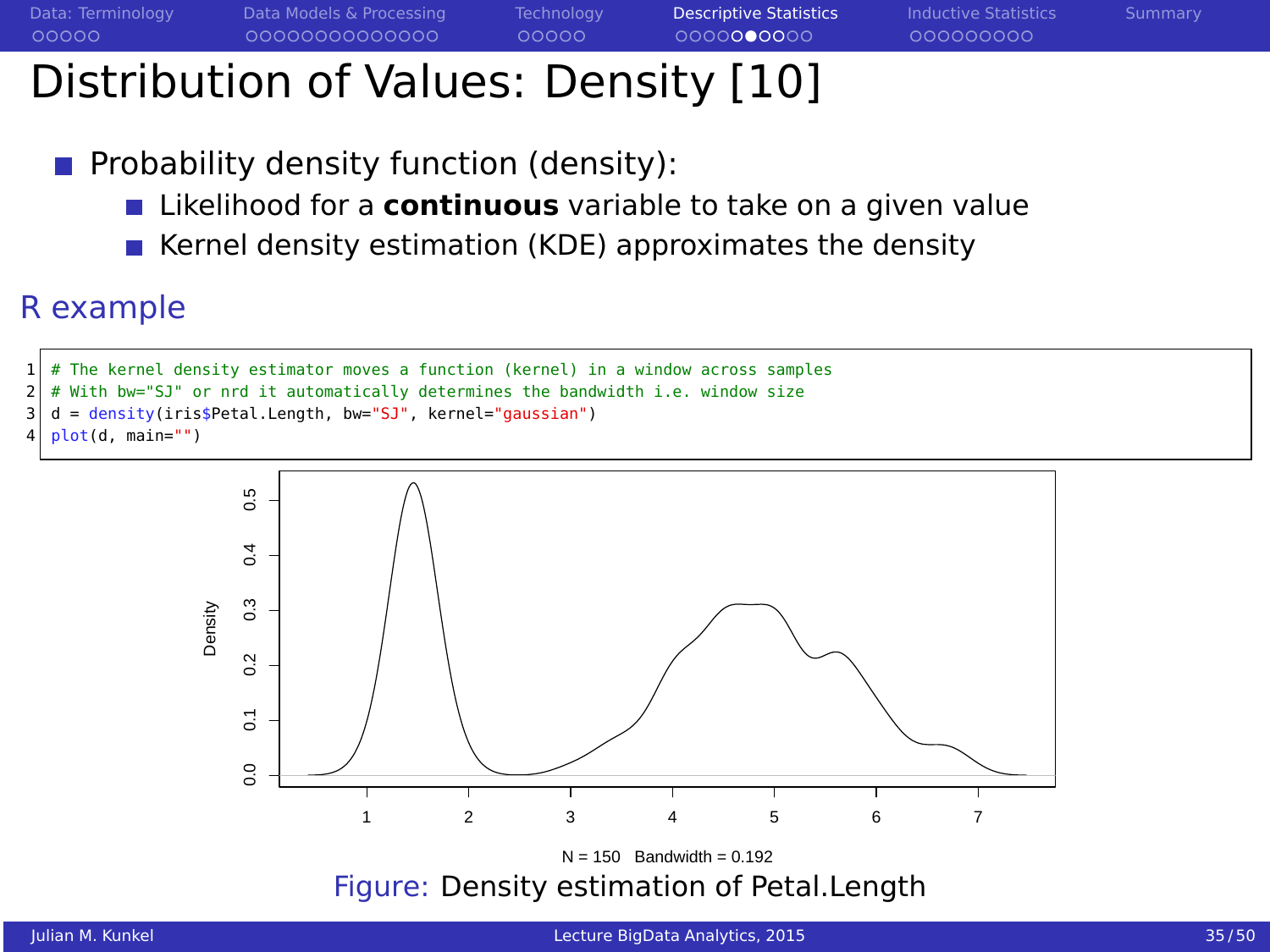# Distribution of Values: Quantiles [10]

- Percentile: value below which a given percentage of observations fall
- **q** q-Quantiles: values that partition a ranked set into q equal sized subsets
- Quartiles: three data points that split a ranked set into four equal points
	- $Q1 = P(25)$ ,  $Q2 = \text{median} = P(50)$ ,  $Q3 = P(75)$ , interquartile range igr= $Q3 Q1$
- Boxplot: shows quartiles (Q1,Q2,Q3) and whiskers
	- Whiskers extend to values up to 1.5 igr from Q1 and Q3
	- Outliers are outside of whiskers

### R example

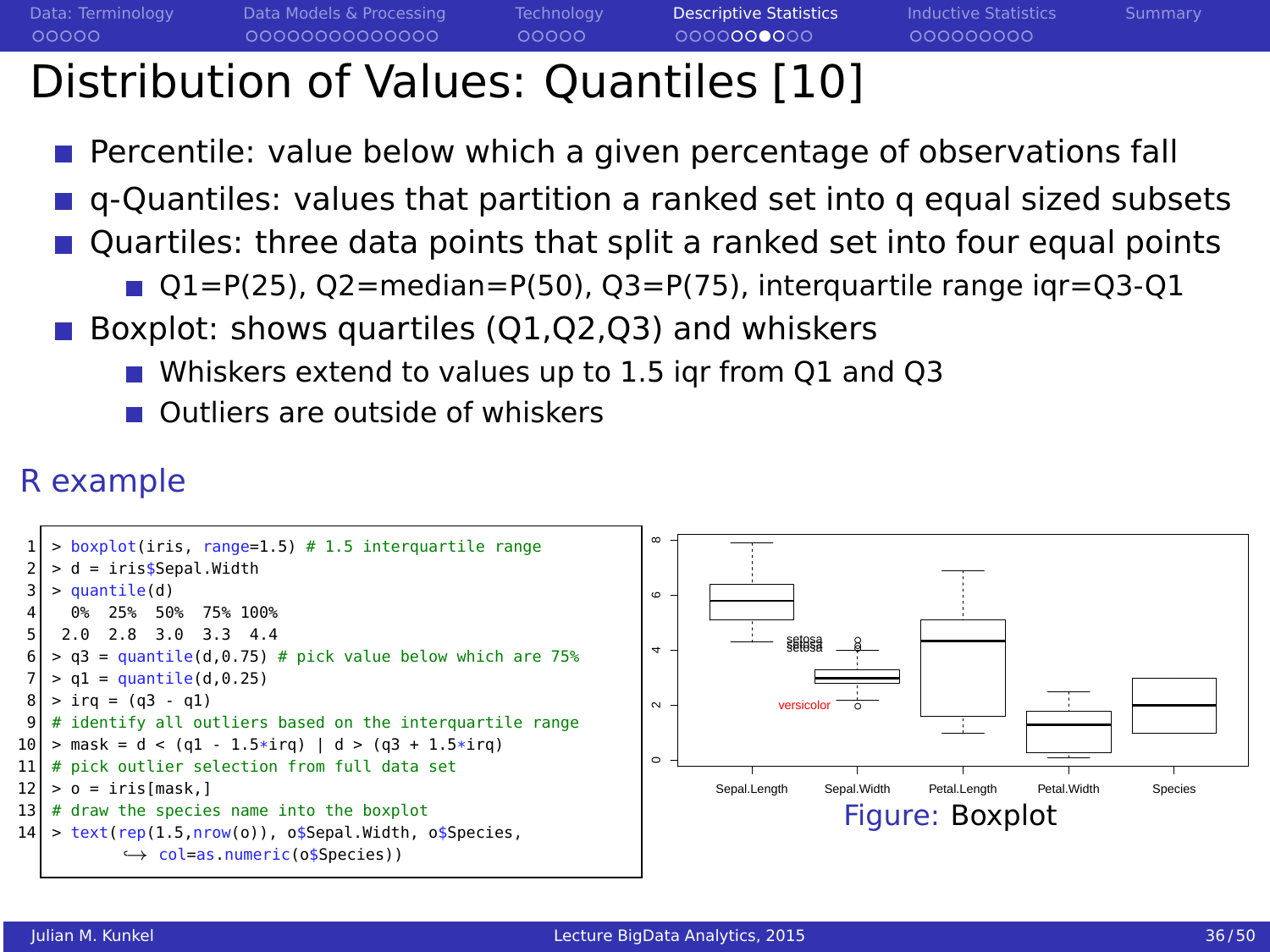[Data: Terminology](#page-2-0) [Data Models & Processing](#page-7-0) [Technology](#page-22-0) [Descriptive Statistics](#page-28-0) [Inductive Statistics](#page-39-0) [Summary](#page-49-0) Density Plot Including Summary  $=$  density(iris\$Petal.Length, bw="SJ", ,→ kernel="gaussian") 2 # add space for two axes  $par(max=c(5, 4, 4, 6) + 0.1)$ 5 plot(d, main="")

```
# draw lines for 01, 02, 037 q = quantile(iris$Petal.Length)
 8 \nvert q = c(q, \text{ mean}(iris$Petal.length))<br>abline(y-q[1] lty-2 col-"green"
    abline(v=q[1], lty=2, col="green". lwd=2)
10 abline(y=q[2], lty=3, col="blue", lwd=2)
11 abline(v=q[3], lty=3, col="red", lwd=3)
12 \mid \frac{\text{abline}}{\text{v}=q[4]}, lty=3, col="blue", lwd=2)
13 abline(y=q[5], lty=2, col="green", lwd=2)
14 \overline{\text{abline}}(v=q[6], 1ty=4, col="black", lwd=2)
15 # Add titles
16 \mid \text{text}(q, rep(-0.01, 5), c("min", "Q1", "median",,→ "Q3", "max", "mean"))
17
18 \# identify x limits
\begin{cases} 19 \times \text{lim} = \text{par}("usr")[1:2] \\ \text{par}(\text{new}=\text{TRUE}) \end{cases}par(new=TRUE)
21
22 \mid # Empirical cummulative distribution function
23 \mid e = \text{ecdf}(i \text{risS}\text{Peta}. Length)
24 plot(e, col="blue", axes=FALSE, xlim=xlim, ylab="",
              \hookrightarrow xlab="", main="")
25
26 \mid axis(4, y \text{lim=c}(0, 1.0), col="blue")27 mtext("Cummulative distribution function", side=4,
              \leftrightarrow line=2.5)
```
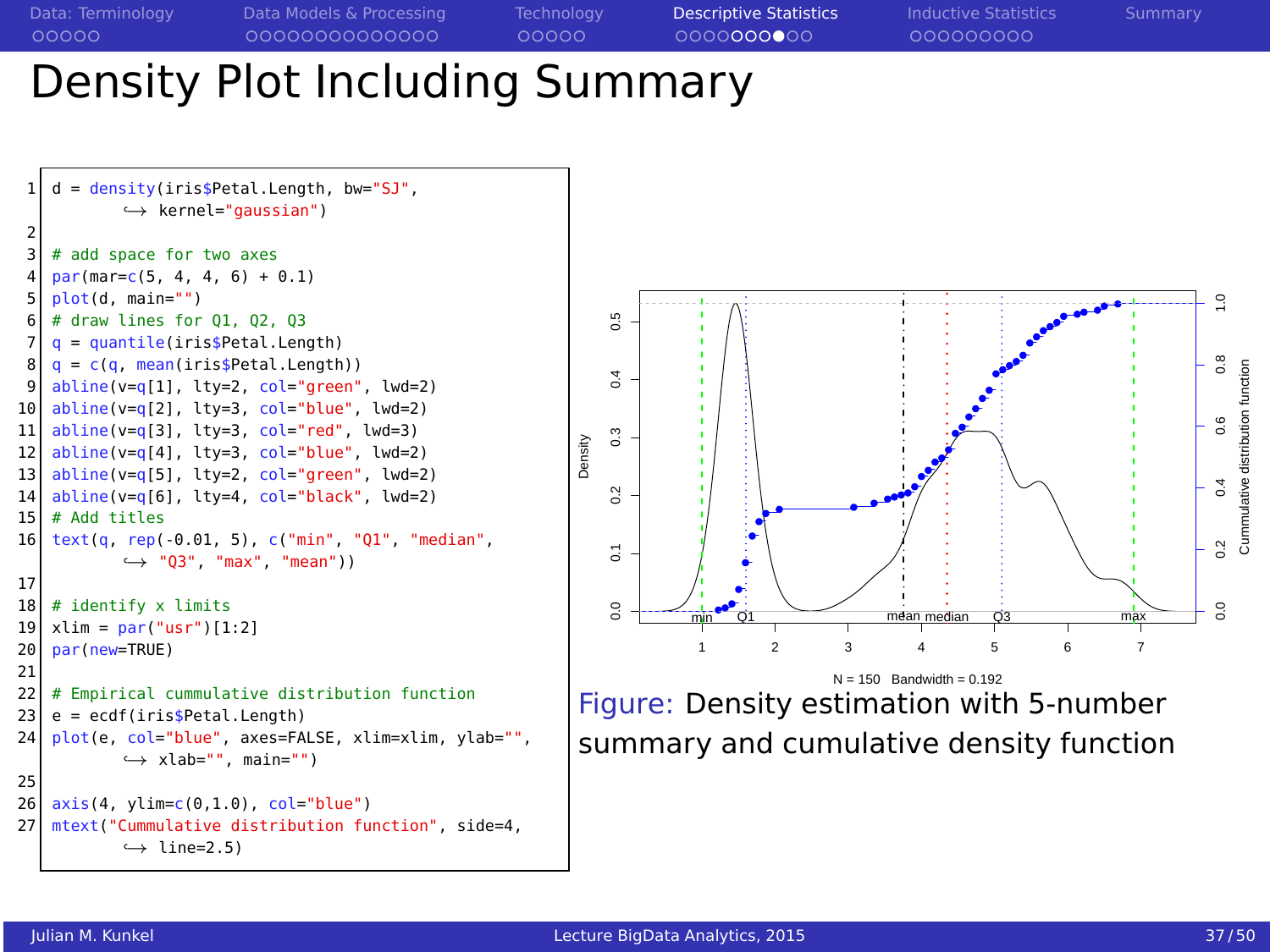<span id="page-37-0"></span>

## Correlation Coefficients

### Measures (linear) correlation between two variables

- $\blacksquare$  Value between -1 and  $+1$
- $\blacksquare$  > 0.7: strong positive correlation
- $\blacksquare$  >0.2: weak positive correlation
- $\blacksquare$  0: no correlation, < 0: negative correlation

### R example

```
1 library(corrplot)
   d = \text{ire}3 d$Species = as.numeric(d$Species)
   corplot(cor(d)), method = "circle") # linear correlation
 5
 6 mplot = \frac{function(x,y, name)}{add(b-5, height-5)}7 pdf(name,width=5,height=5) # plot into a PDF
 8 \mid p = cor(x,y, method="pearson") # compute correlation
 9 \mid k = \text{cor}(x, y, \text{ method} = "spearman")10^{\circ} plot(x,y, xlab=sprintf("x\n cor. coeff: %.2f rank coef.:
              \rightarrow %.2f", p, k))
11 dev.off()
12 }
13
14 mplot(iris$Petal.Length, iris$Petal.Width, "iris-corr.pdf")
15 # cor. coeff: 0.96 rank coef.: 0.94
16
17 \times 100; y = c(1,3,2,5,4,7,6,9,8,10)18 mplot(x,v, "linear.pdf") # cor. coeff: 0.95 rank coef.: 0.9519
20 mplot(x, x*x*x , "x3.pdf") # cor. coeff: 0.93 rank coef.: 1
```
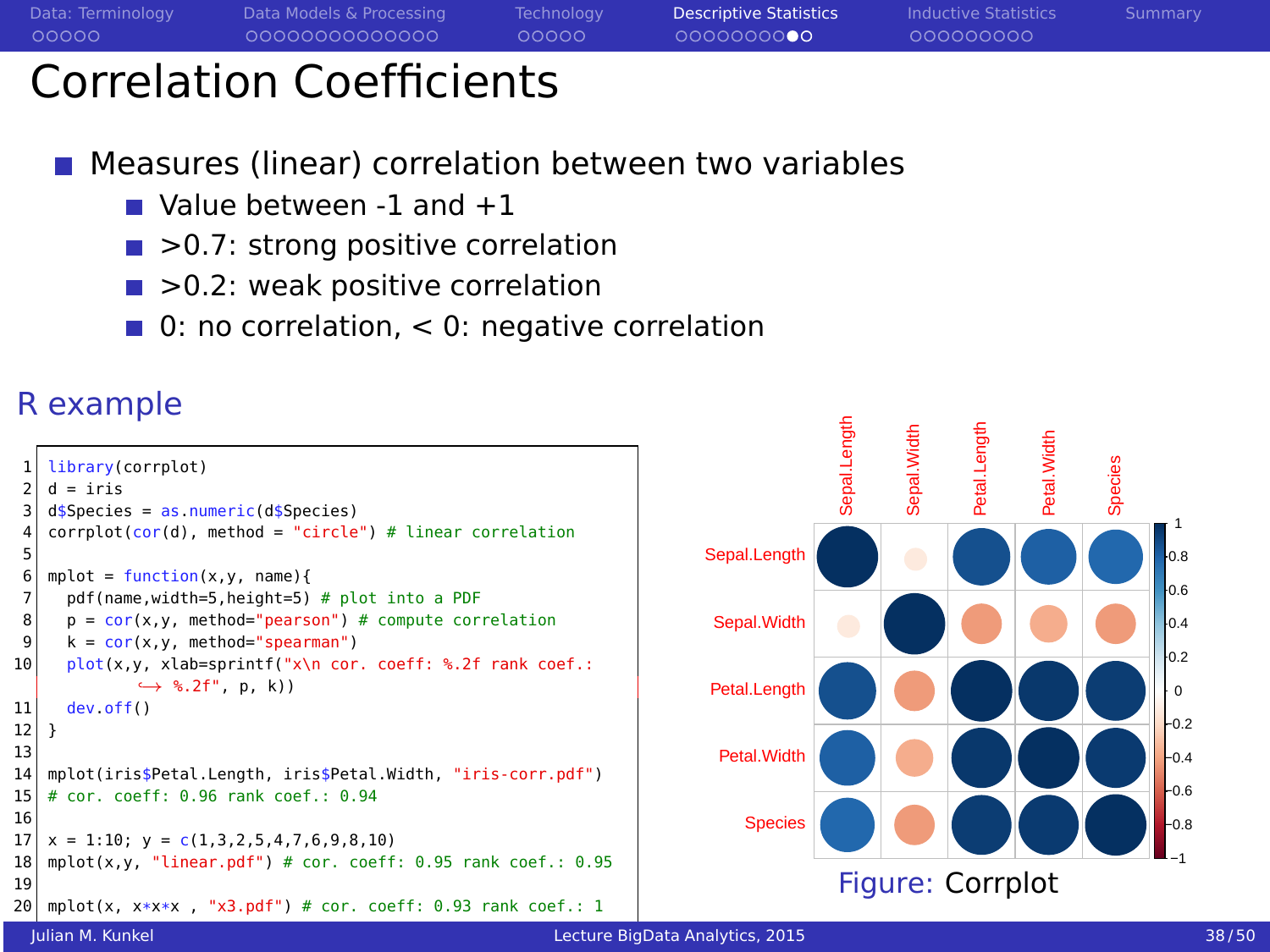## Example Correlations for X, Y Plots

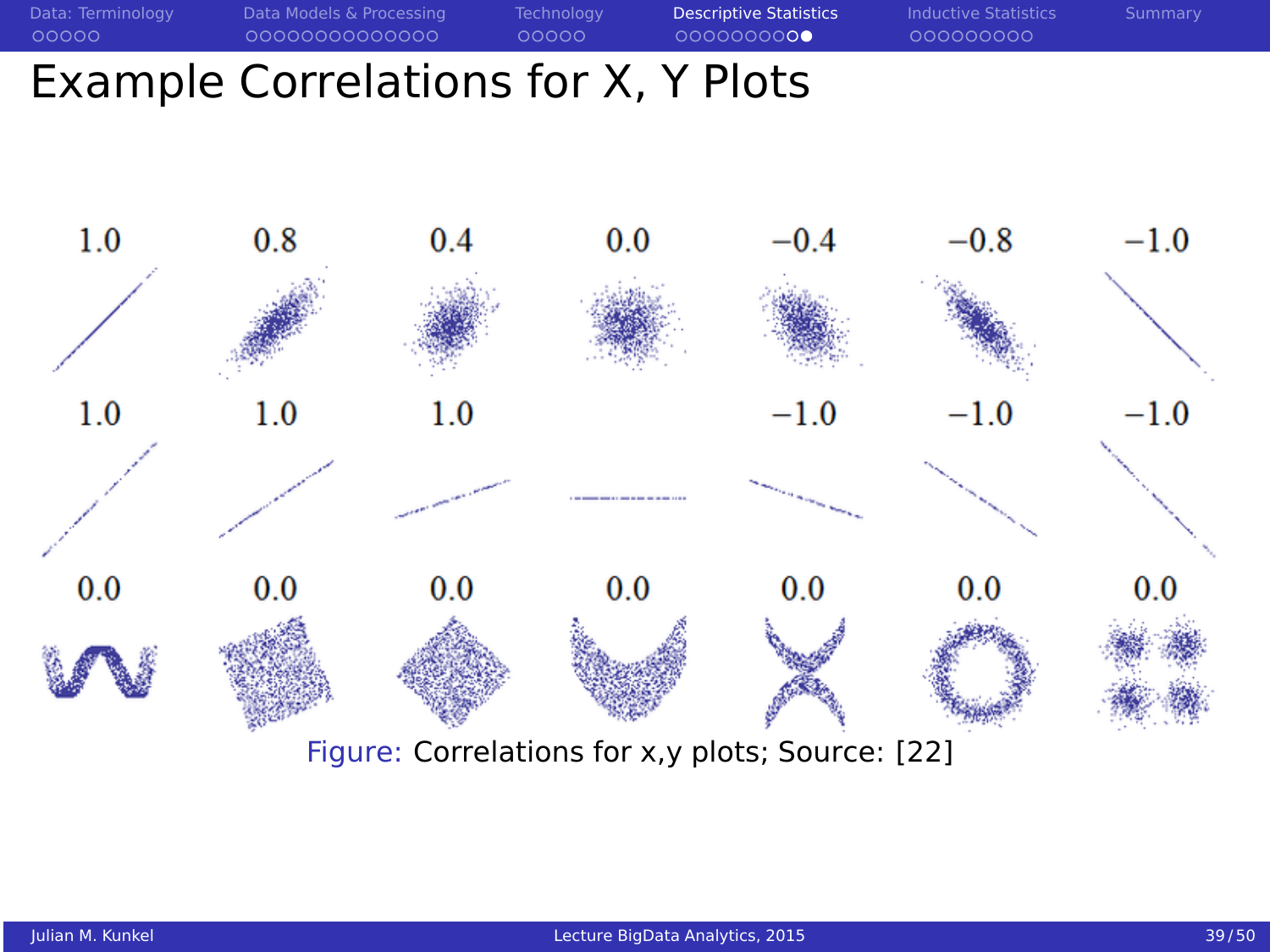<span id="page-39-0"></span>

| Data: Terminology | Data Models & Processing | Technology | <b>Descriptive Statistics</b> | <b>Inductive Statistics</b> | Summary |
|-------------------|--------------------------|------------|-------------------------------|-----------------------------|---------|
| 00000             | 00000000000000           | 00000      | 0000000000                    | 000000000                   |         |

- 1 [Data: Terminology](#page-2-0)
- 2 [Data Models & Processing](#page-7-0)
- 3 [Technology](#page-22-0)
- **4** [Descriptive Statistics](#page-28-0)
- 5 [Inductive Statistics](#page-39-0)
	- [Overview](#page-40-0)
	- **[Linear Models](#page-43-0)**
	- **■** [Time Series](#page-46-0)

#### **[Summary](#page-49-0)**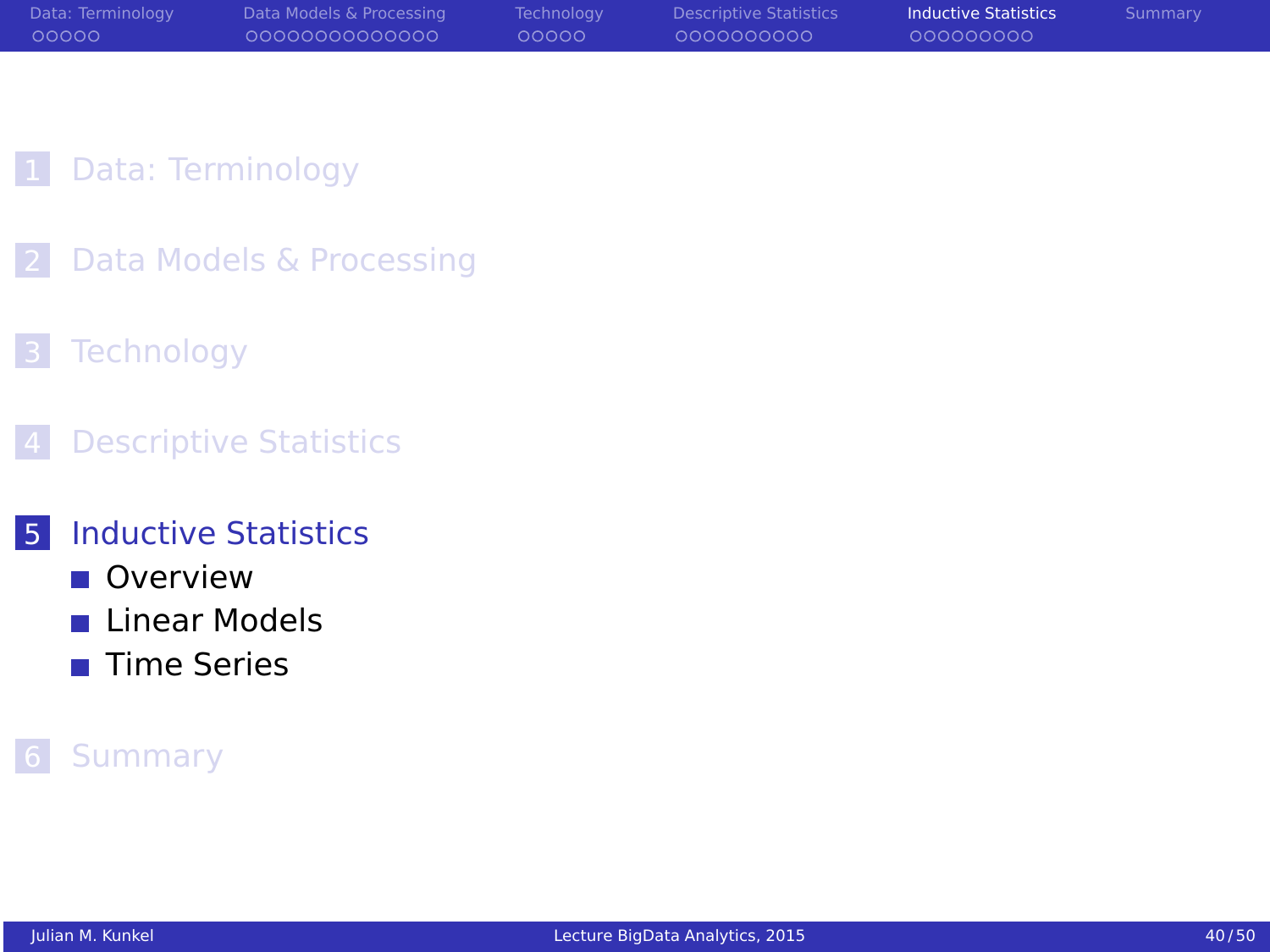<span id="page-40-0"></span>

 $00000$ 

## Inductive Statistics: Some Terminology [10]

- Statistical inference is the process of **deducting properties** of a population by analyzing samples
	- Build a statistical model and test the hypothesis if it applies
	- **Allows to deduct propositions (statements about data properties)**
- **Statistical hypothesis**: hypothesis that is testable on a process modeled via a set of random variables
- **Statistical model**: embodies a set of assumptions concerning the generation of the observed data, and similar data from a larger population. A model represents, often in considerably idealized form, the data-generating process
- **Validation**: Process to verify that a model/hypothesis is likely to represent the observation/population
- **Significance:** A significant finding is one that is determined (statistically) to be very unlikely to happen by chance
- **Residual**: difference of observation and estimated/predicted value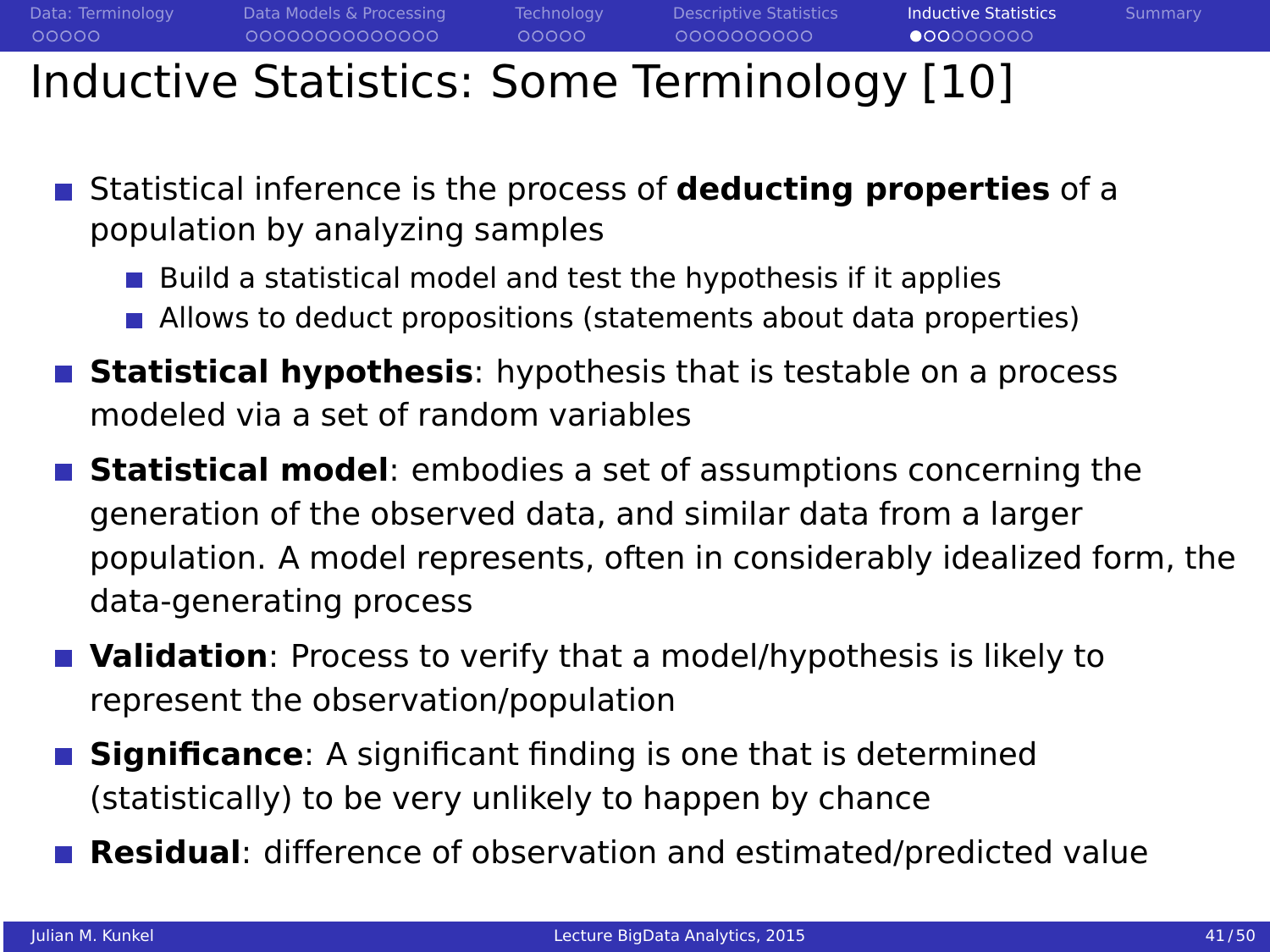000000000

## Statistics: Inductive Statistics [10]

### Testing process

- 1 Formulate default (null<sup>8</sup>) and alternative hypothesis
- <sup>2</sup> Formulate statistical assumptions e.g. independence of variables
- Decide which statistical tests can be applied to disprove null hypothesis
- Choose significance level  $\alpha$  for wrongly rejecting null hypothesis
- <sup>5</sup> Compute test results, especially the **p-value**<sup>9</sup>
- 6 If p-value  $< \alpha$ , then reject null hypothesis and go for alternative
	- **■** Be careful: (p-value  $> \alpha$ )  $\neq$  null hypothesis is true, though it may be

### Example hypotheses

- **Petal. Width of each iris flowers species follow a normal distribution**
- Waiting time of a supermarket checkout queue is gamma distributed

<sup>8</sup>We try to reject/**null**ify this hypothesis.

<sup>&</sup>lt;sup>9</sup> Probability of obtaining a result equal or more extreme than observed.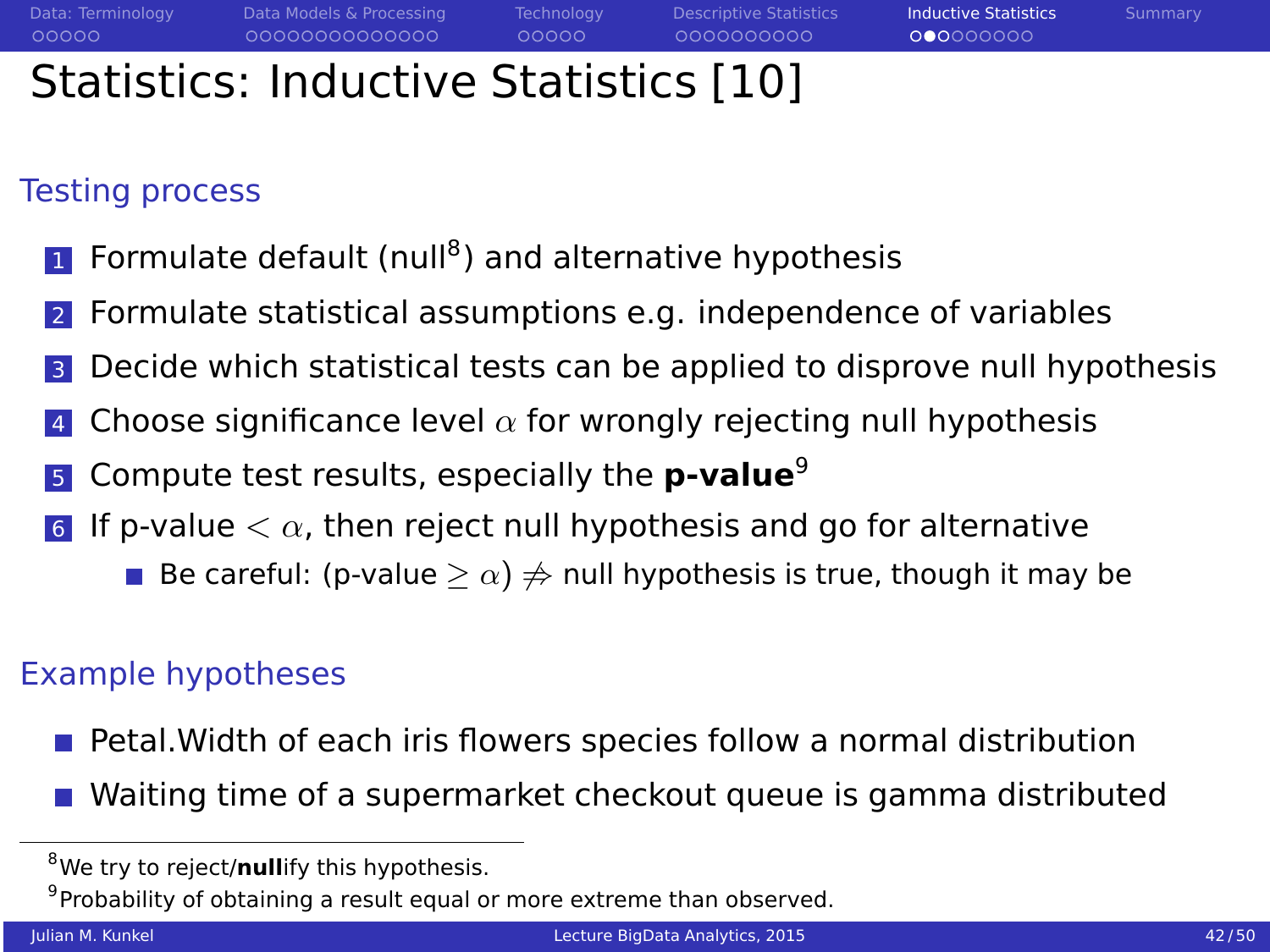## Checking if Petal.Width is Normal Distributed

#### R example

```
The Shapiro-Wilk-Test allows for testing if a population represented by a sample is normal distributed
 2 # The Null-hypothesis claims that data is normal distributed
 3
 4 # Let us check for the full population
 5 > shapiro.test(iris$Petal.Width)<br>6 \# W = 0.9918 p-value = 1.68e-08
   6 # W = 0.9018, p-value = 1.68e-08
 7 \# Value is almost 0, thus reject null hypothesis =>
 8 \# In the full population, Petal. Width is not normal distributed
 9
10 \# Maybe the Petal.Width is normal distributed for individual species?
11 for (spec in levels(iris$Species)){<br>12 print(spec)
12 \begin{array}{c|c} \text{print(spec)} \\ \text{13} \end{array}v = iris[iris$Species==spec.]
\begin{array}{c} 14 \\ 15 \end{array}15 # Shapiro-Wilk-test checks if data is normal distributed<br>16 print(shapiro.test(v$Petal.Width))
    print(shapiro.test(y$Petal.Width))<br>}
17 }
18
19 [1] "virginica"
20 W = 0.9598, p-value = 0.08695
21 \# Small p-value means a low chance this happens, here about 8.7%
22 # With the typical significance level of 0.05 Petal.Width is normal distributed
23 # For simplicitly, we may now assume Petal. Width is normal distributed for this species
24
25 [1] "setosa"
26 W = 0.7998, p-value = 8.659e-07 # it is not normal distributed
27
28 [1] "versicolor"
29 W = 0.9476, p-value = 0.02728 # still too unlikely to be normal distributed
```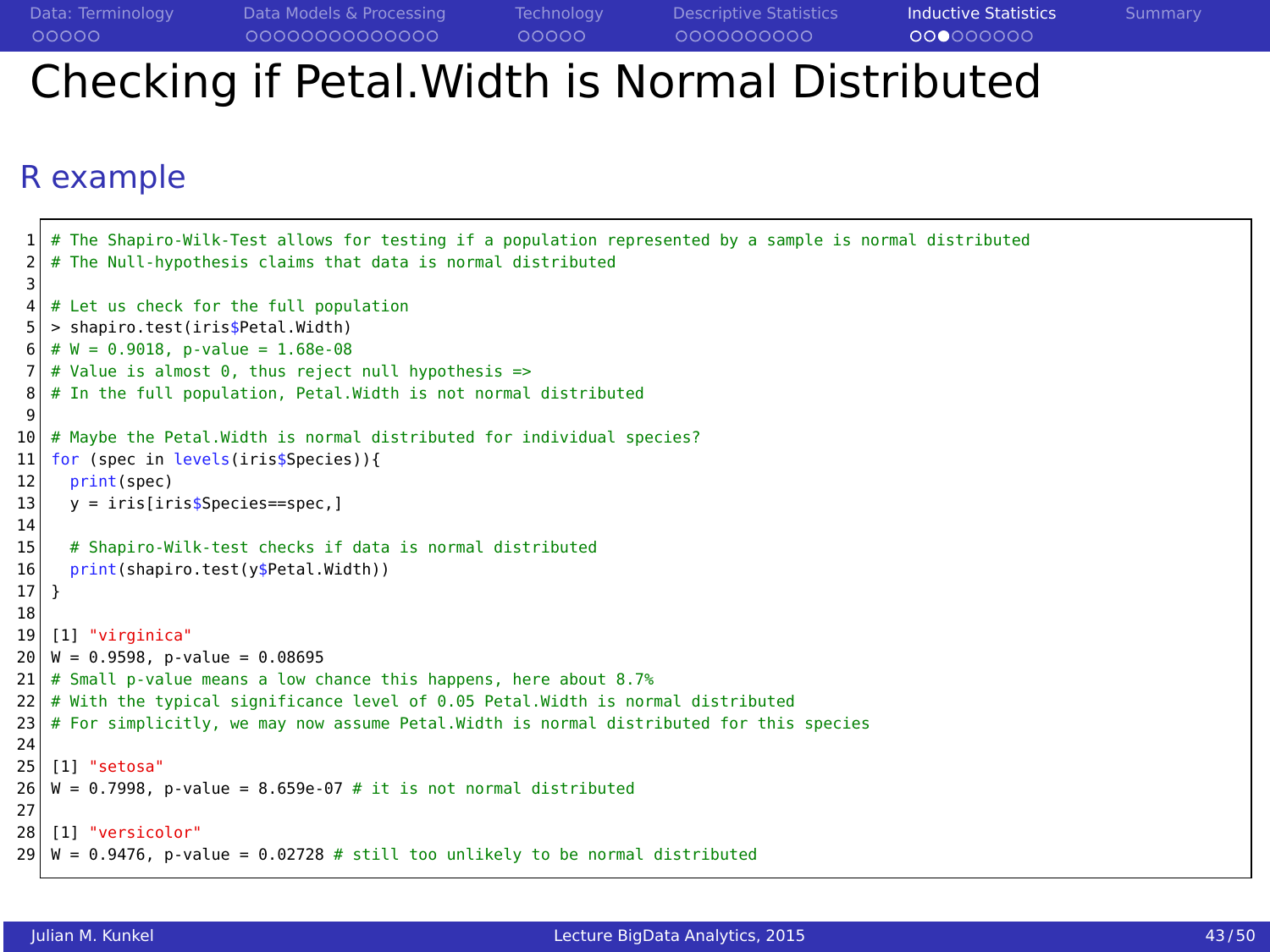000000000

# <span id="page-43-0"></span>Linear Models (for Regression) [10]

- **Linear regression**: Modeling the relationship between dependent var Y and explanatory variables  $X_i$
- **Assume n samples are observed with their values in the tuples**  $(Y_i, X_{i1}, ..., X_{ip})$ 
	- $\blacksquare$   $Y_i$  is the dependent variable (label)
	- $\blacksquare$   $X_{ii}$  are independent variables
	- **Assumption for linear models: normal distributed variables**
- A linear regression model fits  $Y_i = c_0 + c_1 \cdot f_1(X_{i1}) + ... + c_p \cdot f_p(X_{ip}) + \epsilon_i$ 
	- **Determine coefficients**  $c_0$  **to**  $c_p$  **to minimize the error term**  $\epsilon$
	- $\blacksquare$  The functions  $f_i$  can be non-linear

### R example

```
# R allows to define equations, here Petal. Width is our dependent var
  2 m = lm("Petal.Width ~ Petal.Length + Sepal.Width", data=iris)
3
  print(m) # print coefficients
  # (Intercept) Petal.Length Sepal.Width
6 # -0.7065 0.4263 0.0994
  # So Petal.Width = -0.7065 + 0.4263 * Petal.Length + 0.0994 * Sepal.Width
```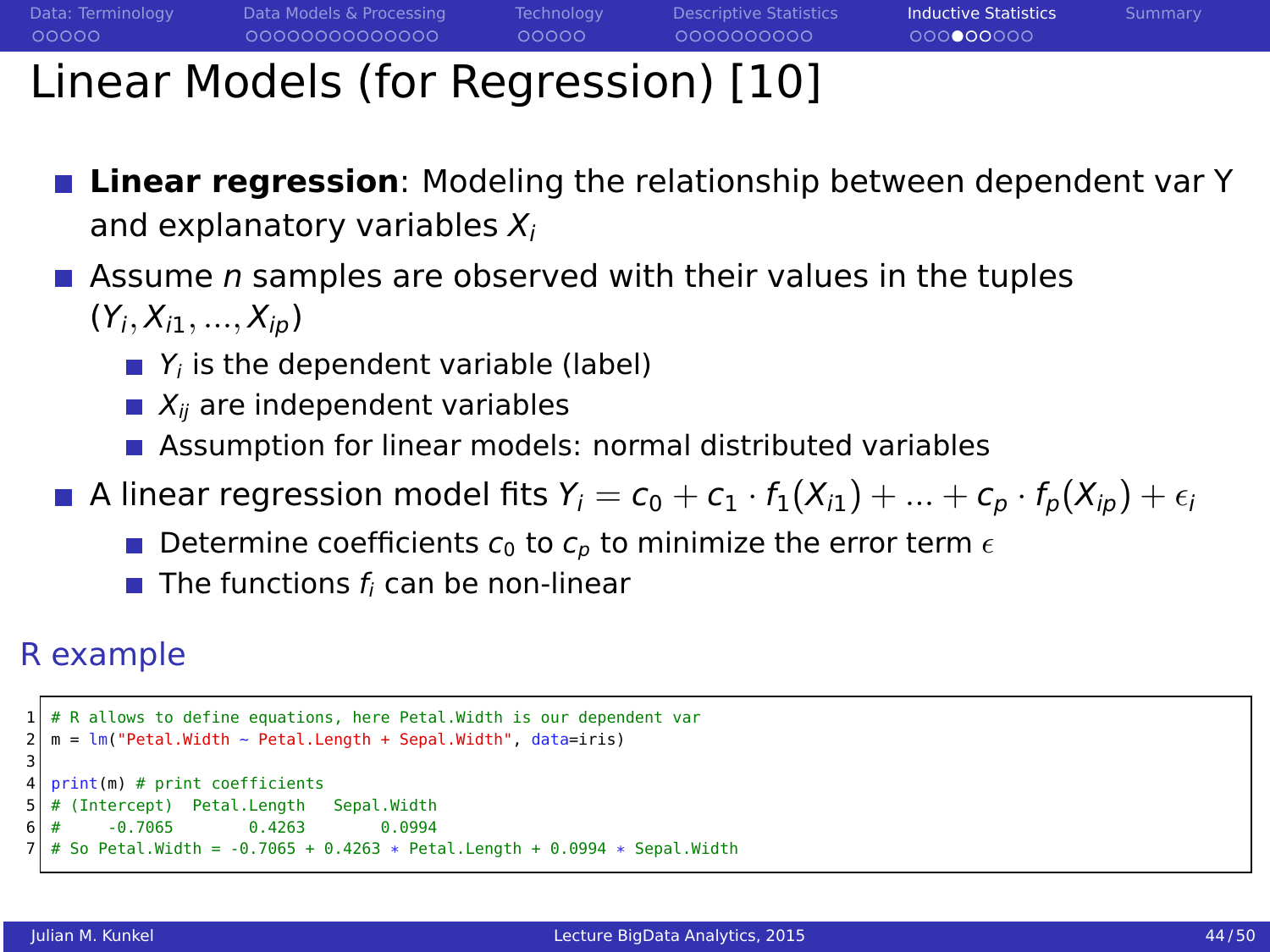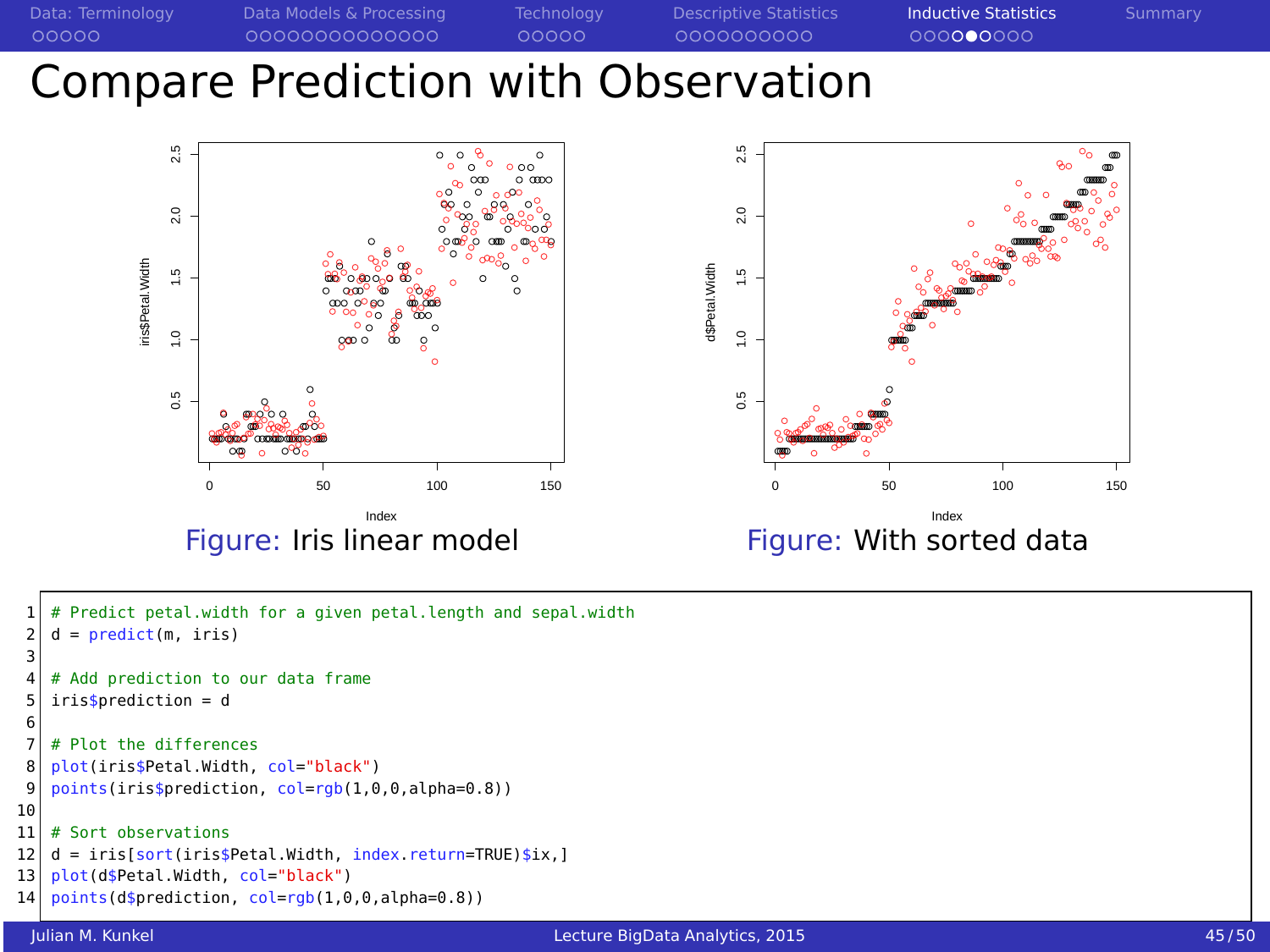$00000$ 

0000000000

000000000

# Analysing Model Accuracy [23]

- Std. error of the estimate: variability of  $c_i$ , should be lower than  $c_i$
- $\blacksquare$  t-value: Measures how useful a variable is for the model
- $Pr(>|t|)$  two-sided p-value: probability that the variable is not significant
- Degrees of freedom: number of independent samples (avoid overfitting!)
- R-squared: Fraction of variance explained by the model, 1 is optimal
- **F**-statistic: the f-test analyses the model goodness high value is good

```
summary(m) # Provide detailed information about the model
 2 # Residuals:
           Min 10 Median 30 Max
 4 # -0.53907 -0.11443 -0.01447 0.12168 0.65419
 5 #
 6 # Coefficients:
 7 # Estimate Std.Error t value Pr(>|t|)
8 # (Intercept) -0.70648 0.15133 -4.668 6.78e-06 ***<br>9 # Petal.length 0.42627 0.01045 40.804 < 2e-16 ***
9 # Petal.Length 0.42627 0.01045 40.804 < 2e-16 *<br>10 # Sepal.Width 0.09940 0.04231 2.349 0.0201 *
   # Sepal.Width 0.09940
1112 # Signif. codes: 0 *** 0.001 ** 0.01 * 0.05 . 0.1 " " 1
13 #
14 # Residual standard error: 0.2034 on 147 degrees of freedom
15 # Multiple R-squared: 0.9297, Adjusted R-squared: 0.9288
16 # F-statistic: 972.7 on 2 and 147 DF, p-value: < 2.2e-16
```
- Akaike's Information Criterion (AIC)
- I Idea: prefer accurate models with smaller number of parameters
- **Test various models to reduce AIC**
- **Improve good candidates**
- **AIC allows to check which models** can be excluded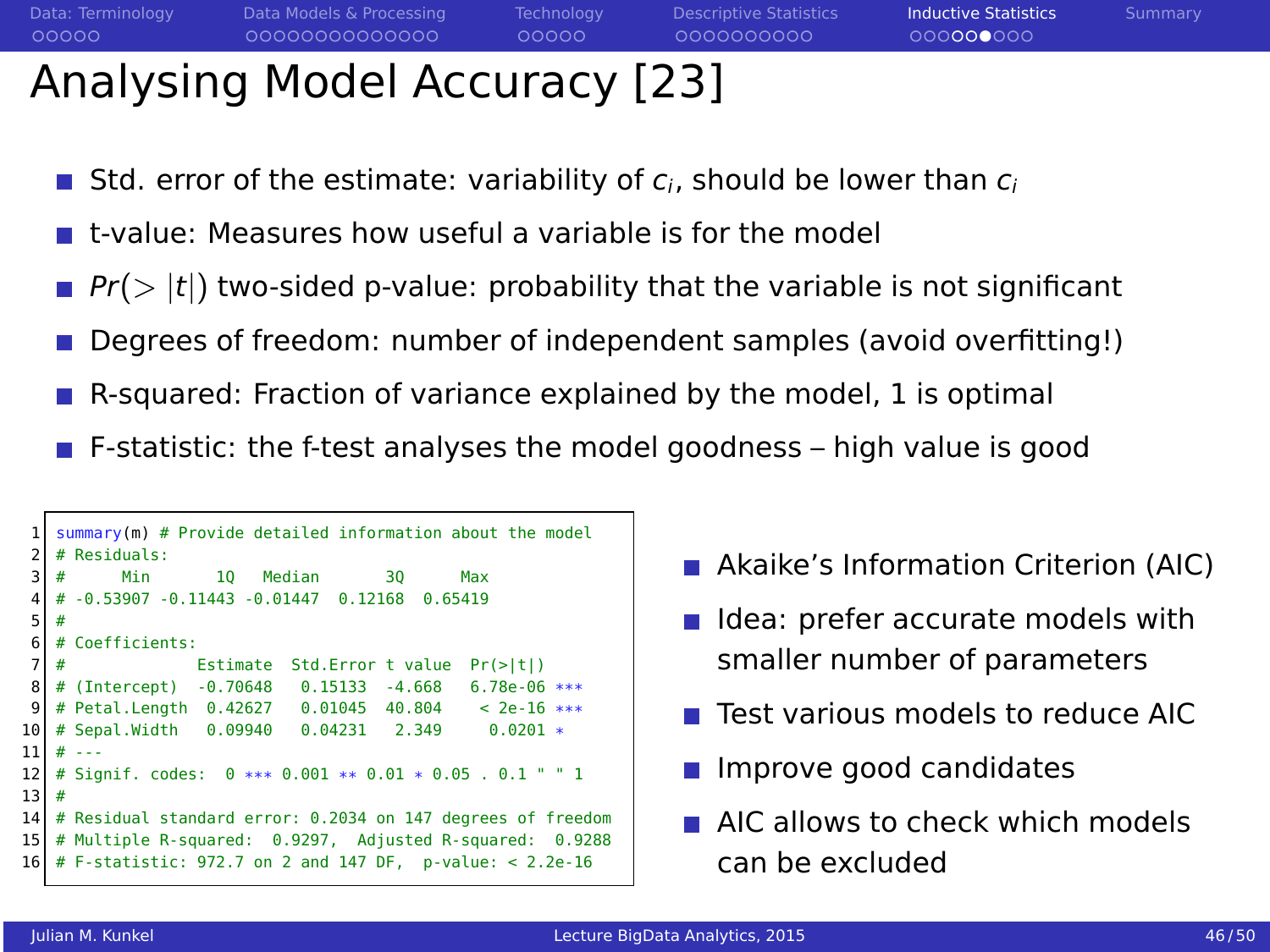<span id="page-46-0"></span>

00000

0000000000

 $0000000000$ 

## Time Series

- A time series is a sequence of observations
	- e.g. temperature, or stock price over time
	- **Prediction of the future behavior is of high interest**
- An observation may depend on any previous observation
	- $\blacksquare$  Trend: tendency in the data
	- Seasonality: periodic variation

### Prediction models

- **Autoregressive models: AR(p)** 
	- Depend linearly on last  $p$  values (+ white noise)
- $\blacksquare$  Moving average models: MA(q)
	- **Random shocks: Depend linearly on last q white noise terms (+ white noise)**
- Autoregressive moving average (ARMA) models
	- Combine AR and MA models
- Autoregressive integrated moving average: ARIMA(p, d, q)
	- Combines AR, MA and differencing (seasonal) models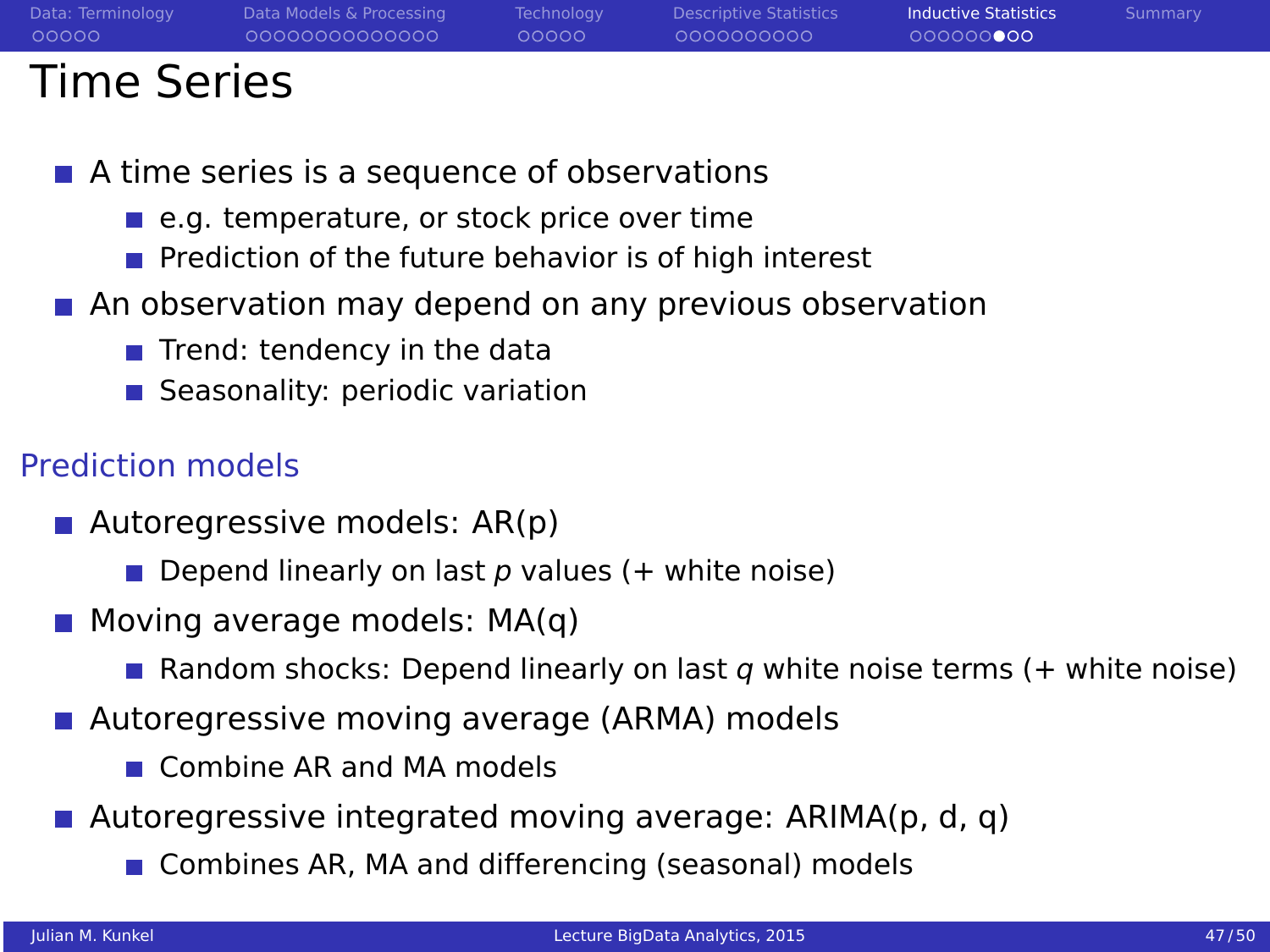0000000000

000000000

## Example Time Series

Temperature in Hamburg every day at 12:00 Three years of data (1980, 1996, 2014)

```
= read.csv("temp-hamburg.csv", header=TRUE)
    2 d$Lat = NULL; d$Lon = NULL
    colnames(d) = c("h". "t")d$t = d$t - 273.15 # convert degree Kelvin to
             ,→ Celcius
    plot(d$t, xlab="day", ylab="Temperature in C")
 6
 7 \mid pdf("hamburg-temp-models.pdf", width=5,height=5)<br>8.plot(dft, xlab="day", ylab="Temperature in C")
    8 plot(d$t, xlab="day", ylab="Temperature in C")
 9
10 # Enumerate values
11 d$index=1:nrow(d)
\frac{12}{13}13 # General trend
14 \mid m = \text{lm}("t - index", data=d)15 points(predict(m, d), col="green")
16
17 # Summer/Winter model per day of the year
18 d$day=c(rep(c(1:183, 182:1),3),0)
19 m = \text{lm}("t - day + index", data=d)20 points(predict(m, d), col="blue"); dev.off()
21
22 library(forecast)
23 \mid # Convert data to a time series
24 \text{ ts} = \text{ts}(d\text{st}, \text{ frequency} = 365, \text{ start} = c(1980, 1))25 # Apply a model for non-seasonal data on
             ,→ seasonal adjusted data
26 tsmod = stlm(ts, modelfunction=ar)
27 plot(forecast(tsmod, h=365))
```
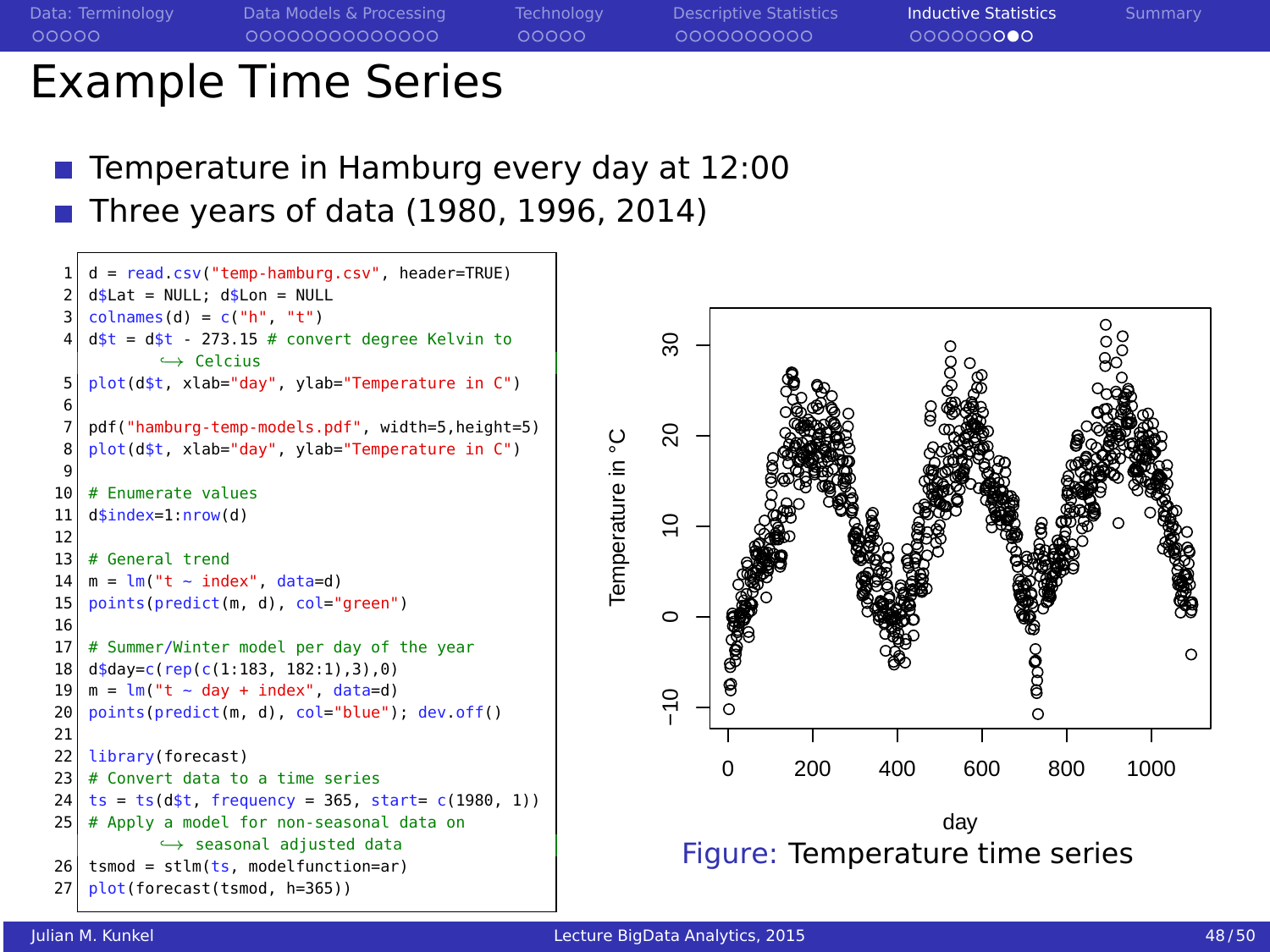### **Example Time Series Models**



Figure: Linear models for trend and winter/summer cycle

Figure: Using the forecast package/stlm()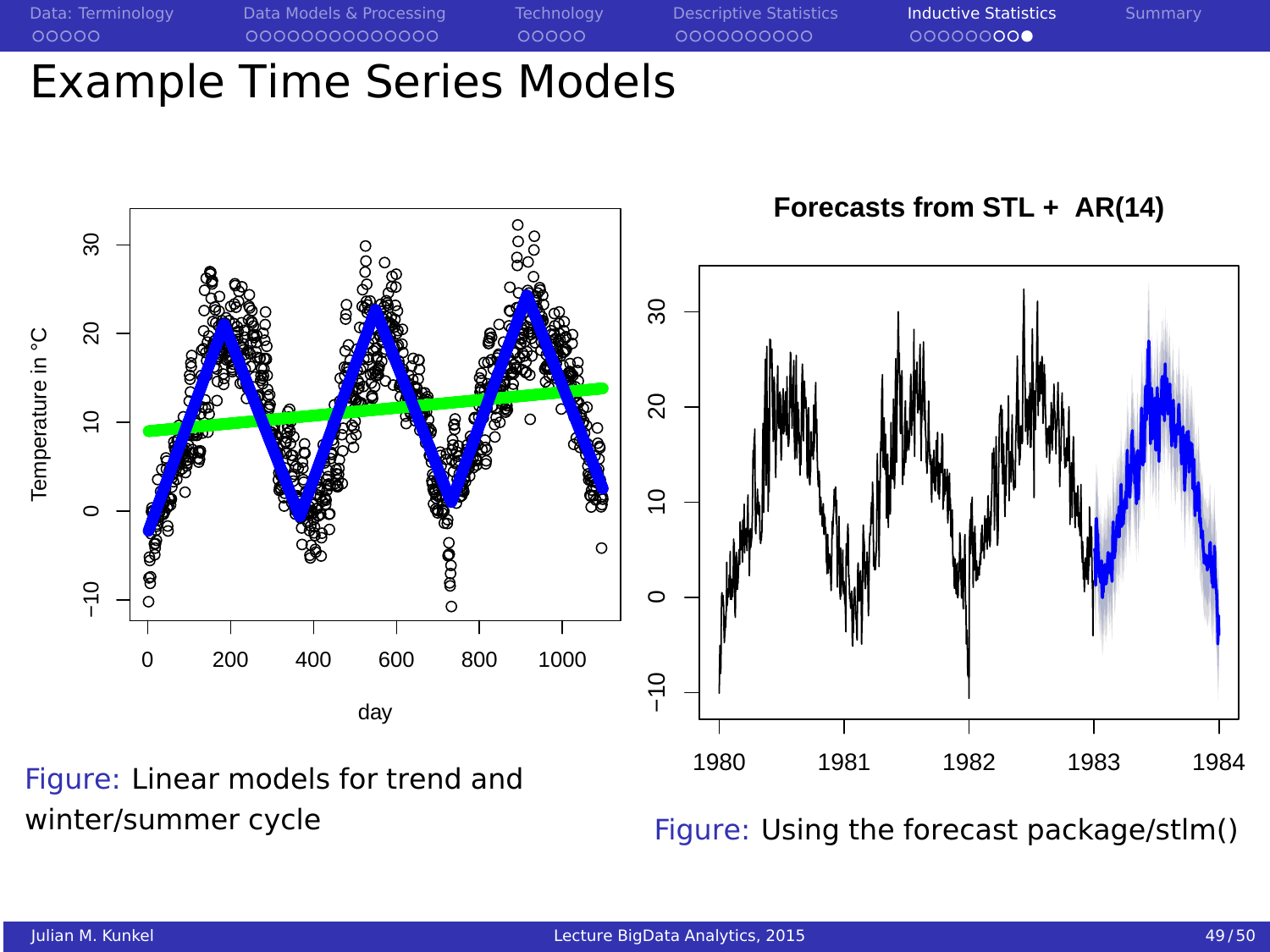<span id="page-49-0"></span>

| Data: Terminology | Data Models & Processing | <b>Technology</b> | Descriptive Statistics | <b>Inductive Statistics</b> | Summary |
|-------------------|--------------------------|-------------------|------------------------|-----------------------------|---------|
| 00000             | 00000000000000           | -ററററ             | 0000000000             | 000000000                   |         |
| Summary           |                          |                   |                        |                             |         |

- Data-cleaning and ingestion is a key to successful modeling
- Big data can be considered to be immutable
- Data models describe how information is organized
	- I/O middleware, relational
	- NoSQL: Column, document, key-value, graphs
- **Semantics describe operations and behavior, e.g. POSIX, ACID, BASE**
- Process models and programming paradigms describe how to transform and analyze data
- Hadoop ecosystem offers means for batch and real-time processing
- Lambda architecture is a concept for optimizing real-time processing
- Descriptive statistics helps analyzing samples
- Inductive statistics provide concepts for inferring knowledge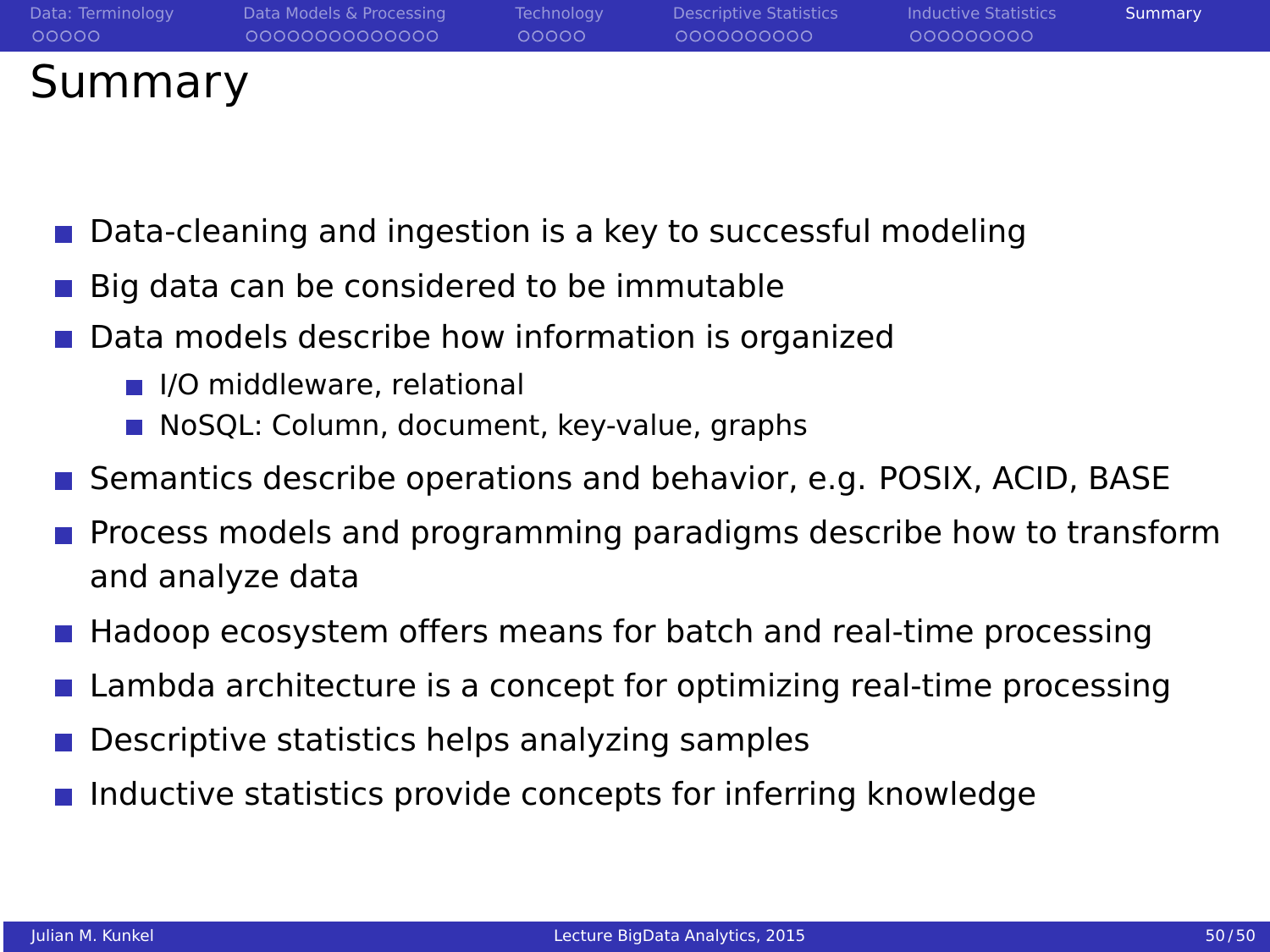## Diagrams with Python

```
1 import numpy as np
   import matplotlib
   # Do not use X11 backend
   matplotlib.use('Aqq')
   import matplotlib.pyplot as plt
   6 plt.style.use('ggplot') # draw like R's ggplot
   # Create 4 subplots
 8 (fig, axes) = plt.subplots(ncols=1, nrows=4)<br>9 fig set size inches(15, 15) \# x y
   fig.set_size_inches(15,15) # x, y
10 matplotlib.rcParams.update({'font.size': 22})
11 (ax1, ax2, ax3, ax4) = axes.ravel()
12 # Create a 2D scatter plot with random data
13 (x, y) = np.random.normal(size=(2, 10))14 ax1.plot(x, y, 'o')
15
16 \# create a bar graph
17 width = 0.25
18 \mid x = np.arange(4) # create a vector with 1 to 4
19 (y1, y2, y3) = np.random.randnint(1, 10, size=(3, 4))20 ax2.bar(x, y1, width)
21 # color schemes provide fancier output
22 ax2.bar(x+width, y2, width,
           ,→ color=plt.rcParams['axes.color_cycle'][2])
23 ax2.bar(x+2*width, y3, width,
           ,→ color=plt.rcParams['axes.color_cycle'][3])
24 ax2.set_xticklabels(['1', '2', '3', '4'])
25 ax2.set_xticks(x + width)
26 # Draw a line plot
27 ax3.plot([0,1,2,3, 4, 5], [1,0,2,1, 0,1] )
28 # Draw a second line
29 ax3.plot(range(0,5), [0,2,1, 0,1] , color="blue")
30
31 # Draw a boxplot including Q1, Q2, Q3, IQR=0.5
32 \mid ax4.boxplot((x, y), labels=["A", "B"], whis=0.5)
33 \# Store to file or visualize with plt.show()
34 fig.savefig('matplotlib-demo.pdf', dpi=100)
```


#### Figure: Output of the sample code

See<http://matplotlib.org/gallery.html>